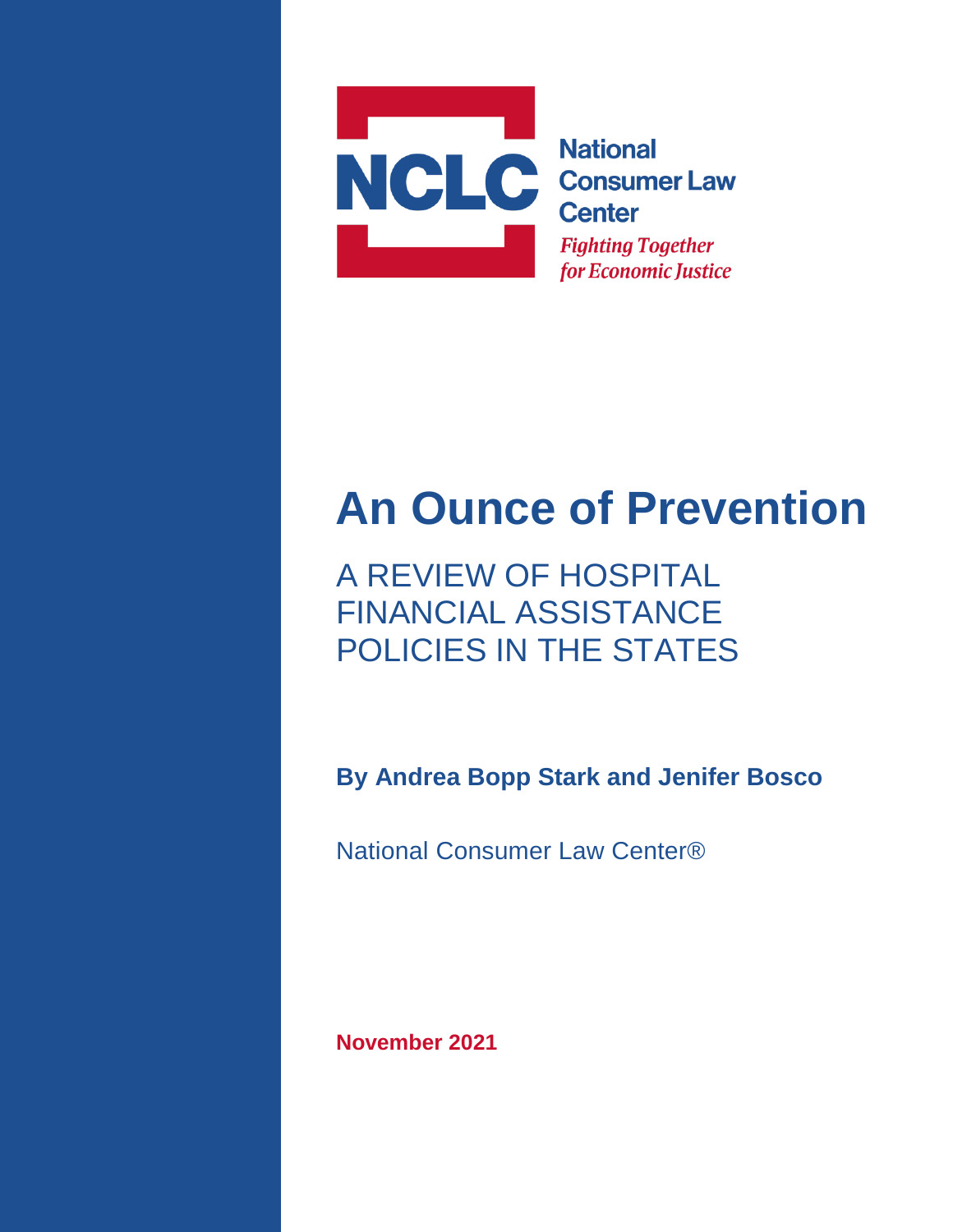

**National Consumer Law Center Fighting Together** for Economic Justice

#### **ABOUT THE NATIONAL CONSUMER LAW CENTER**

Since 1969, the nonprofit National Consumer Law Center® (NCLC®) has used its expertise in consumer law and energy policy to work for consumer justice and economic security for low-income and other disadvantaged people, in the United States. NCLC's expertise includes policy analysis and advocacy; consumer law and energy publications; litigation; expert witness services; and training and advice for advocates. NCLC works with nonprofit and legal services organizations, private attorneys, policymakers, and federal and state governments and courts across the nation to stop exploitive practices, help financially stressed families build and retain wealth, and advance economic fairness.

**NCLC.ORG**

© Copyright 2020 (Updated 2021), National Consumer Law Center, Inc. All rights reserved.

#### **ABOUT THE AUTHOR(S)**

**Andrea Bopp Stark** is a staff attorney at the National Consumer Law Center focusing on fair debt collection practices and mortgage foreclosure. She also has taught an Introduction to Consumer Rights Litigation practicum course at Boston College Law School. Andrea is a contributing author to NCLC's *[Fair Debt Collection](https://library.nclc.org/fdc)* and *[Collection Actions](https://library.nclc.org/fdc)* legal manuals. Previously, Andrea was a partner at Molleur Law Office in Biddeford, Maine, and worked as an attorney for Northeast Legal Aid in Lawrence, Massachusetts where she was one of NCLC's first recipients of the John G. Brooks fellowship. Andrea holds a B.A. from the University of Vermont and obtained her J.D. and Masters of Social Work from Boston College. She is admitted to practice law in Massachusetts, Maine, and New Hampshire.

**Jenifer Bosco** is a staff attorney at NCLC who focuses on energy and utility issues that affect low-income consumers, and medical debt. She co-wrote NCLC's Model Medical Debt Protection Act and is a contributing author to the medical debt chapter of NCLC's Collection Actions treatise. She has also advocated for low-income consumers in utility proceedings in several states, is a contributing author of NCLC's treatise, Access to Utility Service, and has worked on transportation electrification policy and competitive energy supply issues. Prior to joining NCLC, she was the first director of the Office of Patient Protection at the Massachusetts Health Policy Commission. Previously, Jen advocated for health care needs of low-income individuals at Health Law Advocates, advocated for low-income clients at the Massachusetts Law Reform Institute and Merrimack Valley Legal Services, and served as an Assistant Attorney General in Massachusetts. Jen is a graduate of Georgetown University Law Center and Boston College.

#### **ACKNOWLEDGEMENTS**

The authors thank NCLC colleagues Deputy Director Carolyn Carter, Staff Attorney Michael Best, Staff Attorney April Kuehnhoff, Director of Communications (ret.) Jan Kruse, Communications Manager Stephen Rouzer, Research Assistant Anna Kowanko, Digital Content and Operations Assistant Moussou N'Diaye, and former NCLC legal interns Scott Haeck and Lindsay Funk, along with Jessica Curtis (formerly of Community Catalyst), Allison Neswood of the Colorado Center on Law and Policy, Eric Schultheis of Vermont Legal Aid, and the many state advocates who reviewed sections of this report and provided feedback. NCLC also thanks the Annie E. Casey Foundation Inc., whose support of our work made this report and much more possible. The views expressed in the report are solely those of NCLC and the authors.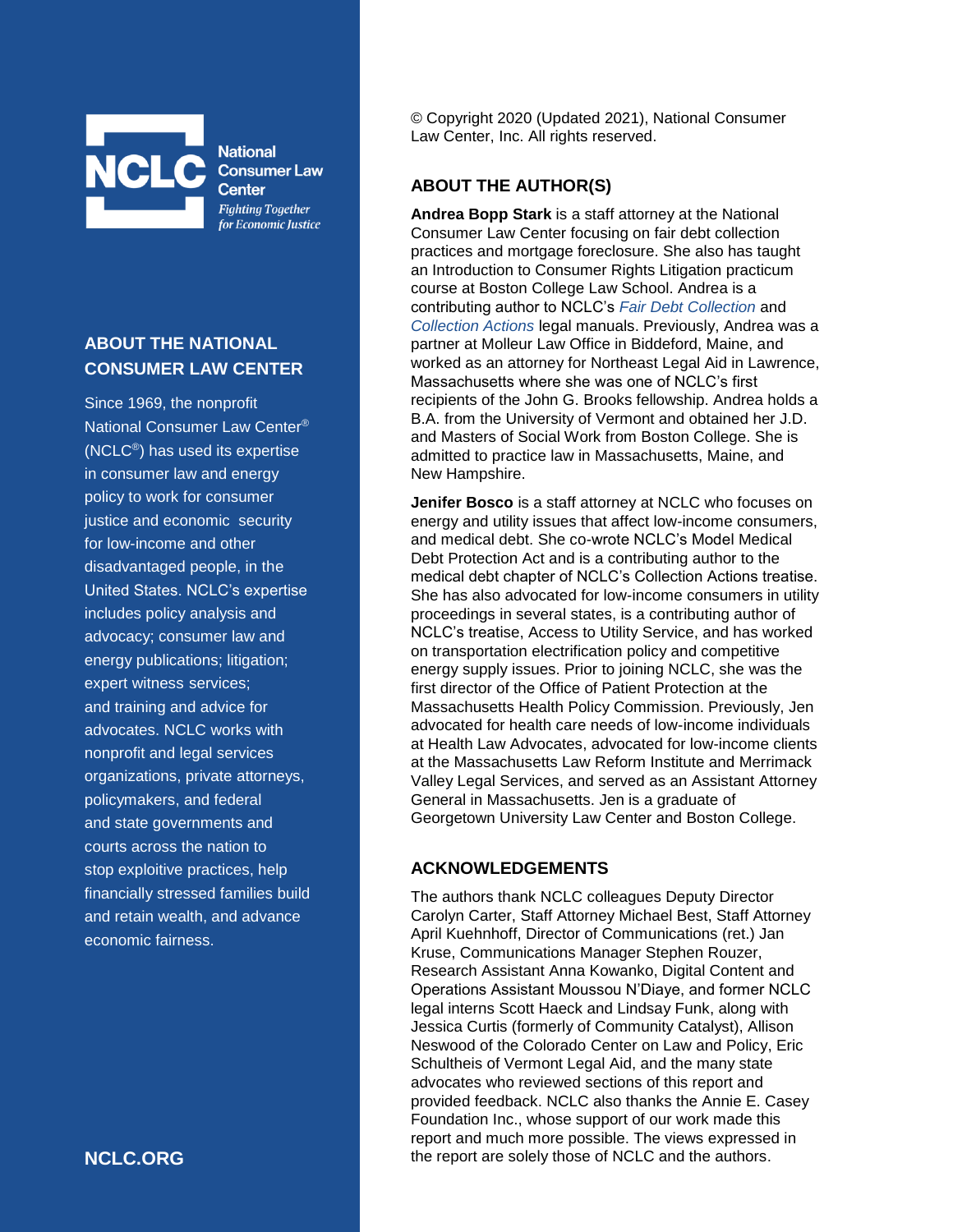# **TABLE OF CONTENTS**

|    | <b>EXECUTIVE SUMMARY</b>                                                                                         | $\overline{4}$ |
|----|------------------------------------------------------------------------------------------------------------------|----------------|
|    | <b>INTRODUCTION</b>                                                                                              | 5              |
|    | <b>WHO ARE THE UNINSURED?</b>                                                                                    | 5              |
|    | <b>CHART: UNINSURED ADULTS AGES 19-64 BY PERCENT OF FEDERAL POVERTY LEVEL,</b><br><b>RACE/ETHNICITY, AND AGE</b> | 3              |
|    | <b>WHO ARE THE UNDERINSURED?</b>                                                                                 | $\overline{7}$ |
|    | THE AFFORDABLE CARE ACT AND ITS GAPS                                                                             | 8              |
|    | <b>CONSEQUENCES OF OVERWHELMING MEDICAL DEBT</b>                                                                 | 9              |
|    | AN OVERVIEW OF STATES' FINANCIAL ASSISTANCE RULES                                                                | 10             |
| 1. | <b>Broad State Financial Assistance Policies</b>                                                                 | 11             |
| 2. | <b>Limited State Financial Assistance Policies</b>                                                               | 12             |
|    | States that Mandate Financial Assistance for Nonprofit or Publicly Funded Hospitals Only                         | 12             |
| 3. | State-run Financial Assistance Programs                                                                          | 13             |
| 4. | Other Programs or Statutes that May Provide Some Financial Assistance                                            | 13             |
|    | States that Require Financial Assistance Policies in Exchange for a Certificate of Need                          | 13             |
|    | States Where Hospitals Can Seek Reimbursement for Financial Assistance Provided                                  | 13             |
| 5. | No State Mandate but Some Financial Assistance in Practice                                                       | 14             |
| 6. | <b>Other States' Programs</b>                                                                                    | 14             |
|    | <b>CONCLUSION</b>                                                                                                | 15             |
|    | <b>ENDNOTES</b>                                                                                                  | 17             |
|    | APPENDIX A: STATES WITH BROAD FINANCIAL ASSISTANCE RULES FOR NONPROFIT<br><b>AND FOR-PROFIT HOSPITALS</b>        | 19             |
|    | APPENDIX B: STATES THAT MANDATE FINANCIAL ASSISTANCE FOR NONPROFIT AND<br><b>PUBLICLY FUNDED HOSPITALS</b>       | 23             |
|    | <b>APPENDIX C: STATES THAT HAVE THEIR OWN PROGRAMS FOR ASSISTANCE</b>                                            | 27             |
|    | <b>APPENDIX D: STATES THAT REQUIRE FINANCIAL ASSISTANCE FOR CERTIFICATE</b><br><b>OF NEED</b>                    | 25             |
|    | <b>APPENDIX E: STATES THAT REQUIRE SPECIFIC FAP FOR REIMBURSEMENTS</b>                                           | 30             |
|    | <b>APPENDIX F: NO MANDATE BUT FINANCIAL ASSISTANCE IN PRACTICE</b>                                               | 33             |
|    | APPENDIX G: STATES THAT PROVIDE SOME UNSPECIFIED ASSISTANCE                                                      | 34             |
|    | <b>APPENDIX H: STATES THAT PROVIDE NO REQUIREMENTS FOR FREE CARE</b>                                             | 32             |
|    | <b>APPENDIX I: FEDERAL POVERTY GUIDELINES (COVERAGE YEAR 2021)</b>                                               | 33             |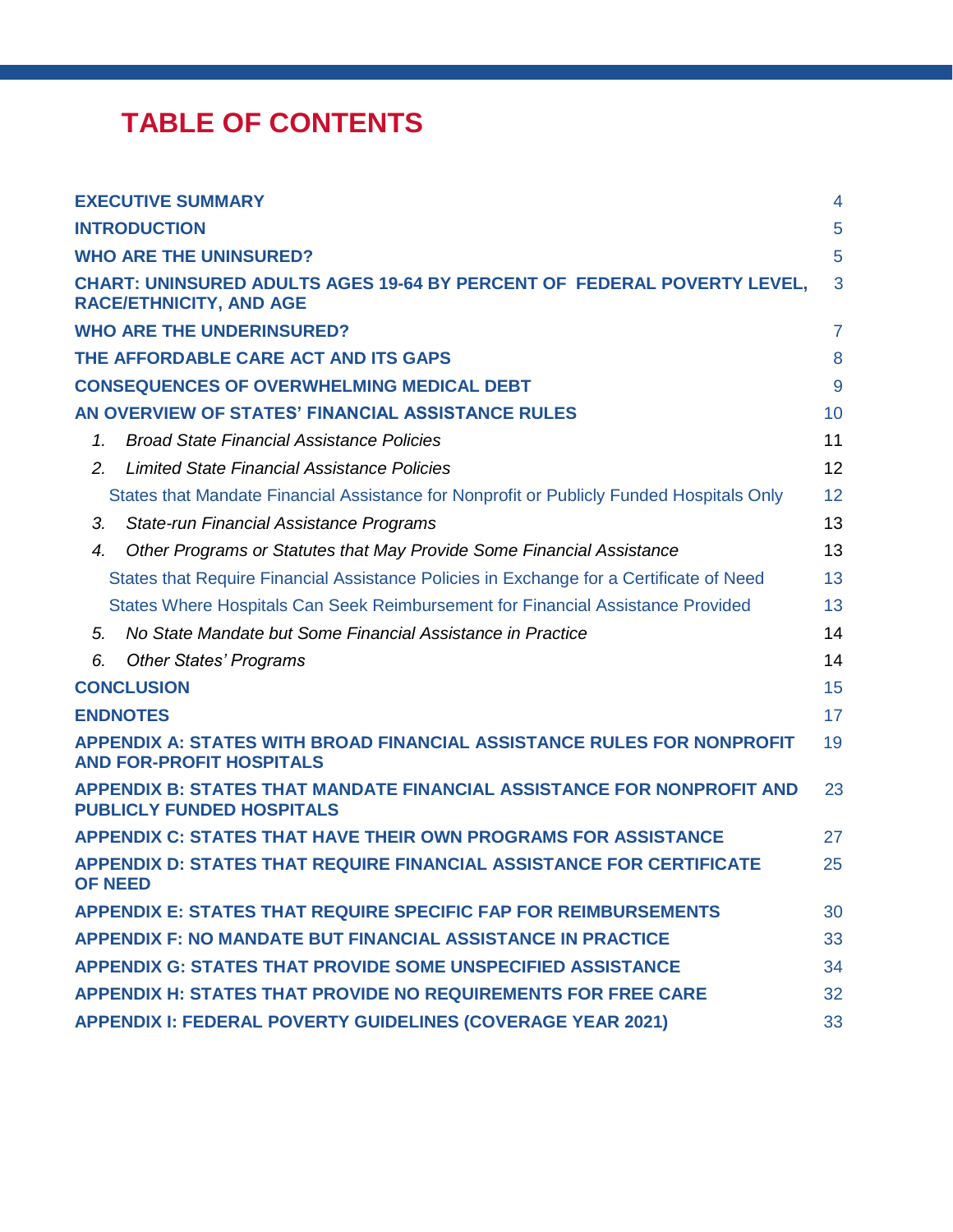### <span id="page-3-0"></span>**EXECUTIVE SUMMARY**

Over 26 million Americans do not have health insurance of any kind while almost half of nonelderly adults have inadequate insurance with high deductibles and significant out-of-pocket costs. In the meantime, health care costs and rates of medical debt continue to rise. It is more important than ever for states to require that all hospitals provide comprehensive financial assistance for hospital care.

The Affordable Care Act requires certain nonprofit hospitals with 501(c)(3) tax-exempt status to provide certain community benefits, including financial assistance for low-income patients. 26 CFR §1.501(r) ("501(r)") requirements include establishing a written Financial Assistance Policy (FAP) and a written Emergency Medical Care Policy. However, these requirements apply only to nonprofit hospitals, and the ACA and its implementing regulations do not specify minimum standards or eligibility criteria for this financial assistance. If a nonprofit hospital fails to comply with these requirements, the patient does not have a private right of action under the statute to seek redress for noncompliance, as only the IRS can enforce these requirements.

States have the authority to fill this gap by passing state laws that add financial assistance protections which supplement the ACA, or to strengthen their existing laws which preceded the ACA. This report provides a brief overview of the financial assistance laws in each of the 50 states and the District of Columbia, and looks at the level of financial assistance mandated, or not, in each jurisdiction.

Ten states have enacted laws that require hospitals to provide a broad spectrum of free and discount care for patients under specific eligibility standards, primarily based on income. In states that do not have a comprehensive financial assistance requirement for all hospitals, other programs may provide some assistance. Some states have enacted comprehensive financial assistance laws but only for nonprofit or publicly funded hospitals. Others require certain hospitals to provide assistance to specific low-income patients in exchange for a Certificate of Need to build or expand their facilities. There are still many states, however, that have little or no financial assistance requirements or guidelines for hospitals caring for uninsured or underinsured low-income patients.

States that seek to strengthen their policies and protect more low-income consumers from excessive medical debt can turn to examples in states such as California, Connecticut, Illinois, Maryland and Washington which have adopted strong financial assistance laws. At a minimum, states should mandate that all hospitals develop a comprehensive policy addressing free and discount care with clear minimum eligibility criteria for uninsured and underinsured patients, and a summary of the type of assistance that is available. The National Consumer Law Center's [Model](http://bit.ly/2gjIGb6)  [Medical Debt Protection Act](http://bit.ly/2gjIGb6) provides model statutory language to accomplish these goals.

Stronger financial assistance laws and implementation of these laws can help reduce medical debt for low-income patients. While there are many other steps that policymakers can take to address medical debt, financial assistance laws mitigate medical debt for vulnerable consumers by protecting low-income patients from unaffordable hospital bills.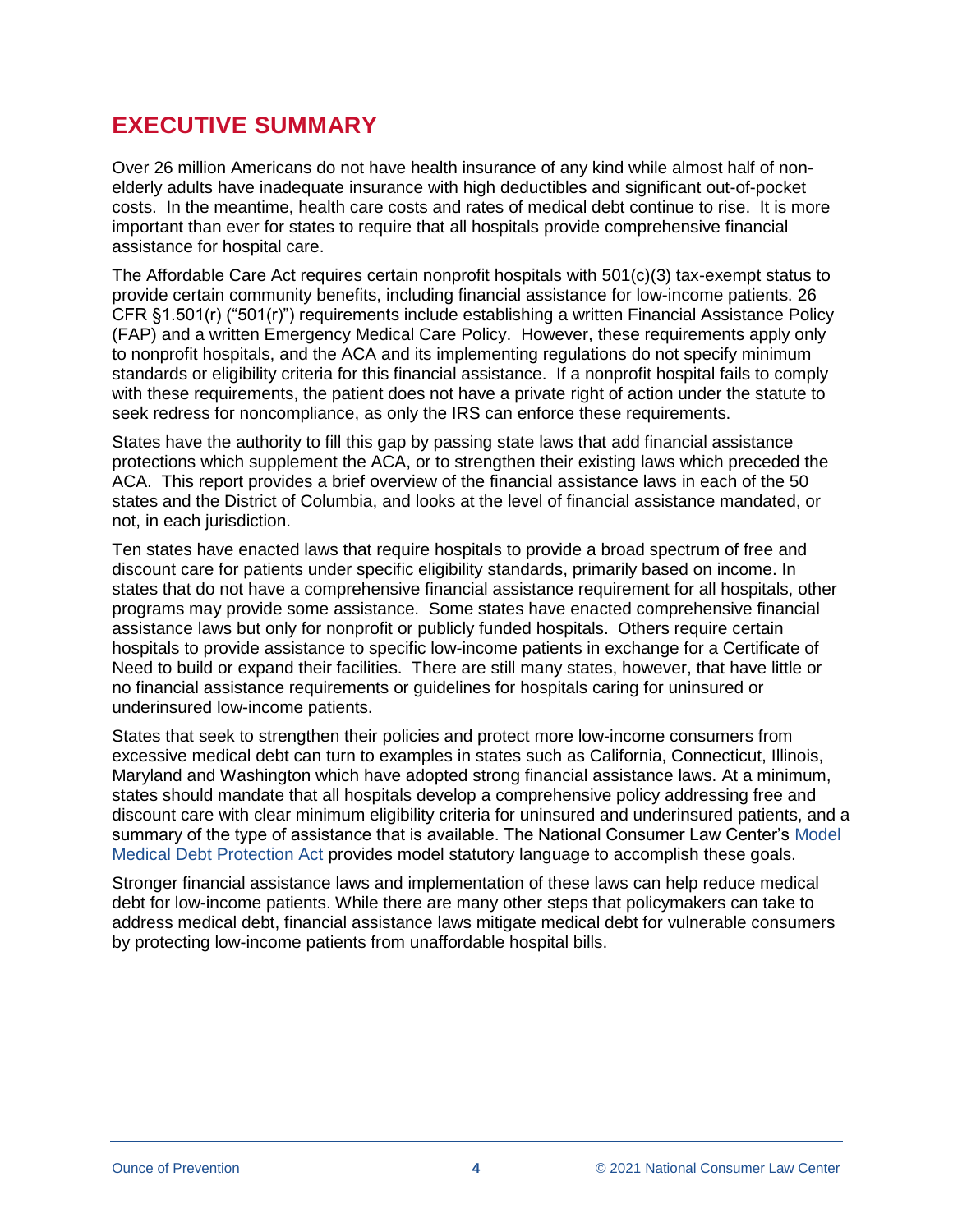### <span id="page-4-0"></span>**INTRODUCTION**

Despite the implementation of the Patient Protection and Affordable Care Act (ACA), too many Americans still lack health insurance, are underinsured, or have insurance coverage with high cost-sharing responsibilities. In 2019, about 26.1 million people in the United States were uninsured at any point during the year, down from about 27.5 million in 2018.<sup>1</sup>,<sup>2</sup> The COVID-19 pandemic led to further churn in the health insurance market.<sup>3</sup>

The debt that results from hospital care affects tens of millions of consumers. Total medical debt in the United States is estimated to exceed \$140 billion.<sup>4</sup> According to recent estimates, 17.8% of Americans have at least one medical debt collection item on their credit reports.<sup>5</sup> It is one of the most prevalent types of consumer debt; 59% of people contacted by a debt collector say the exchange was over medical bills. $6$  A recent study found that 66.5% of all bankruptcies (about 530,000 families a year) were reported to be tied to the cost of medical care or time lost from work due to an illness or injury.<sup>7</sup>

This report is intended to enable community-based organizations, consumer advocates, and others working with vulnerable communities to identify and compare the financial assistance policies that states and hospitals have adopted to address ongoing barriers to health care.<sup>8</sup> In addition, the National Consumer Law Center's (NCLC) [Model Medical](http://bit.ly/2gjIGb6) 

**17.8% of Americans have at least one medical debt collection item on their credit reports.**

[Debt Protection Act](http://bit.ly/2gjIGb6)<sup>9</sup> includes language that could be used in state law to extend financial assistance requirements beyond those required by the ACA. The Model Act contains guidelines for financial assistance policies that would cover more patients, specific financial guidelines for charity care and discounted care, and procedural safeguards to protect consumers from aggressive or unfair debt collection practices.

### <span id="page-4-1"></span>**WHO ARE THE UNINSURED?**

The percentage of Americans without health insurance at any point during a calendar year has fluctuated slightly in recent years, generally remaining between 7.9% and 9.2%.<sup>10</sup> The uninsured have difficulty accessing care and the medical treatment they need. In 2019, three in

**In 2019, three in ten uninsured adults went without needed medical care because of the cost.**

ten uninsured adults went without needed medical care because of the cost.<sup>11</sup> The uninsured are less likely to seek preventative care and services for significant health issues and chronic conditions.<sup>12</sup> Uninsured adults are over three times more likely than those with insurance to *not* visit a doctor or health professional over a 12-month period and are less likely to receive recommended screening treatments such as those that check blood pressure, cholesterol, blood sugar, and colon cancer.<sup>13</sup> While the uninsured do not use emergency hospital care more than insured patients, they do use emergency hospital care much more than they use outpatient care.<sup>14</sup> Those who are uninsured visit the emergency room about 30% more than they attend outpatient visits and they average about two outpatient visits per year as compared to six visits per year for those with insurance.<sup>15</sup>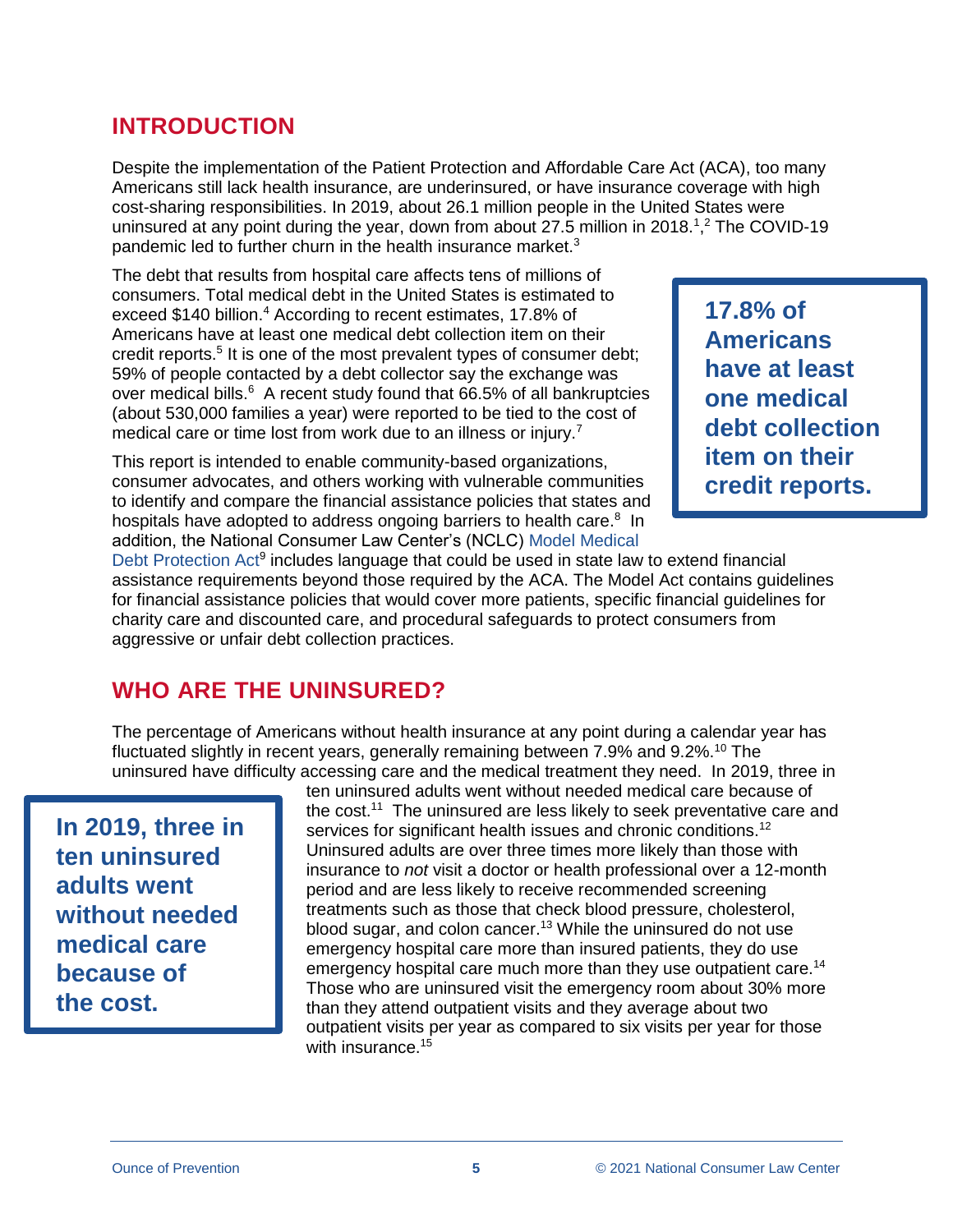In addition to low-income working-age adults, young adults and Latinx adults are disproportionately likely to lack health insurance. Young adults ages 19-34 make up 44% of the uninsured population. Latinx adults represent 35% of all uninsured people, but only 18% of the working-age adult population.<sup>16</sup> In general, people of color (Black, Latinx, Asian) are at higher risk of being uninsured, and may be more likely to live in a state that has not expanded its Medicaid coverage.<sup>17</sup> While people of color make up 43.1% of the non-elderly population in the U.S., they account for over half of the total non-elderly uninsured population.<sup>18</sup>

**While people of color make up 42% of the non-elderly population in the U.S., they account for over half of the total non-elderly uninsured population.**

#### **CHART: UNINSURED ADULTS AGES 19-64 BY PERCENT OF FEDERAL POVERTY LEVEL, RACE/ETHNICITY, AND AGE**

<span id="page-5-0"></span>

Source: The Commonwealth Fund, [Who are the Remaining Uninsured, and Why Do They Lack Coverage?,](https://www.commonwealthfund.org/publications/issue-briefs/2019/aug/who-are-remaining-uninsured-and-why-do-they-lack-coverage?redirect_source=/publications/2019/aug/who-are-remaining-uninsured-and-why-do-they-lack-coverage) August 2019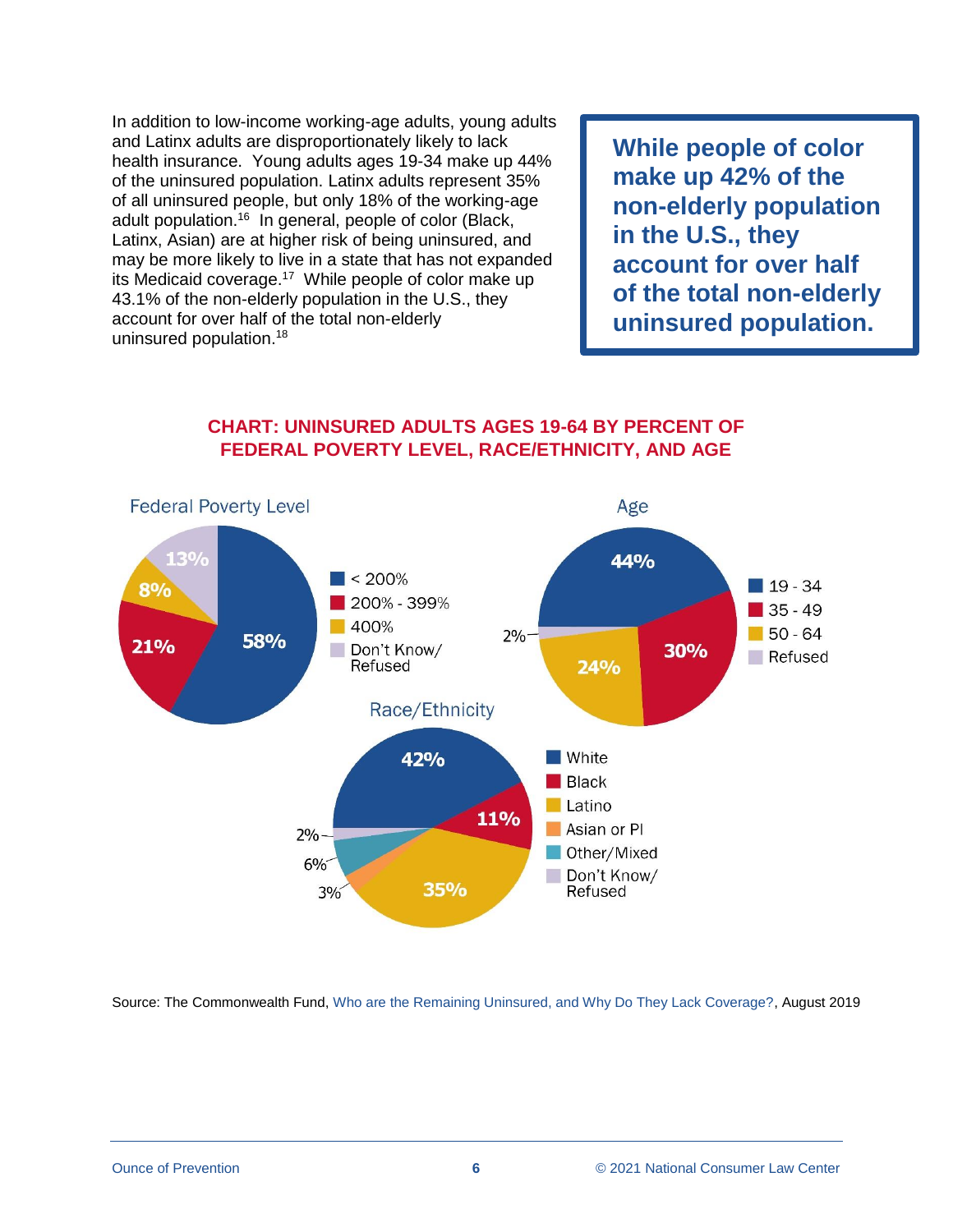### <span id="page-6-0"></span>**WHO ARE THE UNDERINSURED?**

People considered "underinsured" are those with high health insurance plan deductibles, limited insurance coverage, or high out-of-pocket expenses relative to their income. In the Commonwealth Fund's latest Biennial Health Insurance Survey, those who were considered underinsured were:

- individuals with income greater than 200% of the Federal Poverty Level (FPL) who had out-of-pocket costs, excluding premiums, of at 10% or more of their household income over the prior 12 months;
- **·** individuals with income less than 200% of FPL who had out-of-pocket costs, excluding premiums, of 5% or more of their household income over the prior 12 months; or
- individuals who were responsible for deductibles totaling 5% or more of their household income.<sup>19</sup>

For a summary of the Federal Poverty Level and incomes, please see [Appendix I.](#page-36-0)

The underinsured are also more likely to struggle to pay hospital bills or will choose to forego care, such as seeing a doctor or filling prescriptions because of the cost. In addition to being burdened with high out-of-pocket expenses and significant coverage gaps due to high deductibles, the underinsured may be vulnerable to surprise medical bills for out-of-network care that come from health providers outside their insurance plan's network after they received emergency care or medical procedures at in-network facilities.<sup>20</sup> Even if the hospital is in the plan's network, an individual health care provider, such as an anesthesiologist or surgical assistant, may be from outside the plan's network and not covered fully, leaving the patient with unexpected medical debt. $21$  Several states, including **New Mexico,<sup>22</sup> Washington,<sup>23</sup> Colorado,<sup>24</sup>**

**More than 43% of U.S. adults ages 19 to 64 are inadequately insured.**

and **Texas<sup>25</sup>** have enacted laws that create additional consumer protections from surprise medical bills and may cover emergency and/or non-emergency services at the in-network level of costsharing.<sup>26</sup> The federal No Surprises Act, which is set to take effect on a rolling basis during 2022, should further protect consumers from some surprise billing.<sup>27</sup>

#### **Virginia Woman Sued by Nonprofit Hospital**

Daisha was uninsured and working part-time at Walmart, making \$11 per hour, under 100% of the FPL. She sought emergency medical care at a nonprofit hospital and was admitted for two weeks. She was not told about financial assistance available for the cost of the care and no one discussed her bill with her. Instead, she was sued for \$12,287.68 and did not know about the lawsuit until her wages were garnished. She was forced to live on \$345 a month after paying rent.\*

*Source*: Simmons-Duffin, ["When](https://www.kut.org/post/hospitals-earn-little-suing-unpaid-bills-patients-it-can-be-ruinous)  [Hospitals Sue For Unpaid Bills,](https://www.kut.org/post/hospitals-earn-little-suing-unpaid-bills-patients-it-can-be-ruinous)" *NPR,* June 25, 2019.

Today, 43.4% of U.S. adults ages 19 to 64 are inadequately insured.<sup>28</sup> People who purchased health coverage on their own through the individual market or the marketplaces are the most likely to be underinsured, with  $42\%$  reporting a lack of adequate coverage in 2020.<sup>29</sup>

As health care costs have increased, employers have turned to high deductible and costsharing plans to keep premiums down, thereby passing more of the costs of health care onto their employees.<sup>30</sup> Deductibles for employer-sponsored health plans in the U.S. have risen in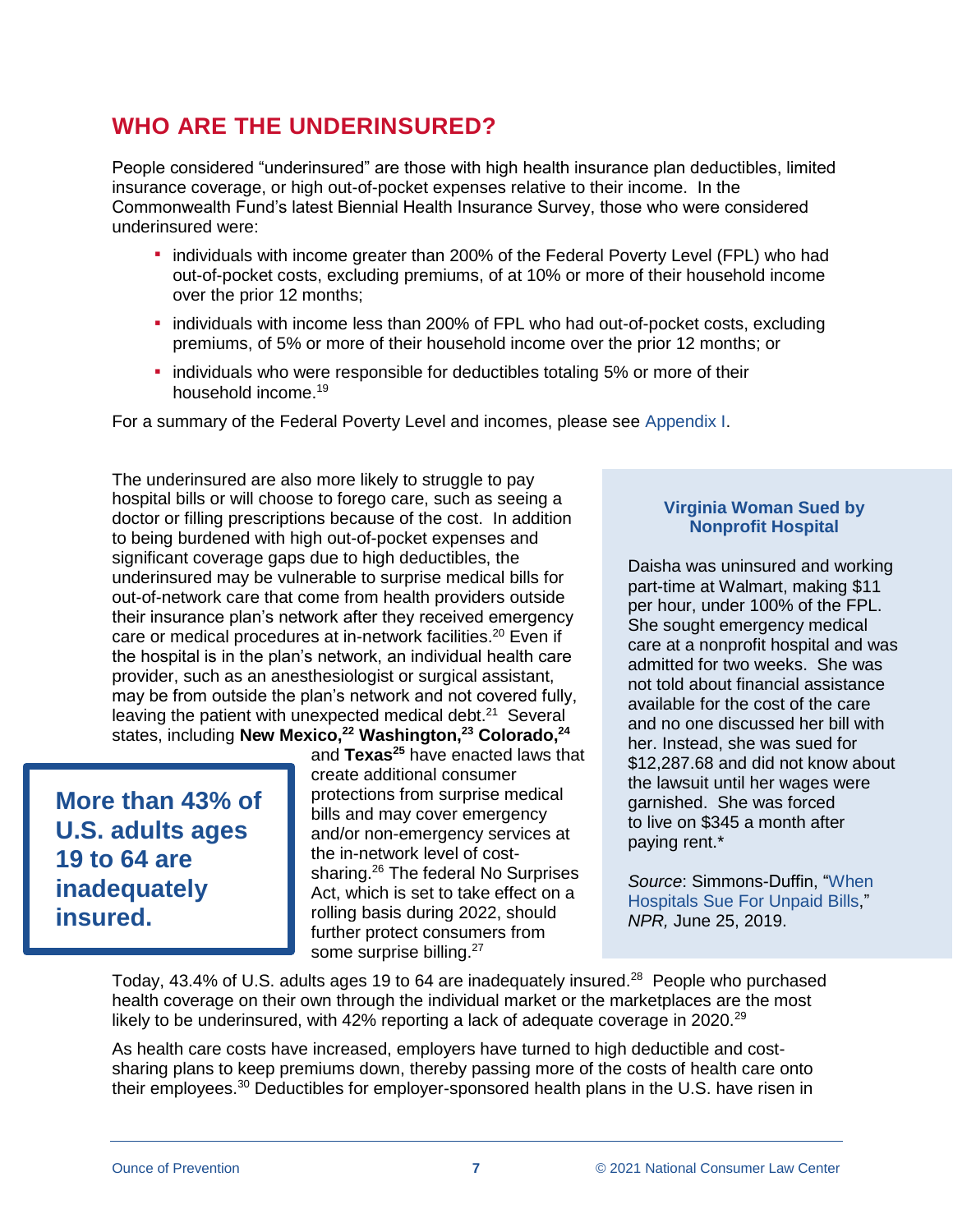recent years, and over four out of ten workers do not have enough savings to cover the deductible.<sup>31</sup> Deductibles for an individual job-based health insurance plan have risen from an average of \$379 in 2006 to \$1,350 in 2018.<sup>32</sup> Because of this increase in health insurance and health care expenses, one in six covered workers has made significant sacrifices, such as taking on extra work or cutting back on food, clothing, or other essentials. $33$ 

### <span id="page-7-0"></span>**THE AFFORDABLE CARE ACT AND ITS GAPS**

The ACA was enacted on March 23, 2010. The law contains a multitude of provisions that affect a wide range of health insurance matters, and creates increased options for insurance coverage. Among its reforms, the ACA provides two types of subsidized insurance: Medicaid for adults who earn less than 138% of the FPL in states that expanded Medicaid, and subsidized plans in the ACA marketplaces for those who earn up to 400% of the FPL.<sup>34</sup> To date, 39 states including the District of Columbia have adopted the Medicaid expansion, while 12 states<sup>35</sup> have not.<sup>36</sup> Medicaid expansion has improved access to care, utilization of services, the affordability of care, and financial security among the low-income population.<sup>37</sup>

Full coverage may be unavailable or unaffordable for the remaining *underinsured,* who face high deductibles and costs, and *uninsured*. These groups include those who are low-income and live in a state that did not expand Medicaid;<sup>38</sup> those who have incomes at or above 400% of FPL and are ineligible for the tax credits that subsidize insurance coverage; and documented immigrants who may be ineligible for Medicaid or subsidized plans.<sup>39</sup> For example, in **Georgia**, almost 240,000 adults are stuck in the "coverage gap," where they have too little income to get financial help to buy health insurance on the ACA marketplace and do not currently qualify for Medicaid.<sup>40</sup>

While the overall number of uninsured has decreased since the enactment of the ACA, the number of underinsured people has increased.<sup>41</sup> Of the U.S. adults who have health insurance through their employer, 26% were underinsured in 2019, up from 17% in 2010.<sup>42</sup>

Under the ACA, both publicly and privately owned hospitals with  $501(c)(3)$  nonprofit status<sup>43</sup> must fulfill the requirements of section  $501(r)$  of the Internal Revenue Code,<sup>44</sup> in addition to the general requirements for tax exemption under section  $501(c)(3)$ .<sup>45</sup> About 56% of American community hospitals are nonprofit, which means they are exempt from paying taxes and allowed to float tax-exempt bonds.<sup>46</sup> To maintain this status, these hospitals are required to provide community benefits, including financial assistance for low-income patients. The section 501(r) requirements include establishing a written Financial Assistance Policy (FAP) and a written Emergency Medical Care Policy. A nonprofit hospital organization's failure to meet these requirements could result in revocation of the organization's tax-exempt status.

**Hospital FAPs may be onerous to apply for, and may exclude outside providers the hospital assigns to treat patients.**

While section 501(r) represents a significant step forward in providing care for low-income populations, it applies only to nonprofit hospitals, and the ACA and its implementing regulations do not specify minimum standards of financial assistance. Hospitals decide the eligibility and qualifying criteria for the FAP. If a nonprofit hospital fails to comply with the ACA FAP requirements, the patient does not have a private right of action under the statute to seek redress for noncompliance, as only the IRS can enforce these requirements. Even where applicable, hospital FAPs may be onerous to apply for, and may exclude outside providers the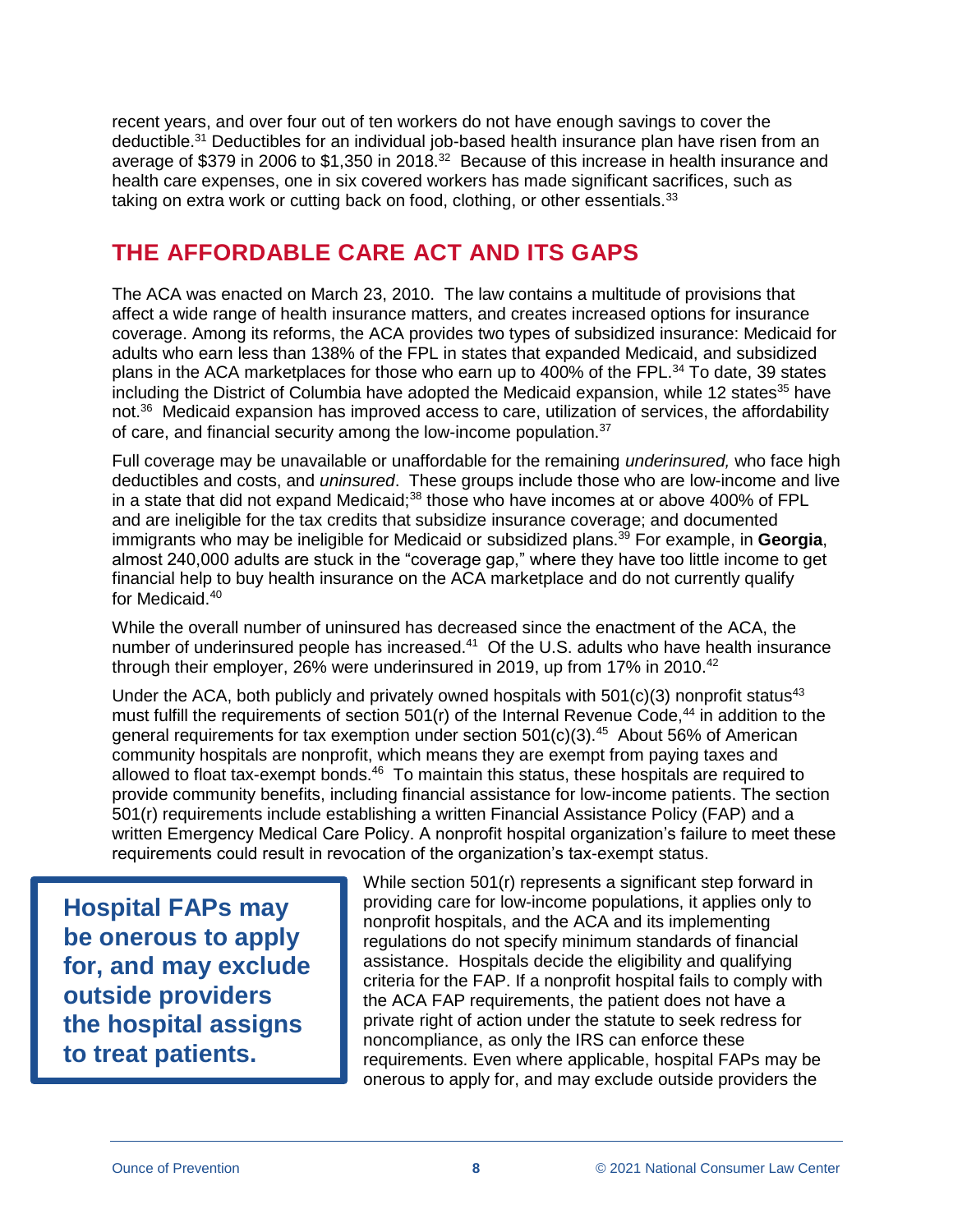hospital assigns to patients without their knowledge.<sup>47</sup> The requirements also do not apply to for-profit hospitals and other types of large health care provider organizations<sup>48</sup> even though forprofit hospitals and hospital chains are widespread and, in some states, outnumber nonprofit hospitals.<sup>49</sup> There is no federal requirement for profit-driven hospitals to provide similar financial assistance for low- or no-income patients.<sup>50</sup>

### <span id="page-8-0"></span>**CONSEQUENCES OF OVERWHELMING MEDICAL DEBT**

**Nonprofit Healthcare Providers Continued to Pursue Patients During Pandemic**

In June 2020, Tyler Boll-Flaig was hospitalized at Froedtert Health System in Wisconsin, after he was seriously injured and his younger brother was killed when an illegal drag racer collided with their car. Froedtert Hospital discharged Tyler 24 hours later with a shattered jaw, broken ribs, and crushed vertebrae.

Tyler Boll-Flaig was uninsured while working as a food delivery driver, and his family was unable to pay the hospital when contacted days after the crash. By the end of July, Froedtert filed a lien against him for \$67,225.

> *Source*: Jenny Deam, ["Some Hospitals Kept](https://www.propublica.org/article/some-hospitals-kept-suing-patients-over-medical-debt-through-the-pandemic)  [Suing Patients Over](https://www.propublica.org/article/some-hospitals-kept-suing-patients-over-medical-debt-through-the-pandemic)  [Medical Debt Through the](https://www.propublica.org/article/some-hospitals-kept-suing-patients-over-medical-debt-through-the-pandemic)  [Pandemic,](https://www.propublica.org/article/some-hospitals-kept-suing-patients-over-medical-debt-through-the-pandemic)" *ProPublica*, June 14, 2021.

While some states have mandates or financial incentives for hospitals to provide financial assistance to residents who are at or below a certain percentage of the FPL, others have no such mandates or provide optional policies that hospitals may implement if they choose. This leaves the lowest-income uninsured and inadequately insured patients at risk of incurring huge, debilitating medical debt.

Media accounts have detailed the practices of some nonprofit hospitals that aggressively pursue patients for overdue medical bills, whether through repeated calls, notices, lawsuits, liens on their property, and/or wage garnishments.<sup>51</sup> For example, a study conducted by researchers at Johns Hopkins University revealed

that Mary Washington Hospital in Virginia filed so many lawsuits against patients for medical debt that the court reserved a morning every month for just its 300 or more cases to be heard. $52$  In 2017, 36% of Virginia hospitals sued to garnish the wages of patients who owed medical debt.<sup>53</sup> Most of those hospitals were nonprofit entities, and most were located in urban areas. The mean amount garnished

**In 2017, 36% of Virginia hospitals sued to garnish the wages of patients who owed medical debt.**

from patients was about \$2,500, a significant amount for those making minimum wage at Walmart, Lowe's, and Amazon, the most common employers of those having wages garnished.<sup>54</sup> An analysis by *Kaiser Health News* found that, from June 2012 to June 2018, "the UVA health system and its doctors filed 36,000 lawsuits against patients seeking a total of more than \$106 million, seizing wages and bank accounts, putting liens on property and homes and forcing families into bankruptcy."<sup>55</sup> Virginia does not

have a state mandate requiring hospitals to provide financial assistance for certain patients based on specific income levels or other set standards.

In Memphis, Tennessee, a city where [nearly one in four residents](https://www.memphis.edu/socialwork/research/2018povertyfactsheet.docx) live below the poverty line, Methodist Le Bonheur Healthcare, a nonprofit hospital system, filed more than 8,300 lawsuits for unpaid medical debt from 2014 through 2018.<sup>56</sup> Methodist owns a licensed debt collection agency that aggressively pursued unpaid debt through lawsuits and wage garnishments.<sup>57</sup> Since the ACA does not establish minimum requirements for financial assistance, Methodist and other nonprofit hospitals are free to create bare-bones policies that provide little assistance, leaving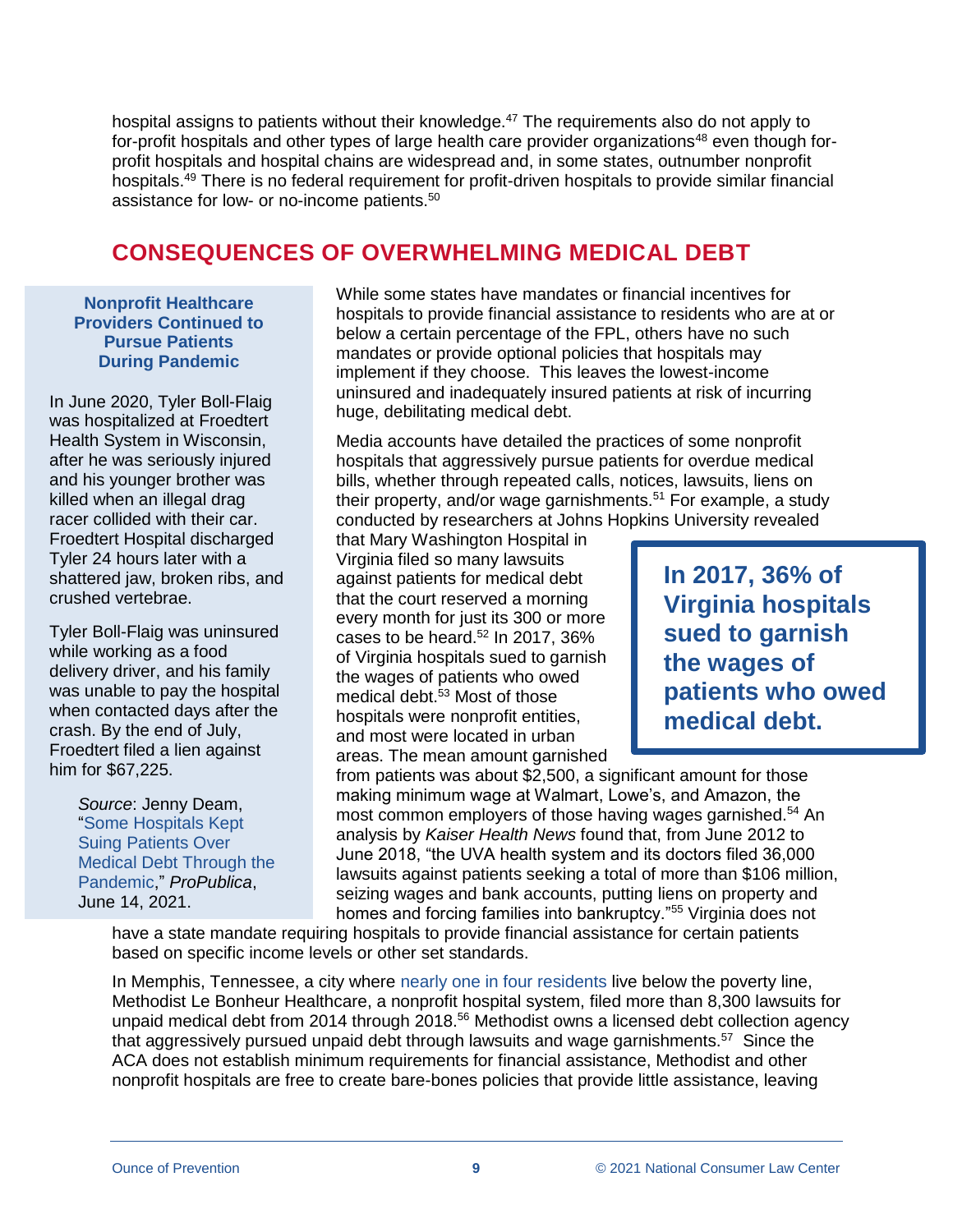**25% of the bad debt at Mary Washington Healthcare in Virginia and 50% of the bad debt at Methodist Le Bonheur Healthcare in Tennessee involved candidates for free or discounted care.**

many low-income patients with no aid at all. In Tennessee, reimbursements are available for hospitals providing free or reduced care to low-income patients, but there is no specific aid mandated for patients with low incomes.<sup>58</sup>

Recently, however, through the efforts of the communities, advocates, local elected officials, and the media, Mary Washington Hospital agreed to suspend suing patients and to eliminate garnishments, and the UVA system announced that it would increase financial assistance, give bigger discounts to the uninsured, and reduce its reliance on the judicial system to collect debts.<sup>59</sup> Methodist Le Bonheur Healthcare announced that it would forgive the debts owed by more than 6,500 patients and would stop filing new debt collection lawsuits or garnishment attempts.<sup>60</sup> The hospitals' change of practices demonstrates that improvements toward comprehensive financial assistance plans are feasible.

Twenty-five percent of the bad debt at Mary Washington Healthcare and 50% of the bad debt at Methodist Le Bonheur Healthcare involved candidates for free or discounted care who did not know about the available assistance programs. <sup>61</sup> Even in Washington State, which has a comprehensive financial assistance mandate, the state's attorney general sued St. Joseph Hospital to stop such practices as failing to offer low-income patients applications for assistance and asking how much the patient could pay that day.<sup>62</sup> Enforcement and accountability through community involvement, advocacy, and legislative and legal action are imperative to ensure the effectiveness of the financial assistance policies that do exist.

### <span id="page-9-0"></span>**AN OVERVIEW OF STATES' FINANCIAL ASSISTANCE RULES**

The following is an overview of different state plans and not an exhaustive list or description of every free or discount care program available in each state. The tables in the Appendices add detail about the financial assistance policies available, who is eligible for the assistance, how the assistance is funded, and related citations. For more in-depth information on individual states' financial assistance policies, see National Consumer Law Center, *[Collection Actions](https://library.nclc.org/nclc/link/CA.09.04.03.01)* § 9.4.3 (5th ed. 2020), and the [NCLC Model Medical Debt Protection Act.](http://bit.ly/2gjIGb6)

States have used different mechanisms to mandate that hospitals provide varying levels of financial assistance, including requirements tied to state licensing, certificates of need, or

reimbursements for discount care provided. As described further, several states have enacted financial assistance laws to mandate free or discounted care, and some provide state-funded financial assistance for low-income people (such as the Health Safety Net in Massachusetts). Others have implemented agreements with the state's attorney general (Minnesota) or created other networks of assistance through community health centers (Arkansas).

Using certain mechanisms may be more or less feasible or appropriate in each state. Regardless of the mechanism used, however, the strongest

**The strongest consumer protections in this area are laws or other mandates that require all hospitals to provide a comprehensive financial assistance policy that includes provisions for free and discounted care.**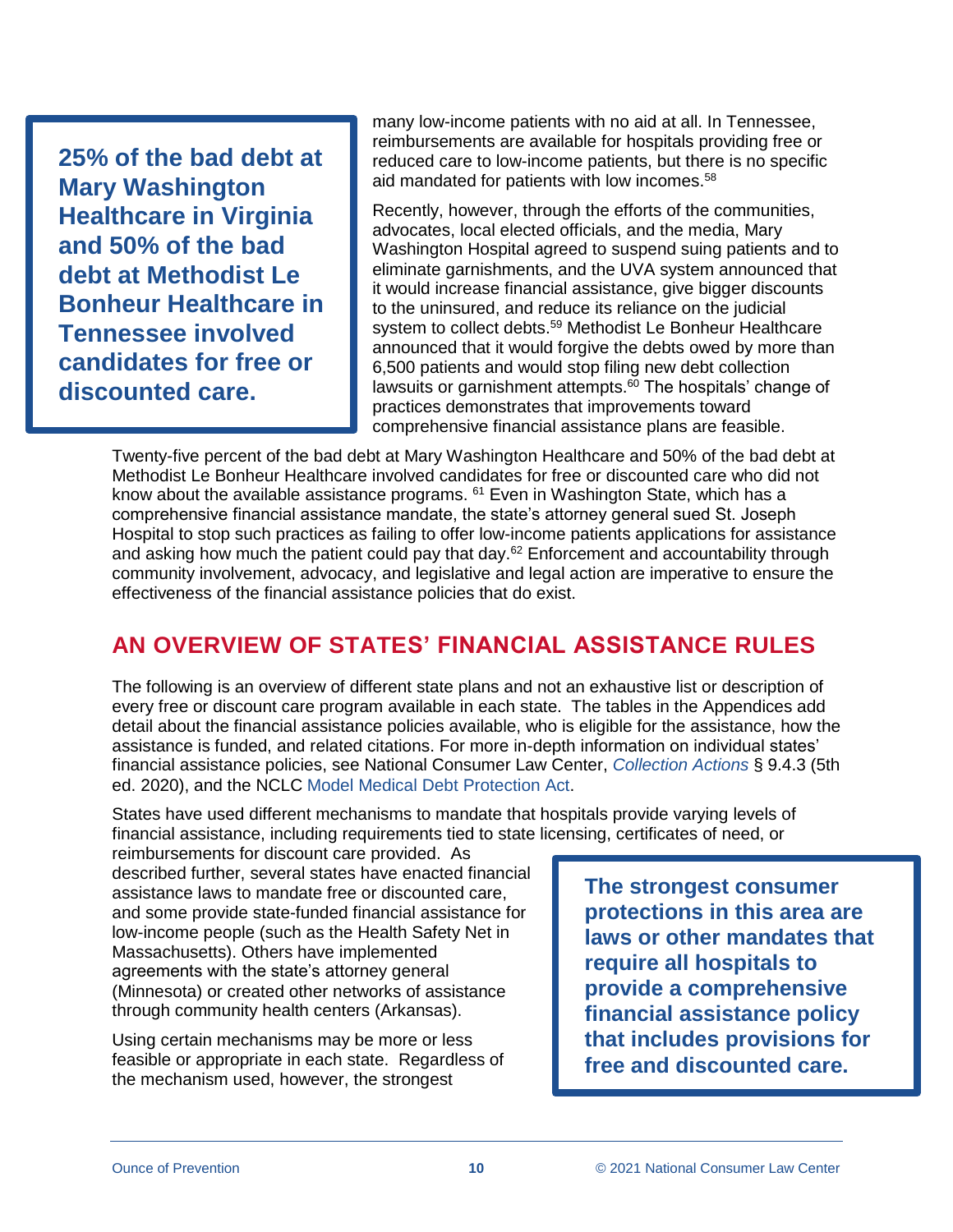consumer protections, and tools to reduce medical debt, are laws or other mandates that require all hospitals to provide a comprehensive financial assistance policy that includes provisions for discount care, including 100% discount or "free care" for the lowest income patients, with specific, minimum eligibility requirements based on income levels that meet or exceed those outlined in the NCLC [Model Medical Debt Protection Act.](http://bit.ly/2gjIGb6)<sup>63</sup>

Fair and equitable implementation of the law is necessary as well, so that assistance reaches eligible patients including low-income immigrants and people of color. Patient information and application materials must be widely accessible, and the application process should meet the needs of patients with different cultural or language backgrounds. For instance, New Mexico has recently taken steps to protect access to financial assistance for patients who are immigrants, prohibiting discrimination based on immigration status.<sup>64</sup> A 2021 Illinois statute requires hospitals to "proactively" offer information about financial assistance to all patients regardless of immigration status or residency.<sup>65</sup>

### <span id="page-10-0"></span>**1. Broad State Financial Assistance Policies**

Only a handful of states mandate that both nonprofit and for-profit hospitals provide financial assistance, including a 100% discount, or "free care," for low-income patients who fall at or below a specific income requirement. The broad financial assistance rules in these states are examples of immediate and significant steps that states can take to alleviate devastating medical debt that burdens their low-income residents. These states include:

**California** mandates general or acute care hospitals to provide free or reduced care for uninsured patients, or patients with high medical costs who have incomes at or below 400% FPL.

**Colorado** recently passed a state law, which will take effect in 2022, that strengthens medical debt protections and requires all hospitals to provide financial assistance.

**Connecticut** mandates that all hospitals screen for eligibility for financial assistance, but only requires discounted care for uninsured patients who do not qualify for Medicaid, Medicare, or other coverage and whose income is at or below 250% FPL.

**Illinois** mandates that hospitals provide a discount to uninsured patients whose income is up to 600% FPL, after the patient pays the first \$150 of charges for any one inpatient admission or outpatient encounter, a reduction from the \$300 required prior to 2021.<sup>66</sup> (Even this reduced amount could be challenging for many low-income households, considering that about 40% of Americans would struggle to pay a \$400 unexpected expense.<sup>67</sup>) Free care is available for uninsured patients whose income is at or below 200% FPL, after the patient pays the first \$150. The hospital must offer these patients screening for other public insurance programs. If there are multiple admissions or treatments, the hospital cannot collect an amount that is over 20% of the family's income over a twelve-month period. Hospitals must notify all uninsured patients of the availability of financial assistance, regardless of immigration status or residency.<sup>68</sup>

**Maine** requires hospitals to provide free care to Maine residents whose income is less than 150% FPL. There is no specific mandate, however, for hospitals to provide financial assistance for patients above 150% FPL, although the statute requires the state to adopt reasonable guidelines for hospitals to provide health care services to patients who are unable to pay.

**Maryland** mandates that hospitals provide free care for patients whose income is at or below 200% FPL, reduced cost care for patients whose income is above 200% FPL, and payment plans for uninsured patients whose income is between 200% and 500% FPL.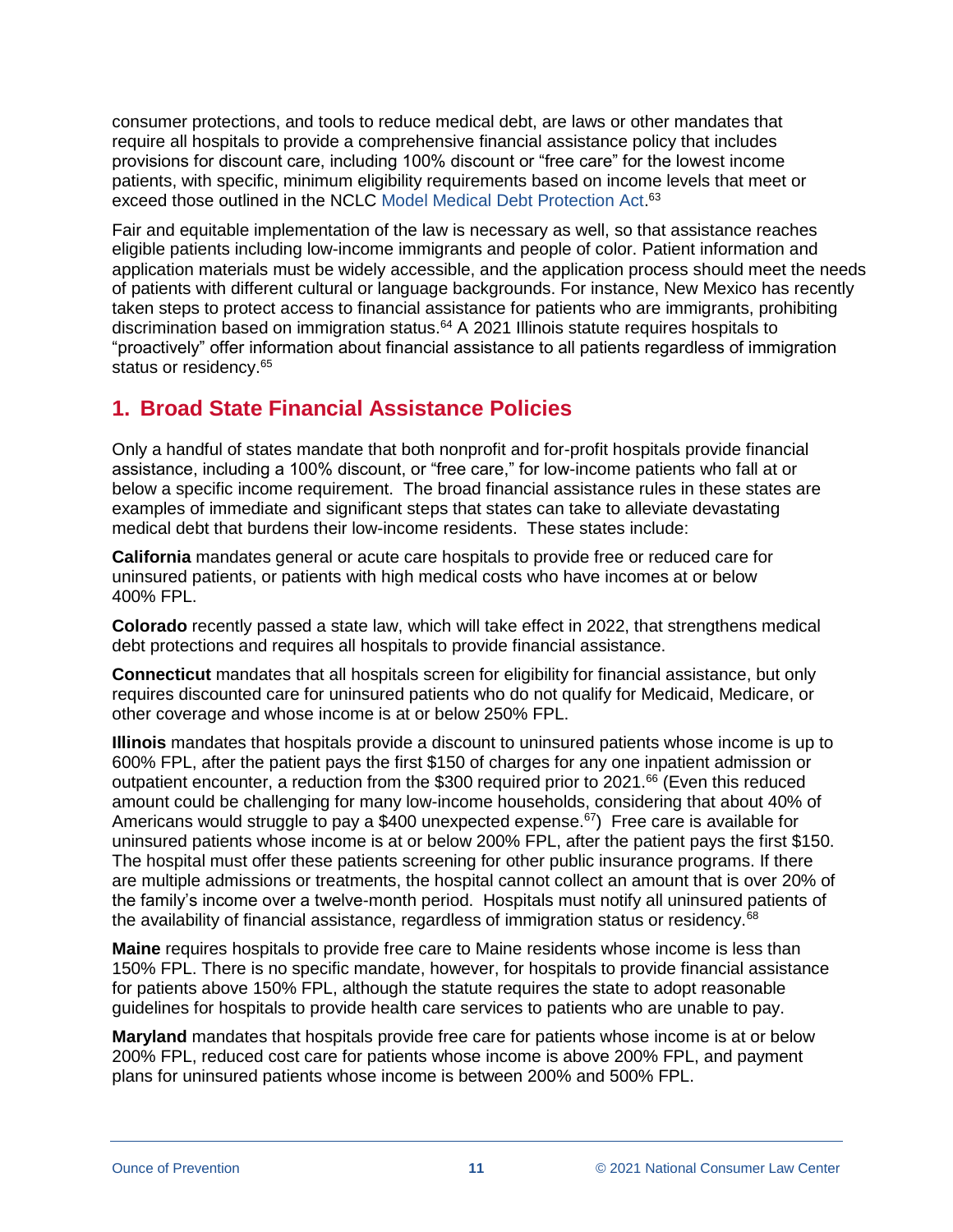**Nevada** requires hospitals with at least 100 beds to provide a minimum amount of free care of 0.6% of their net revenue for the preceding year for patients who are indigent (uninsured, are ineligible for public assistance, or have an income of no more than \$438 per month for a single person, \$588 per month for two people, or \$588 plus \$150 per month for each additional family member). It also requires major hospitals to discount the total billed charge by at least 30% for an inpatient who is uninsured, is not eligible for state coverage, and makes a reasonable payment arrangement.

**New Jersey** and **Rhode Island** mandate that all hospitals provide a 100% discount for residents with incomes at or below 200% FPL, and discounted care for patients with incomes between 200% and 300% FPL. In **New Jersey**, uninsured patients with family incomes of less than 500% FPL cannot be charged more than 15% above the Medicare payment rate.

**New York** hospitals must provide charity care, and in order to be reimbursed hospitals may charge no more than a nominal fee to patients with incomes at or below 100% FPL, and are to provide discounted care on a sliding scale basis to patients with incomes between 100% and 300% FPL. Hospitals cannot charge uninsured patients whose income is under 300% FPL more than what the hospitals receive from Medicare, Medicaid, or the highest volume payer for that hospital.

**Washington** mandates that hospitals provide free care for uninsured patients at or below 100% FPL, and discounts of 75% to 25% for patients between 100% and 200% FPL.

See [Appendix A](#page-21-0) for additional detail about these states and citations to statues.

#### <span id="page-11-0"></span>**2. Limited State Financial Assistance Policies**

<span id="page-11-1"></span>*States that Mandate Financial Assistance for Nonprofit or Publicly Funded Hospitals Only*

A few states, while lacking a more comprehensive approach, require certain hospitals – nonprofit hospitals or state-owned hospitals – to provide financial assistance.

In **Louisiana**, state-owned hospitals must provide financial assistance to patients with a family income at or below 200% of FPL who are uninsured, or if care expenses exceed 20% of family income in the last 12 months. As of 2017, 27% of hospitals in Louisiana were reported to be state-owned hospitals.

**Oregon** requires nonprofit hospitals and clinics to provide full financial assistance to those with household incomes of up to 200% FPL, and assistance on a sliding scale for those with incomes of up to 400% FPL. Although this requirement is limited to nonprofit hospitals, most hospitals in Oregon are nonprofit entities, so this financial assistance would be accessible for a high proportion of Oregon patients.

**Texas** requires nonprofit hospitals to provide financial assistance at least to patients with income between 21% and 200% FPL. Fewer than half of Texas hospitals are nonprofit entities.

#### **Implementation and Enforcement of Policies are Essential**

Even the most comprehensive financial assistance policies are ineffective unless they are implemented well, and then enforced. Hospitals trying to increase their revenue and expand their services still erect barriers to such assistance, including failing to inform patients about the assistance or help them with what can be a complicated application process. Hospitals must invest in staff training and collaboration with community partners to make sure that existing policies are well understood in the community and among staff, and that there are no unintentional barriers that restrict access to financial assistance. Without strict oversight and enforcement of the programs, many patients who would have qualified for free or discounted care are billed hundreds or thousands of dollars for their medical procedures, and when they can't pay, they are the subject of aggressive collection tactics.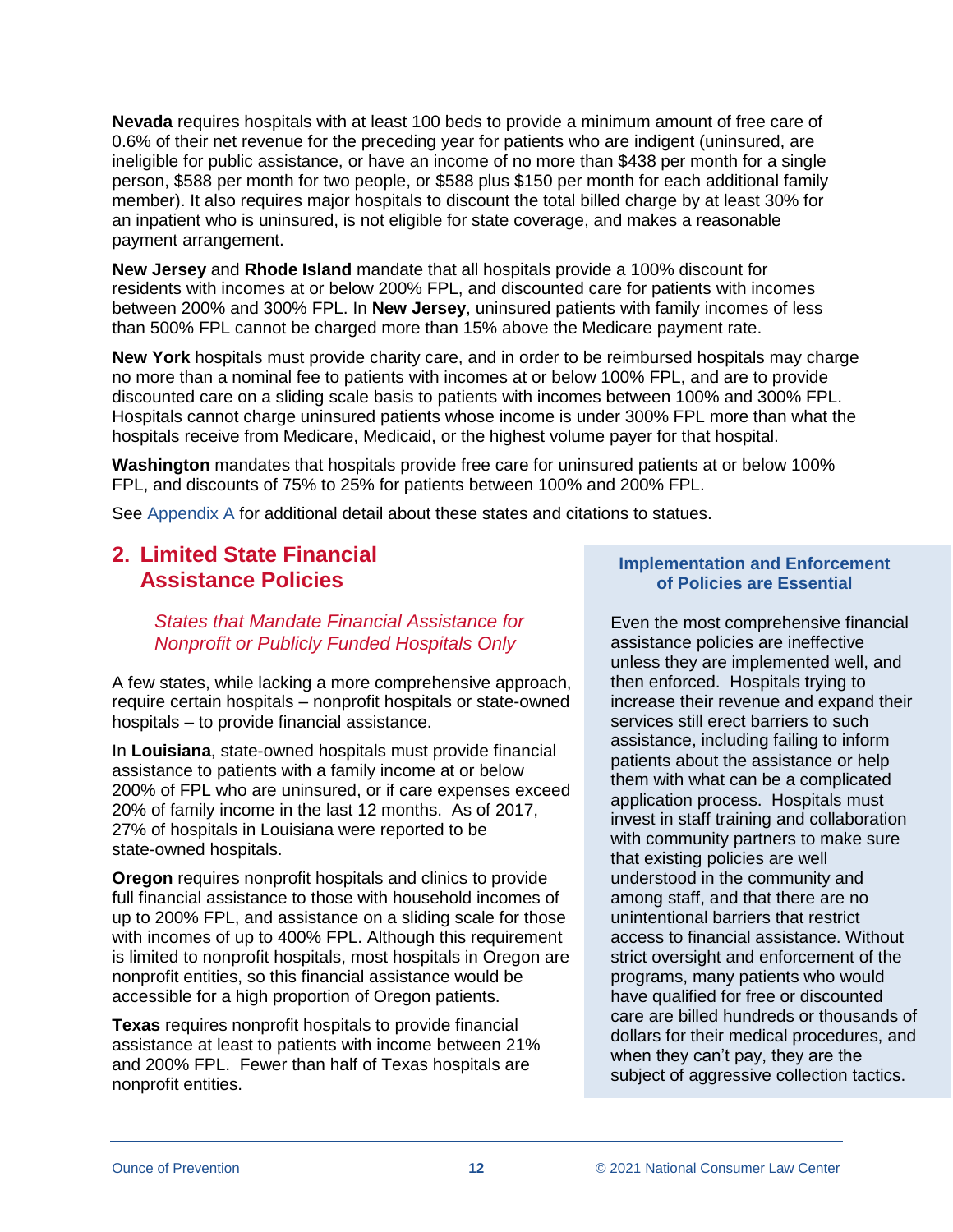See [Appendix B](#page-25-0) for additional information on states that mandate financial assistance for nonprofit and publicly funded hospitals.

#### <span id="page-12-0"></span>**3. State-run Financial Assistance Programs**

Some states lack a state law that requires hospitals to provide financial assistance directly to the patient, but provide similar coverage through other programs. For example, **Massachusetts** does not mandate that hospitals provide financial assistance, but it does pay the cost of care for some low-income patients through its Health Safety Net program. Under that program, it pays the full cost of eligible care at acute care hospitals and community health centers for those whose income is at or below 150% FPL, and pays the cost of care minus a deductible for those whose income is between 150% and 300% FPL. Hospitals must offer payment plans for bills over \$1,000.

**Colorado** provides discounted care for state residents who are ineligible for Medicaid and have incomes that do not exceed up to 250% FPL through the Colorado Indigent Care Program. See [Appendix A](#page-21-0) for more information on Colorado's Indigent Care Program

**South Carolina's** Medically Indigent Assistance Program covers inpatient hospital treatment and pays for the same services that Medicaid would cover for South Carolina residents who are U.S. citizens or lawful permanent residents with incomes that do not exceed 200% FPL and who meet certain asset requirements.

See [Appendix C](#page-26-1) for additional information on states that have their own programs for assistance.

### <span id="page-12-1"></span>**4. Other Programs or Statutes that May Provide Some Financial Assistance**

While the strongest, most beneficial programs are those that mandate comprehensive financial assistance to low-income patients, such as those in section 1, we note that other states that do not provide such mandates may have certain incentives or requirements for hospitals to provide discount care, such as permits to expand or reimbursements.

#### <span id="page-12-2"></span>*States that Require Financial Assistance Policies in Exchange for a Certificate of Need*

In some states, hospitals applying for a Certificate of Need to expand or build a health care facility must demonstrate that they have certain policies in place to provide financial assistance to those patients unable to pay for care. $^{69}$  For example, some states require hospitals to provide financial assistance plans to residents with income of up to 350% of FPL (**Delaware)** or 200% FPL (**District of Columbia)** if they want to construct, develop, or acquire a health care facility. Others mandate that hospitals seeking to expand implement financial assistance policies for certain individuals such as the "elderly…and medically underserved" (**North Carolina**) or indigent patients (**Virginia**).

<span id="page-12-3"></span>See [Appendix D](#page-27-0) for additional information on states that require financial assistance for a certificate of need.

#### *States Where Hospitals Can Seek Reimbursement for Financial Assistance Provided*

Other states require certain specific financial assistance policies in exchange for reimbursements of the cost of care provided to low-income patients through funding sources such as indigent care pools or Medicaid Disproportionate Share Hospital (DSH) payments that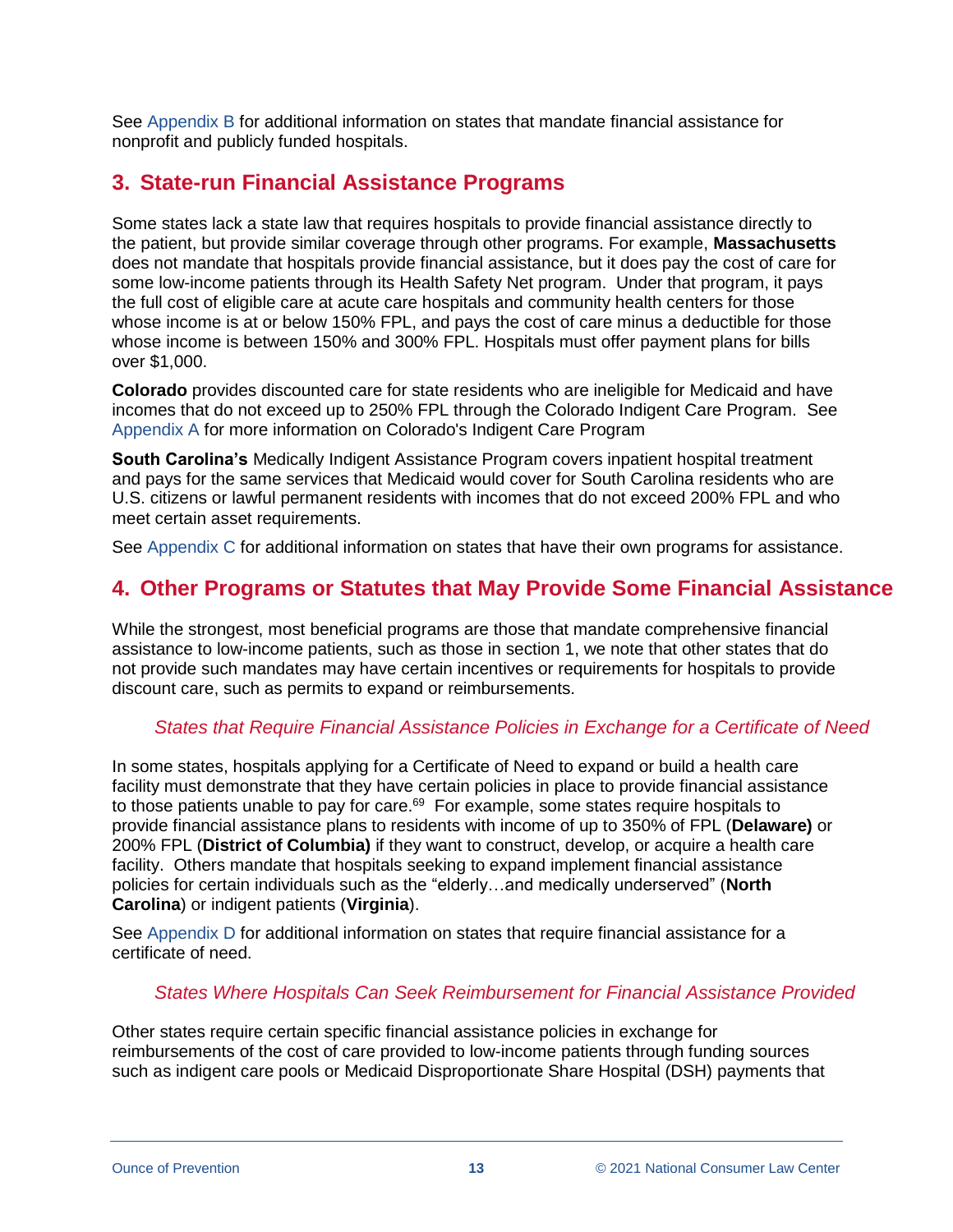are intended to offset hospitals' uncompensated care costs to improve access for Medicaid and uninsured patients, and to preserve the financial stability of safety-net hospitals.<sup>70</sup> These payments are made to qualifying hospitals that serve large numbers of individuals who are insured through Medicaid or are uninsured.<sup>71</sup> For example, **Georgia**, **New York, Oklahoma,** and **Tennessee** provide reimbursements through state indigent health care pools or funds, while **Ohio**'s Hospital Care Assurance Program (HCAP) provides partial reimbursement to hospitals for uncompensated care they provide to low-income individuals, with priority given to those hospitals that provide a disproportionately high share of indigent care in relation to the total care provided by the hospital or in relation to other hospitals.

**Kentucky, New York, Ohio, Oklahoma, and Tennessee** require hospitals seeking reimbursement to provide financial assistance to individuals with income at or below 100% FPL. In New York, hospitals cannot charge uninsured patients whose income is under 300% of the federal poverty level more than what the hospitals receive from Medicare, Medicaid, or the highest volume payer for that hospital.<sup>72</sup>

**Florida** requires nonprofit hospitals seeking reimbursement to provide free care to individuals with income of up to 100% FPL. **Kansas** requires hospitals seeking matching funds for care to provide health care services to those with incomes of up to 200% FPL. **New Mexico** requires hospitals seeking reimbursements to provide financial assistance to patients with income that is not more than 50% greater than the average per capita personal income for New Mexico. While **Missouri** and **Pennsylvania** provide partial reimbursements for care given to uninsured patients, there are no set financial eligibility standards and hospitals can create their own policies.

See [Appendix E](#page-29-0) for additional information on these states.

### <span id="page-13-0"></span>**5. No State Mandate but Some Financial Assistance in Practice**

In other states, financial assistance is provided to low-income patients in practice even if it not mandated by state law. For example, in **Arkansas**, community-based health centers provide subsidized care for certain individuals with income of up to 200% FPL.

In **Minnesota**, the Attorney General signed agreements with most hospitals that, for patients with income of less than \$125,000, the hospitals will not charge more for services than the hospitals would be reimbursed by non-governmental insurers. A similar limit on what hospitals can charge uninsured, lower-income patients exists in **Oklahoma**, where a hospital's charge, after the discount, may not exceed the greater of the amount Medicare would pay for the same services or the cost of services as determined by multiplying the hospital's whole cost-to-charge ratio by the billed charges. In **Tennessee**, hospitals are prohibited from requiring an uninsured patient to pay for services in an amount that exceeds 175% of the hospital's cost to provide the services.

See [Appendix F](#page-32-0) for additional information on these states.

### <span id="page-13-1"></span>**6. Other States' Programs**

In many other states, such as **Alaska, Alabama, Idaho, Indiana, Michigan, Mississippi, Nebraska, North Dakota, Utah**, **Vermont** and **West Virginia,** certain hospitals provide some financial assistance to those who are unable to pay, but the hospitals or counties can create their own policies and eligibility standards.

See [Appendix G](#page-33-0) for additional information about these states.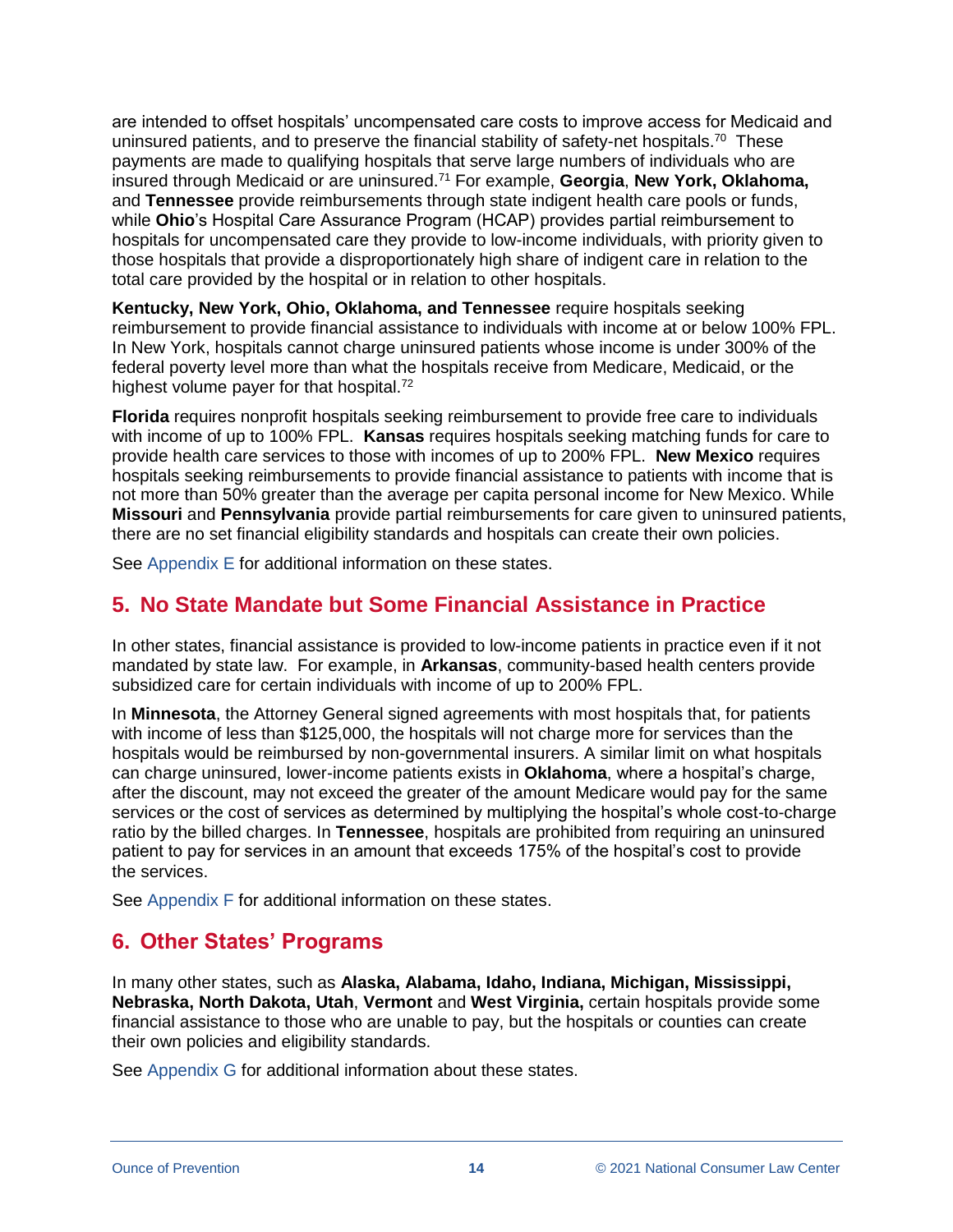Finally, several states, including **Hawaii**, **Montana**, **New Hampshire**, **Wisconsin,** and **Wyoming** impose almost no incentives, guidelines, or requirements for hospitals to provide comprehensive free or discount care to uninsured or underinsured patients. See [Appendix H.](#page-35-0)

### <span id="page-14-0"></span>**CONCLUSION**

Hospital financial assistance can protect patients who lack insurance or adequate insurance - and their families -- from falling further into poverty, facing bankruptcy, or otherwise dealing with unmanageable and unaffordable medical debt. The ACA requires tax-exempt hospitals to establish a Financial Assistance Plan to assist low-income patients, but the lack of specific guidelines or eligibility criteria allows some hospitals to provide only a bare minimum of options for those who cannot pay their medical bills. Many states, however, have enacted more detailed and comprehensive financial assistance policies for uninsured and underinsured patients.

States have used various mechanisms to require hospitals to provide at least some level of financial assistance to low-income, uninsured patients. Advocates seeking to reduce medical debt for low-income consumers have advocated for comprehensive programs in many states, to shield patients from burdensome medical debt.

We note that strong financial assistance policies are an important consumer protection to mitigate medical debt for vulnerable families, but the problem of medical debt cannot be solved with financial assistance alone. NCLC's Model Medical Debt Protection Act also provides recommendations for consumer protections from aggressive collection practices, and, in its introduction, outlines a broader range of possible solutions to medical debt and health care affordability. In the short term, financial assistance and protection from aggressive collection actions can help protect consumers from devastating medical debt, without significant impacts on hospital budgets.<sup>73</sup> In the long term, broad solutions to reduce health care costs, address health care disparities resulting from a long history of racism, and provide universal coverage will be needed to eliminate medical debt in the U.S.

Many resources are available for advocates, community members, and legislators who seek to strengthen financial assistance requirements and other consumer protections in their states. NCLC's [Model Medical Debt Protection Act](http://bit.ly/2gjIGb6)<sup>74</sup> offers model language that states can build on.

#### **At a minimum, states should create a comprehensive policy addressing free and discount care<sup>75</sup> that covers all hospitals and includes:**

- A written financial assistance policy that applies to all hospitals licensed in the state, as a condition of licensing, and requires that eligible low-income patients receive financial assistance for emergency care and other medically necessary health care services;
- A plain-language summary of the financial assistance policy, no more than two pages in length;
- **Translation requirements for informational material and applications;**
- Clear minimum eligibility criteria for both free and discount care for both uninsured and underinsured patients, and a summary of the type of assistance that is available (for example, the types listed in the NCLC [Model Medical Debt Protection Act\)](http://bit.ly/2gjIGb6);
- **The obligation of hospitals to screen patients for financial assistance eligibility and** insurance eligibility as early as possible and before starting collection actions;
- The method and application process that patients are to use to apply for financial assistance;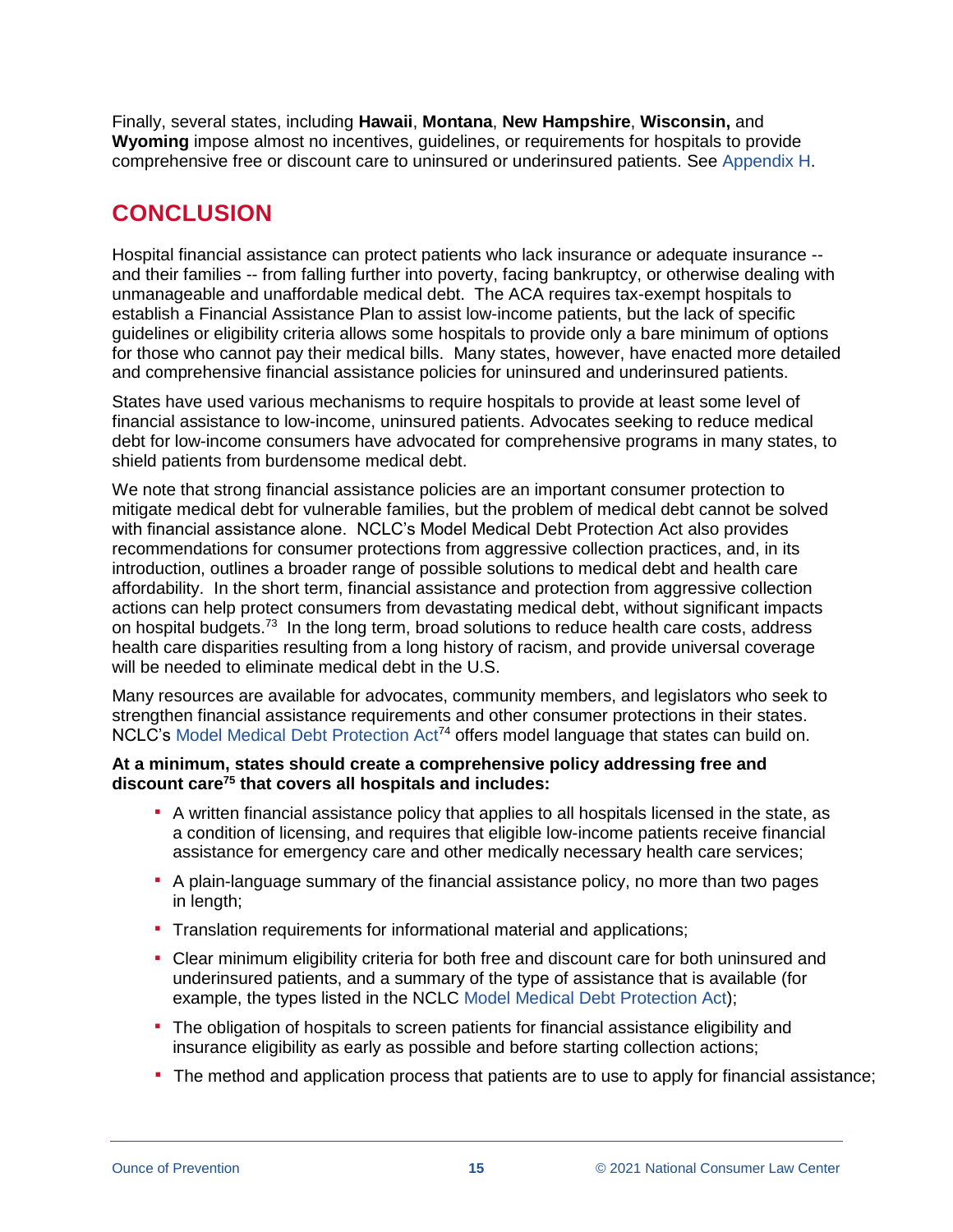- The information and documentation (and reasonable substitutes) that a hospital may ask an individual to provide as part of the application;
- **The reasonable steps that the provider will take to determine whether a patient is** eligible for financial assistance;
- The billing and collections policy, including the actions that may be taken in the event of nonpayment;
- **Non-discrimination requirements;**
- An accessible complaint process for patients who are denied assistance; and
- **Enforcement by the attorney general or state agency, as well as a private right of action.**<sup>76</sup>

States can also turn to examples such as **California, Connecticut, Illinois and Maryland**  which have already adopted strong financial assistance policies, and continue to improve their health care consumer protections. State initiatives and policies like these are essential in providing low-income patients with the comprehensive, meaningful financial assistance they need to help avoid burgeoning medical debt.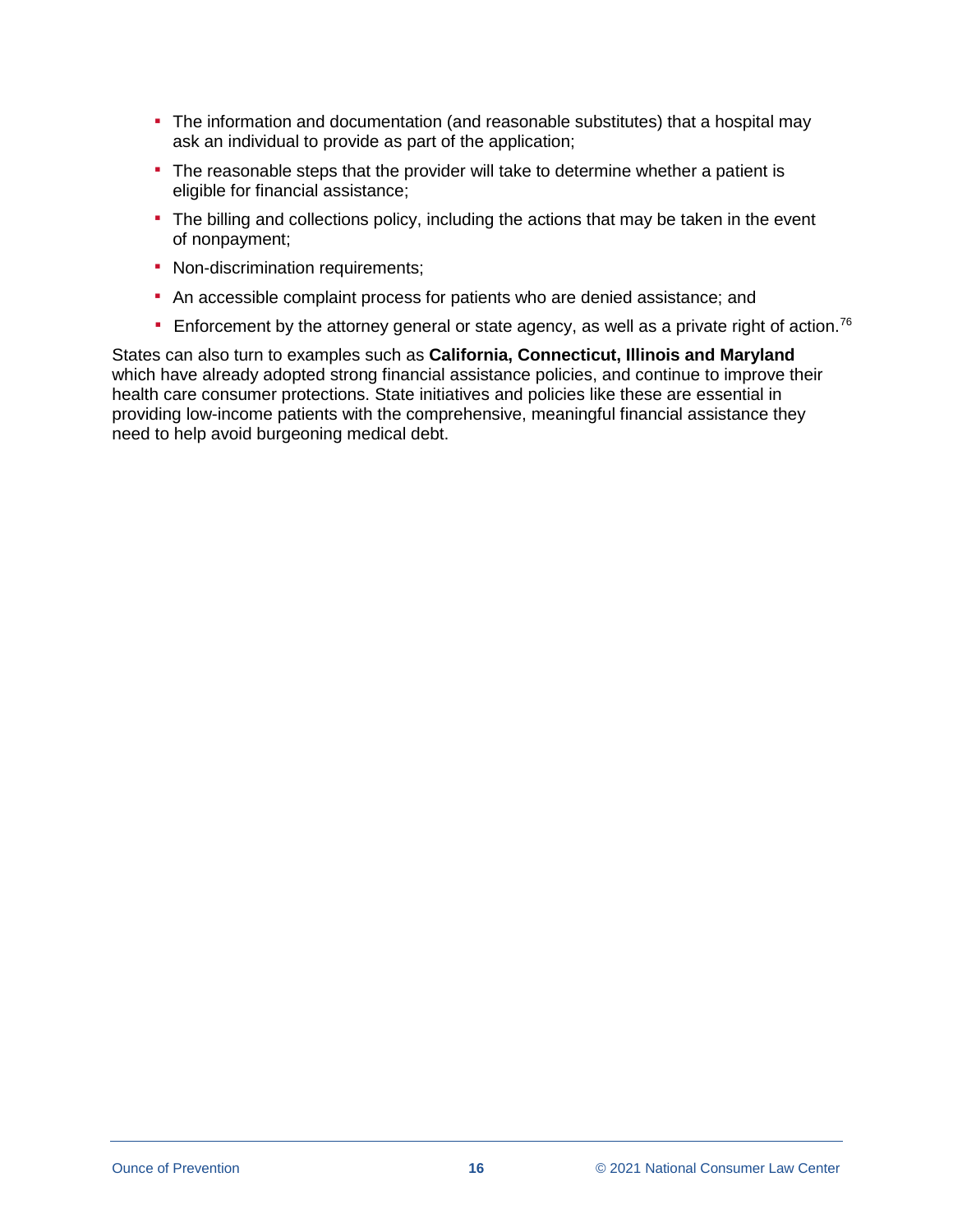### <span id="page-16-0"></span>**ENDNOTES**

 $\overline{a}$ 

<sup>1</sup> Katherine Keisler-Starkey and Lisa N. Bunch, Health Insurance Coverage in the United States: [2019,](https://www.census.gov/library/publications/2020/demo/p60-271.html) U.S. Census Bureau, September 2020.

<sup>2</sup> Daniel McDermott, Cynthia Cox, Robin Rudowitz, and Rachel Garfield, [How Has the](https://www.kff.org/policy-watch/how-has-the-pandemic-affected-health-coverage-in-the-u-s/)  [Pandemic Affected Health Coverage in the U.S.?,](https://www.kff.org/policy-watch/how-has-the-pandemic-affected-health-coverage-in-the-u-s/) Kaiser Family Foundation, December 9, 2020.

<sup>3</sup> Daniel McDermott, Cynthia Cox, Robin Rudowitz, and Rachel Garfield, [How Has the](https://www.kff.org/policy-watch/how-has-the-pandemic-affected-health-coverage-in-the-u-s/)  [Pandemic Affected Health Coverage in the U.S.?,](https://www.kff.org/policy-watch/how-has-the-pandemic-affected-health-coverage-in-the-u-s/) Kaiser Family Foundation, December 9, 2020.

<sup>4</sup> Raymond Kluender, Ph.D., et al., Medical Debt in the US, 2009-2020, Journal of the American Medical Assoc., Vol. 326, No. 3, pp. 250-256 (July 20, 2021).

<sup>5</sup> Raymond Kluender, Ph.D., et al., Medical Debt in the US, 2009-2020, Journal of the American Medical Assoc., Vol. 326, No. 3, pp. 250-256 (July 20, 2021). *See also* Consumer Financial Protection Bureau, *[Consumer Credit Reports: A Study of Medical and Non-Medical Collections](https://files.consumerfinance.gov/f/201412_cfpb_reports_consumer-credit-medical-and-non-medical-collections.pdf)*, December 11, 2014.

<sup>6</sup> Consumer Financial Protection Bureau, *[Consumer Experiences with Debt Collection: Findings](https://s3.amazonaws.com/files.consumerfinance.gov/f/documents/201701_cfpb_Debt-Collection-Survey-Report.pdf)  [from the CFPB's Survey of Consumer Views on Debt](https://s3.amazonaws.com/files.consumerfinance.gov/f/documents/201701_cfpb_Debt-Collection-Survey-Report.pdf)* (CFPB survey conducted between December 2014 and March 2015), section 3.2.2, January 2017.

<sup>7</sup> Deborah Thorne, ["New medical bankruptcy study: Two-thirds of filers cite illness and medical](http://pnhp.org/news/new-medical-bankruptcy-study-two-thirds-of-filers-cite-illness-and-medical-bills-as-contributors-to-financial-ruin/)  [bills as contributors to financial ruin,](http://pnhp.org/news/new-medical-bankruptcy-study-two-thirds-of-filers-cite-illness-and-medical-bills-as-contributors-to-financial-ruin/)" Physicians for a National Health Program, February 7, 2019. This article refers to David U. Himmelstein et al., "Medical Bankruptcy: Still Common Despite the Affordable Care Act," *American Journal of Public Health* 9, no. 3 (March 2019): 431- 433.

<sup>8</sup> An additional resource, listing a range of federal and state rules relating to free or subsidized care, is the [Free Care Compendium from Community Catalyst.](https://www.communitycatalyst.org/initiatives-and-issues/initiatives/hospital-accountability-project/free-care) Note that the Compendium is not fully up to date.

<sup>9</sup> Chi Chi Wu, Jenifer Bosco, and April Kuehnhoff, National Consumer Law Center, Model [Medical Debt Protection Act,](http://bit.ly/2gjIGb6) September 2019.

<sup>10</sup> Katherine Keisler-Starkey and Lisa N. Bunch, Health Insurance Coverage in the United [States: 2019,](https://www.census.gov/library/publications/2020/demo/p60-271.html) U.S. Census Bureau, (issued September 2020); Edward R. Berchick, Jessica C. Barnett, and Rachel D. Upton, [Health Insurance Coverage in the United States: 2018,](https://www.census.gov/content/dam/Census/library/publications/2019/demo/p60-267.pdf) United States Census Bureau (issued November 2019).

<sup>11</sup> Jennifer Tolbert, Kendal Orgera, and Anthony Damico, Key Facts about the Uninsured [Population,](https://www.kff.org/uninsured/issue-brief/key-facts-about-the-uninsured-population/) Kaiser Family Foundation, November 6, 2020.

 $12$  *Id.* 

<sup>13</sup> Rachel Garfield Follow, Kendal Orgera, and Anthony Damico, [The Uninsured and the ACA:](https://www.kff.org/report-section/the-uninsured-and-the-aca-a-primer-key-facts-about-health-insurance-and-the-uninsured-amidst-changes-to-the-affordable-care-act-how-does-lack-of-insurance-affect-access-to-care/) A Primer - [Key Facts about Health Insurance and the Uninsured amidst Changes to the Affordable](https://www.kff.org/report-section/the-uninsured-and-the-aca-a-primer-key-facts-about-health-insurance-and-the-uninsured-amidst-changes-to-the-affordable-care-act-how-does-lack-of-insurance-affect-access-to-care/)  [Care Act,](https://www.kff.org/report-section/the-uninsured-and-the-aca-a-primer-key-facts-about-health-insurance-and-the-uninsured-amidst-changes-to-the-affordable-care-act-how-does-lack-of-insurance-affect-access-to-care/) Kaiser Family Foundation, Jan 25, 2019.

<sup>14</sup> Ruohua Annetta Zhou, Katherine Baicker, Sarah Taubman, and Amy N. Finkelstein, The [Uninsured Do Not Use The Emergency Department More—They Use Other Care Less,](https://www.ncbi.nlm.nih.gov/pmc/articles/PMC5754025/) Dec. 2017.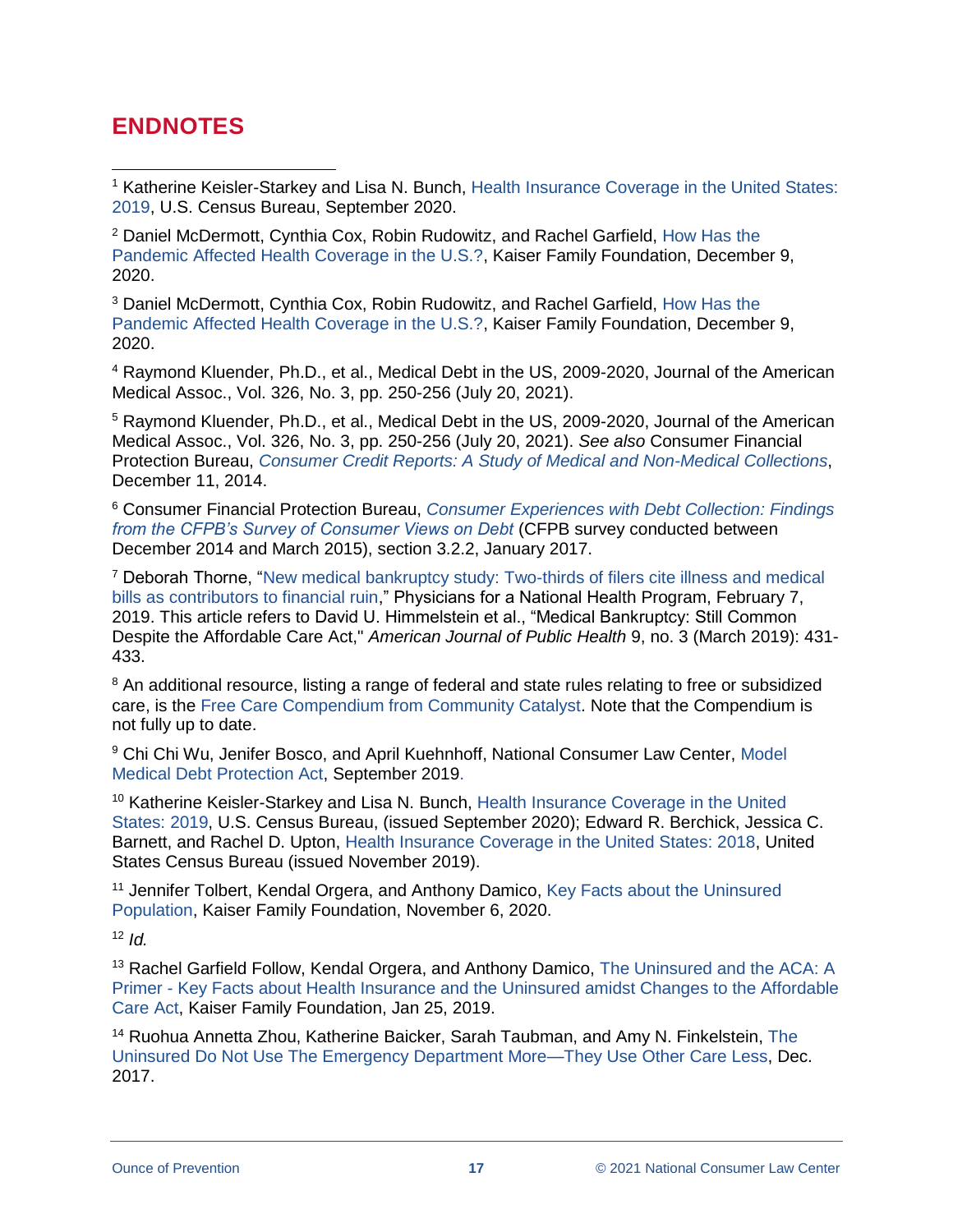$\overline{a}$ <sup>15</sup> *Id.*

<sup>16</sup> Munira Z. Gunja and Sara R. Collins, *[Who Are the Remaining Uninsured, and Why Do They](https://www.commonwealthfund.org/publications/issue-briefs/2019/aug/who-are-remaining-uninsured-and-why-do-they-lack-coverage)  [Lack Coverage?,](https://www.commonwealthfund.org/publications/issue-briefs/2019/aug/who-are-remaining-uninsured-and-why-do-they-lack-coverage)* The Commonwealth Fund, August 28, 2019.

<sup>17</sup> *See* Jesse C. Baumgartner et al., *[How the Affordable Care Act Has Narrowed Racial and](https://www.commonwealthfund.org/publications/2020/jan/how-ACA-narrowed-racial-ethnic-disparities-access)  [Ethnic Disparities in Access to Health Care](https://www.commonwealthfund.org/publications/2020/jan/how-ACA-narrowed-racial-ethnic-disparities-access)*, The Commonwealth Fund, January 16, 2020.

<sup>18</sup> Jennifer Tolbert, Kendal Orgera, and Anthony Damico, Key Facts about the Uninsured [Population,](https://www.kff.org/uninsured/issue-brief/key-facts-about-the-uninsured-population/) Kaiser Family Foundation (Figure 4), November 6, 2020.

<sup>19</sup> Sara R. Collins, Munira Z. Gunja, and Gabriella N. Aboulafia*, [U.S. Health Insurance](https://www.commonwealthfund.org/publications/issue-briefs/2020/aug/looming-crisis-health-coverage-2020-biennial)  [Coverage in 2020: A Looming Crisis in Affordability](https://www.commonwealthfund.org/publications/issue-briefs/2020/aug/looming-crisis-health-coverage-2020-biennial)*, August 19, 2020. The report observes no statistically significant change from the 2019 results, in which the authors note, "This criteria does not include other dimensions of someone's health plan that might leave them potentially exposed to costs, such as copayments or uncovered services. It therefore provides a conservative measure of underinsurance in the United States." Sara R. Collins, Herman K. Bhupal, and Michelle M. Doty, *[Health Insurance Coverage Eight Years After the ACA](https://www.commonwealthfund.org/publications/issue-briefs/2019/feb/health-insurance-coverage-eight-years-after-aca)*, The Commonwealth Fund, February 7, 2019.

<sup>20</sup> Jack Hoadley, Kevin Lucia, and Maanasa Kona, "State Efforts to Protect Consumers from [Balance Billing,](https://www.commonwealthfund.org/blog/2019/state-efforts-protect-consumers-balance-billing)" The Commonwealth Fund, January 18, 2019.

<sup>21</sup> Hoadley, Lucia, and Kona, "State Efforts to Protect Consumers from Balance Billing."

<sup>22</sup> [2019 New Mexico S.B. No. 337,](https://www.nmlegis.gov/Sessions/19%20Regular/final/SB0337.pdf) 54th Leg., 1st Sess.

<sup>23</sup> [2019 Washington H.B. No. 1065,](http://lawfilesext.leg.wa.gov/biennium/2019-20/Pdf/Bills/House%20Passed%20Legislature/1065-S2.PL.pdf#page=1) 66th Leg., Regular Sess.

<sup>24</sup> [2019 Colorado H.B. 19-1174,](https://leg.colorado.gov/sites/default/files/documents/2019A/bills/2019a_1174_rer.pdf) 72d Leg., 1st Sess.

<sup>25</sup> [2019 Texas S.B. 1264,](https://legiscan.com/TX/text/SB1264/2019) 86th Leg.

<sup>26</sup> Karen Pollitz, Matthew Rae, Gary Claxton, Cynthia Cox, and Larry Levitt, Kaiser Family Foundation, ["An examination of surprise medical bills and proposals to protect consumers from](https://www.healthsystemtracker.org/brief/an-examination-of-surprise-medical-bills-and-proposals-to-protect-consumers-from-them/)  [them,](https://www.healthsystemtracker.org/brief/an-examination-of-surprise-medical-bills-and-proposals-to-protect-consumers-from-them/)" June 20, 2019.

<sup>27</sup> Consolidated Appropriations Act, H.R. 133, 116th Cong., Division BB--Private Health Insurance and Public Health Provisions, Title I--No Surprises Act (2020).

<sup>28</sup> Collins, Gunja, and Aboulafia, *U.S. Health Insurance Coverage in 2020: A Looming Crisis in Affordability*.

<sup>29</sup> *Id.*

<sup>30</sup> Sara R. Collins, Munira Z. Gunja, and Gabriella N. Aboulafia*[, U.S. Health Insurance](https://www.commonwealthfund.org/publications/issue-briefs/2020/aug/looming-crisis-health-coverage-2020-biennial)  [Coverage in 2020: A Looming Crisis in Affordability](https://www.commonwealthfund.org/publications/issue-briefs/2020/aug/looming-crisis-health-coverage-2020-biennial)*, August 19, 2020.

<sup>31</sup> Noam N. Levey, "Health insurance deductibles soar, leaving Americans with unaffordable [bills,](https://www.latimes.com/politics/la-na-pol-health-insurance-medical-bills-20190502-story.html)" *Los Angeles Times*, May 2, 2019. This article reported on a Los Angeles Times/ Kaiser Foundation survey.

<sup>32</sup> Noam N. Levey, "Health insurance deductibles soar, leaving Americans with unaffordable [bills,](https://www.latimes.com/politics/la-na-pol-health-insurance-medical-bills-20190502-story.html)" *Los Angeles Times*, May 2, 2019. This article reported on a Los Angeles Times/ Kaiser Foundation survey.

<sup>33</sup> Noam N. Levey, ["Health insurance deductibles soar, leaving Americans](https://www.latimes.com/politics/la-na-pol-health-insurance-medical-bills-20190502-story.html) with unaffordable [bills,](https://www.latimes.com/politics/la-na-pol-health-insurance-medical-bills-20190502-story.html)" *Los Angeles Times*, May 2, 2019. This article reported on a Los Angeles Times/ Kaiser Foundation survey.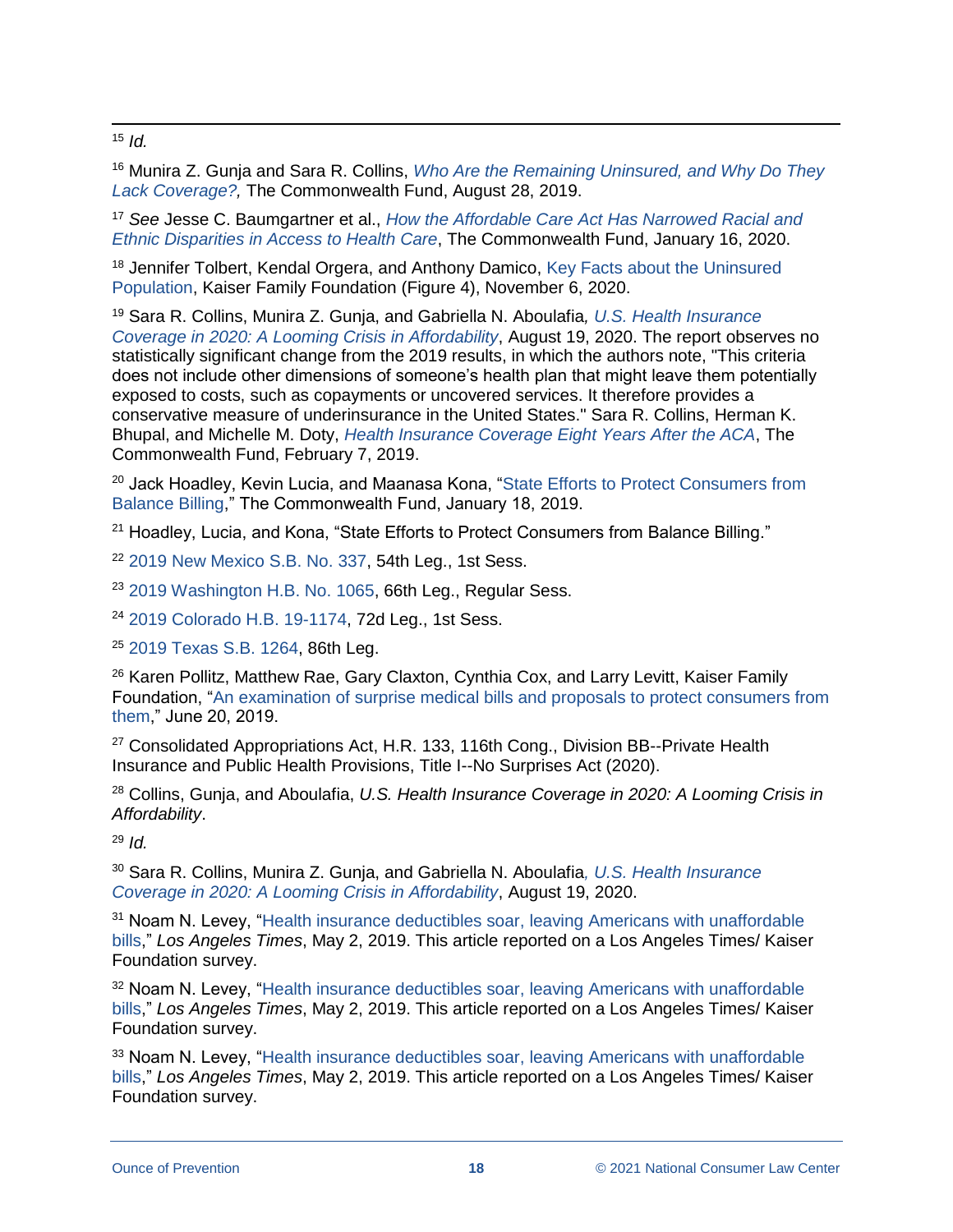$\overline{a}$ <sup>34</sup> Gunja and Collins, *Who Are the Remaining Uninsured, and Why Do They Lack Coverage*?

<sup>35</sup> Alabama, Florida, Georgia, Kansas, Mississippi, North Carolina, South Carolina, South Dakota, Tennessee, Texas, Wisconsin, and Wyoming have not expanded their Medicaid programs.

<sup>36</sup> Kaiser Family Foundation, ["Status of State Medicaid Expansion Decisions: Interactive Map,](https://www.kff.org/medicaid/issue-brief/status-of-state-medicaid-expansion-decisions-interactive-map/)" updated September 8, 2021.

<sup>37</sup> Larisa Antonisse, Rachel Garfield, Robin Rudowitz, and Madeline Guth, *[The Effects of](https://www.kff.org/medicaid/issue-brief/the-effects-of-medicaid-expansion-under-the-aca-updated-findings-from-a-literature-review-august-2019/)  [Medicaid Expansion under the ACA: Updated Findings from a Literature Review](https://www.kff.org/medicaid/issue-brief/the-effects-of-medicaid-expansion-under-the-aca-updated-findings-from-a-literature-review-august-2019/)*, Kaiser Family Foundation, August 15, 2019.

<sup>38</sup> Gunja and Collins, *Who Are the Remaining Uninsured, and Why Do They Lack Coverage?* This population is eligible only for their state's current Medicaid program, which is usually available only to children and very low- or no-income parents, or unsubsidized plans in the marketplaces.

 $39$  The authors of a 2019 report note that about 2.5 million poor uninsured adults fall into a "coverage gap" by either earning too much to qualify for Medicaid or not enough to be eligible for the ACA marketplace premium tax credits. Rachel Garfield, Kendal Orgera, and Anthony Damico, *[The Coverage Gap: Uninsured Poor Adults in States that Do Not Expand Medicaid](https://www.kff.org/medicaid/issue-brief/the-coverage-gap-uninsured-poor-adults-in-states-that-do-not-expand-medicaid/)*, March 21, 2019.

<sup>40</sup> Laura Harker, ["Fast facts on Georgia's coverage gap,](https://gbpi.org/2018/fast-facts-georgias-coverage-gap/)" Georgia Budget and Policy Institute, January 23, 2018.

<sup>41</sup> Collins, Gunja, and Aboulafia, U.S. Health Insurance Coverage in 2020: A Looming Crisis in Affordability.

42 Collins, Gunja, and Aboulafia, U.S. Health Insurance Coverage in 2020: A Looming Crisis in Affordability.

<sup>43</sup> Tax-exempt hospitals may be owned by private corporations or public entities, like a state or county government. Because the ACA provisions apply only to private tax-exempt hospitals, some publicly-owned hospitals are not subject to this set of ACA rules.

<sup>44</sup> 26 U.S.C. § 501(r).

<sup>45</sup> 26 U.S.C. § 501(c)(3).

<sup>46</sup> Jordan Rau, ["Patients Eligible For Charity Care Instead Get Big Bills,](https://khn.org/news/patients-eligible-for-charity-care-instead-get-big-bills/)" *Kaiser Health News*, October 14, 2019.

<sup>47</sup> David E. Valasquez, ["Charity Care Needs To Be Better Than This,](https://www.healthaffairs.org/doi/10.1377/hlthaff.2021.00011)" Health Affairs, April 2021.

<sup>48</sup> For a discussion of nonprofit and for-profit hospital requirements, see Erin C. Fuse Brown, "Fair Hospital Prices Are Not Charity: Decoupling Hospital Pricing and Collection Rules from Tax Status," 53 University of Louisville Law Review 509 (2016).

<sup>49</sup> Kaiser Family Foundation, [State Health Facts, Hospitals by Ownership Type](https://www.kff.org/other/state-indicator/hospitals-by-ownership/?currentTimeframe=0&sortModel=%7B%22colId%22:%22Location%22,%22sort%22:%22asc%22%7D) (2014).

<sup>50</sup> Another federal law, the Emergency Medical Treatment and Active Labor Act (EMTALA), at 42 U.S.C. § 1395dd, includes a prohibition against hospitals turning away a patient in need of emergency medical treatment because the patient may not be able to pay for the care, and it also prohibits delay in providing medical screening or care in order to inquire about payment for care. EMTALA does not require hospitals to provide free or discounted emergency care.

<sup>51</sup> Jay Hancock and Elizabeth Lucas, "['UVA Has Ruined Us': Health System Sues Thousands](https://khn.org/news/uva-health-system-sues-patients-virginia-courts-garnishment-liens-bankruptcy/)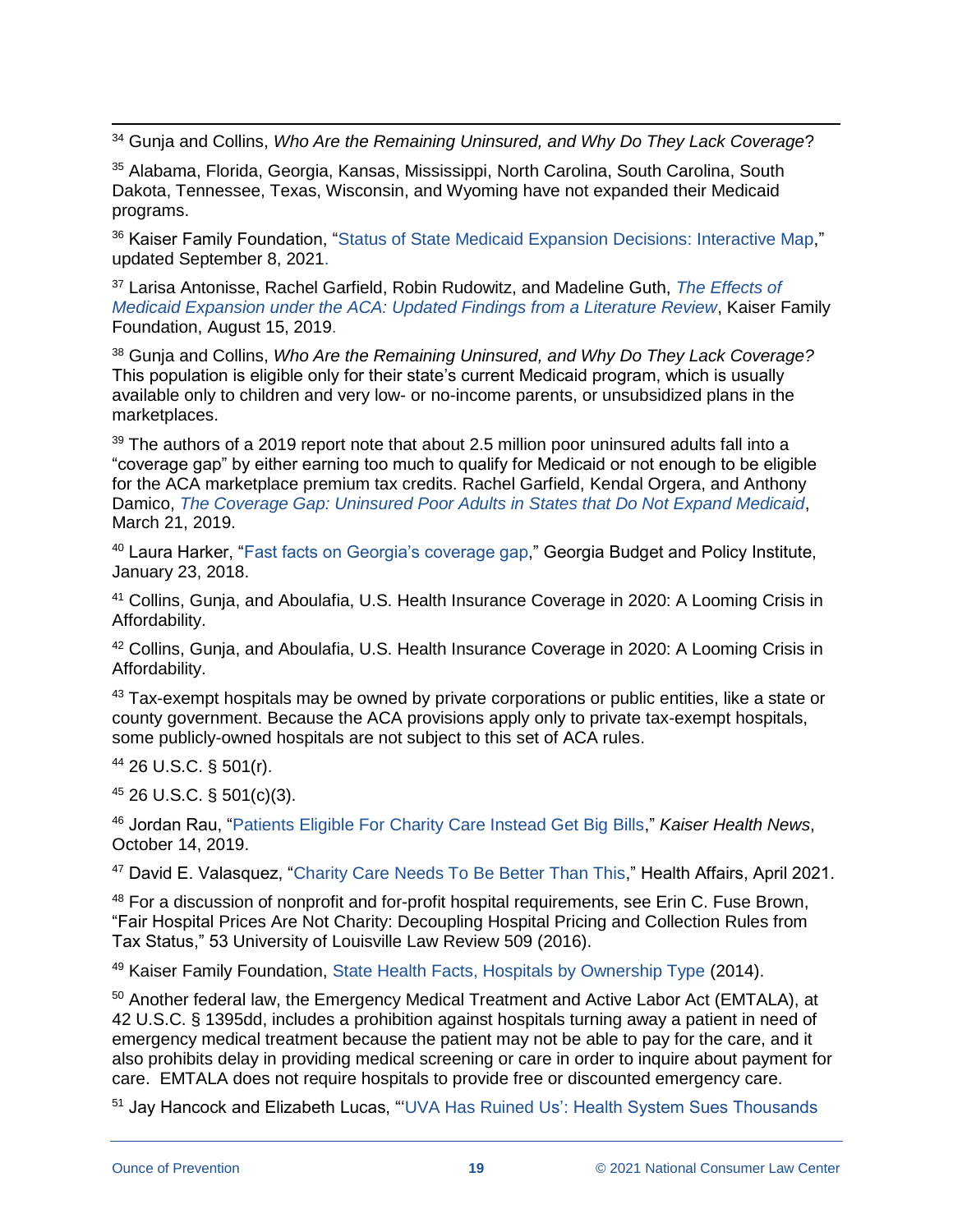[Of Patients, Seizing Paychecks And Claiming Homes,](https://khn.org/news/uva-health-system-sues-patients-virginia-courts-garnishment-liens-bankruptcy/)" *Kaiser Health News*, September 10, 2019; Maya Miller and Beena Raghavendran, ["Thousands of Poor Patients Face Lawsuits From](https://www.propublica.org/article/thousands-of-poor-patients-face-lawsuits-from-nonprofit-hospitals-that-trap-them-in-debt)  [Nonprofit Hospitals That Trap Them in Debt,](https://www.propublica.org/article/thousands-of-poor-patients-face-lawsuits-from-nonprofit-hospitals-that-trap-them-in-debt)" ProPublica, September 13, 2019; Wendi C. Thomas, ["The Nonprofit Hospital That Makes Millions, Owns a Collection Agency and](https://www.propublica.org/article/methodist-le-bonheur-healthcare-sues-poor-medical-debt)  [Relentlessly Sues the Poor,](https://www.propublica.org/article/methodist-le-bonheur-healthcare-sues-poor-medical-debt)" MLK50 with ProPublica, June 27, 2019; Selena Simmons-Duffin, ["When Hospitals Sue For Unpaid Bills, It Can Be 'Ruinous' For Patients,](https://www.npr.org/sections/health-shots/2019/06/25/735385283/hospitals-earn-little-from-suing-for-unpaid-bills-for-patients-it-can-be-ruinous)" National Public Radio, June 25, 2019.

<sup>52</sup> Selena Simmons-Duffin, ["When Hospitals Sue For Unpaid Bills, It Can Be 'Ruinous' For](https://www.npr.org/sections/health-shots/2019/06/25/735385283/hospitals-earn-little-from-suing-for-unpaid-bills-for-patients-it-can-be-ruinous)  [Patients,](https://www.npr.org/sections/health-shots/2019/06/25/735385283/hospitals-earn-little-from-suing-for-unpaid-bills-for-patients-it-can-be-ruinous)" National Public Radio, June 25, 2019.

<sup>53</sup> William E. Bruhn, Lainie Rutkow, Peiqi Wang, ["Prevalence and Characteristics of Virginia](https://jamanetwork.com/journals/jama/fullarticle/2737183)  [Hospitals Suing Patients and Garnishing Wages for Unpaid Medical Bills"](https://jamanetwork.com/journals/jama/fullarticle/2737183), *Journal of the American Medical Association*, June 25, 2019. This source is a study performed and published as a research letter for JAMA.

<sup>54</sup> William E. Bruhn, Lainie Rutkow, Peiqi Wang, ["Prevalence and Characteristics of Virginia](https://jamanetwork.com/journals/jama/fullarticle/2737183)  [Hospitals Suing Patients and Garnishing Wages for Unpaid Medical Bills"](https://jamanetwork.com/journals/jama/fullarticle/2737183), *Journal of the American Medical Association*, June 25, 2019.

<sup>55</sup> Jay Hancock and Elizabeth Lucas, "['UVA Has Ruined Us': Health System Sues Thousands](https://khn.org/news/uva-health-system-sues-patients-virginia-courts-garnishment-liens-bankruptcy/)  [Of Patients, Seizing Paychecks And Claiming Homes,](https://khn.org/news/uva-health-system-sues-patients-virginia-courts-garnishment-liens-bankruptcy/)" *Kaiser Health News*, September 10, 2019.

<sup>56</sup> Wendi C. Thomas, ["The Nonprofit Hospital That Makes Millions, Owns a Collection Agency](https://www.propublica.org/article/methodist-le-bonheur-healthcare-sues-poor-medical-debt)  [and Relentlessly Sues the Poor,](https://www.propublica.org/article/methodist-le-bonheur-healthcare-sues-poor-medical-debt)" MLK50 with ProPublica, June 27, 2019.

<sup>57</sup> Wendi C. Thomas, ["The Nonprofit Hospital That Makes Millions, Owns a Collection Agency](https://www.propublica.org/article/methodist-le-bonheur-healthcare-sues-poor-medical-debt)  [and Relentlessly Sues the Poor,](https://www.propublica.org/article/methodist-le-bonheur-healthcare-sues-poor-medical-debt)" MLK50 with ProPublica, June 27, 2019.

<sup>58</sup> Tenn. Code Ann. §§ 68-11-262; 68-11-1101 to 68-11-1104.

<sup>59</sup> Jay Hancock, Elizabeth Lucas, and *Kaiser Health News*, ["UVA Health System revamps](https://www.washingtonpost.com/health/uva-health-system-revamps-aggressive-debt-collection-practices-after-story/2019/09/13/4a381a0a-d629-11e9-9343-40db57cf6abd_story.html)  [aggressive debt collection practices after report,](https://www.washingtonpost.com/health/uva-health-system-revamps-aggressive-debt-collection-practices-after-story/2019/09/13/4a381a0a-d629-11e9-9343-40db57cf6abd_story.html)" *The Washington Post*, September 13, 2019.

<sup>60</sup> Wendi C. Thomas, ["Nonprofit Hospital That Sued Poor Patients Just Freed Thousands From](https://www.npr.org/sections/health-shots/2019/09/25/764224277/nonprofit-hospital-that-sued-poor-patients-just-freed-thousands-from-debt)  [Debt,](https://www.npr.org/sections/health-shots/2019/09/25/764224277/nonprofit-hospital-that-sued-poor-patients-just-freed-thousands-from-debt)" National Public Radio, September 25, 2019.

<sup>61</sup> Jordan Rau, ["Patients Eligible For Charity Care Instead Get Big Bills,](https://khn.org/news/patients-eligible-for-charity-care-instead-get-big-bills/)" *Kaiser Health News*, October 14, 2019.

<sup>62</sup> Jordan Rau, ["Patients Eligible For Charity Care Instead Get Big Bills,](https://khn.org/news/patients-eligible-for-charity-care-instead-get-big-bills/)" *Kaiser Health News*, October 14, 2019.

 $63$  While not the focus of this paper, the NCLC Model Act also discusses the importance of limits on medical debt collection and credit reporting. National Consumer Law Center, [Model Medical](http://bit.ly/2gjIGb6)  [Debt Protection Act,](http://bit.ly/2gjIGb6) 27-28.

<sup>64</sup> NM LEGIS 127 (2021), 2021 New Mexico Laws Ch. 127 (H.B. 112) ("Qualifying hospitals and hospitals with which a county contracts to provide for the services of indigent patients shall provide those services for indigent patients, including financial assistance, to all non-citizens, regardless of immigration status, if they meet all other qualifying criteria for such services.")

<sup>65</sup> IL LEGIS 102-504 (2021), 2021 Ill. Legis. Serv. P.A. 102-504 (H.B. 3803) ("(a–5) A hospital shall proactively offer information on charity care options available to uninsured patients, regardless of their immigration status or residency.")

<sup>66</sup> S.B. 1840, 102nd Gen. Assemb., Reg. Sess. (Il. 2021).

 $\overline{a}$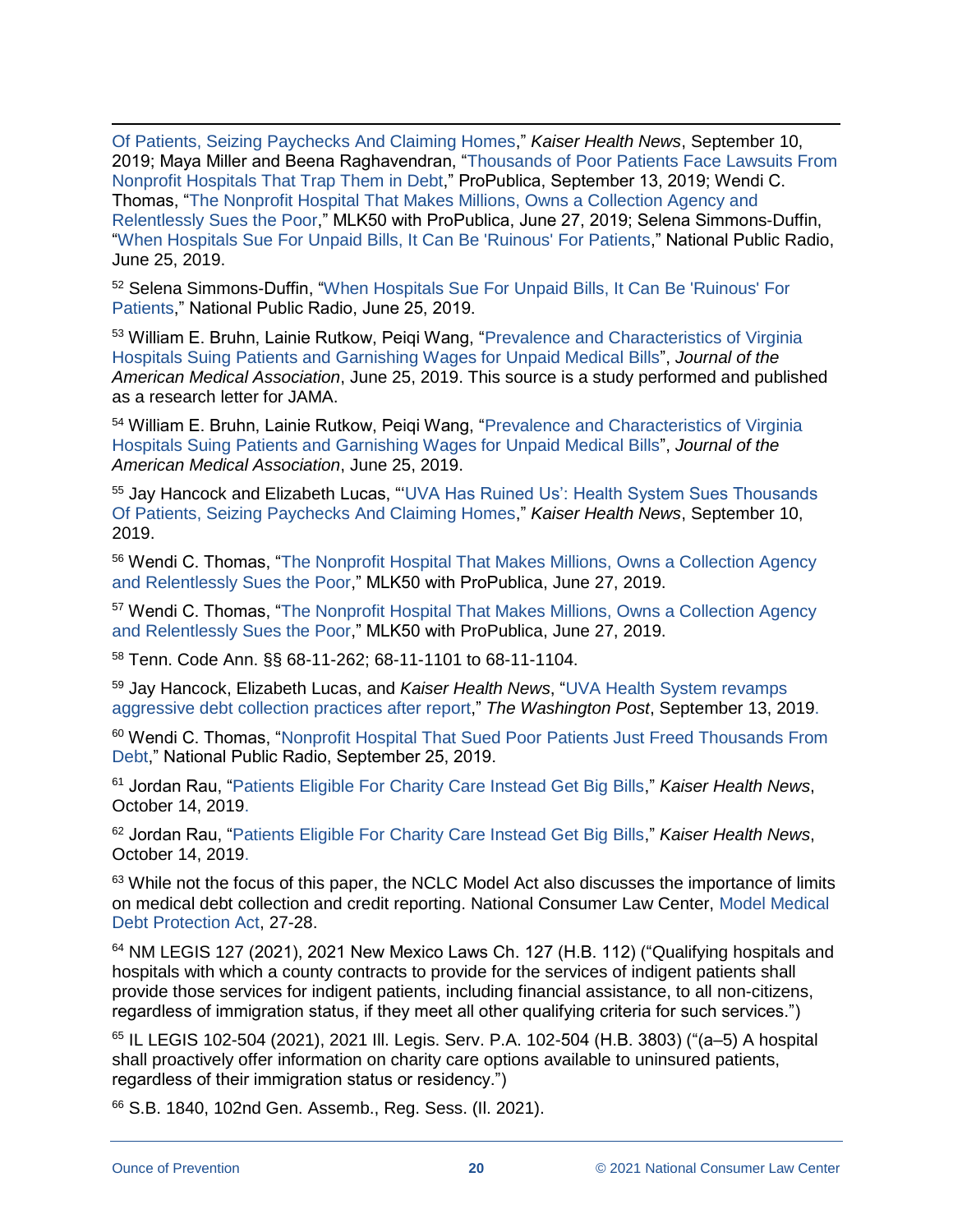$\overline{a}$ <sup>67</sup> Federal Reserve, *[Report on the Economic Well-Being of U.S. Households in 2017](https://www.federalreserve.gov/publications/files/2017-report-economic-well-being-us-households-201805.pdf)*, May 2018, 2, 21.

<sup>68</sup> IL LEGIS 102-504 (2021), 2021 Ill. Legis. Serv. P.A. 102-504 (H.B. 3803) ("(a–5) A hospital shall proactively offer information on charity care options available to uninsured patients, regardless of their immigration status or residency.")

<sup>69</sup> For more information about Certificate of Need programs, see Christine Khaikin, Lois Uttley, and Aubree Winkler, *[When Hospitals Merge: Updating State Oversight to Protect](https://www.hpae.org/wp-content/uploads/2016/10/WHM-CONreport_epub_1-42.pdf) Access to [Care](https://www.hpae.org/wp-content/uploads/2016/10/WHM-CONreport_epub_1-42.pdf)*, MergerWatch, 2016; National Conference of State Legislatures, ["CON—Certificate of](http://www.ncsl.org/research/health/con-certificate-of-need-state-laws.aspx)  [Need State Laws,](http://www.ncsl.org/research/health/con-certificate-of-need-state-laws.aspx)" February 2, 2019.

<sup>70</sup> 42 C.F.R. § 447.

<sup>71</sup> For more information about Disproportionate Share Hospital payments, see *[Medicaid and](https://www.macpac.gov/wp-content/uploads/2019/03/March-2019-Report-to-Congress-on-Medicaid-and-CHIP.pdf)  [CHIP Payment and Access Commission](https://www.macpac.gov/wp-content/uploads/2019/03/March-2019-Report-to-Congress-on-Medicaid-and-CHIP.pdf)*, Report to Congress on Medicaid and CHIP, March 2019.

 $72$  N.Y. Pub. Health Law § 2807-k(9-a)(a) (McKinney).

 $73$  The aggressive pursuit of low-income patients for medical bills that they cannot afford to pay does not appear to be a significant source of hospital revenue. See Farah Hashim et al., *[A](https://www.arnoldventures.org/stories/texas-hospitals-sue-patients-over-medical-debt)  [Report of Texas Hospitals Suing Patients: Eroding the Public Trust](https://www.arnoldventures.org/stories/texas-hospitals-sue-patients-over-medical-debt)***,** May 27, 2020 (Texas hospital lawsuits against patients account for an average of 0.15% of hospital revenues); National Nurses United et al., *[Preying on Patients: Maryland's Not-for-Profit Hospitals and](https://www.nationalnursesunited.org/sites/default/files/nnu/documents/0220_JHH_PreyingOnPatients_Report-opt.pdf)  [Medical Debt Lawsuits,](https://www.nationalnursesunited.org/sites/default/files/nnu/documents/0220_JHH_PreyingOnPatients_Report-opt.pdf)* February 2020, ("Medical debt sought in lawsuits as a percentage of operating revenue is 0.18 percent…").

<sup>74</sup> National Consumer Law Center, [Model Medical Debt Protection Act.](http://bit.ly/2gjIGb6)

<sup>75</sup> The [Model Medical Debt Protection Act](http://bit.ly/2gjIGb6) also covers other important aspects of a comprehensive assistance plan, including education, language access, limits on creditors, verification of debts, prohibition against collection of medical debt, private remedies for patients, etc.

<sup>76</sup> Based on recommendations in the National Consumer Law Center, [Model Medical Debt](http://bit.ly/2gjIGb6)  [Protection Act.](http://bit.ly/2gjIGb6)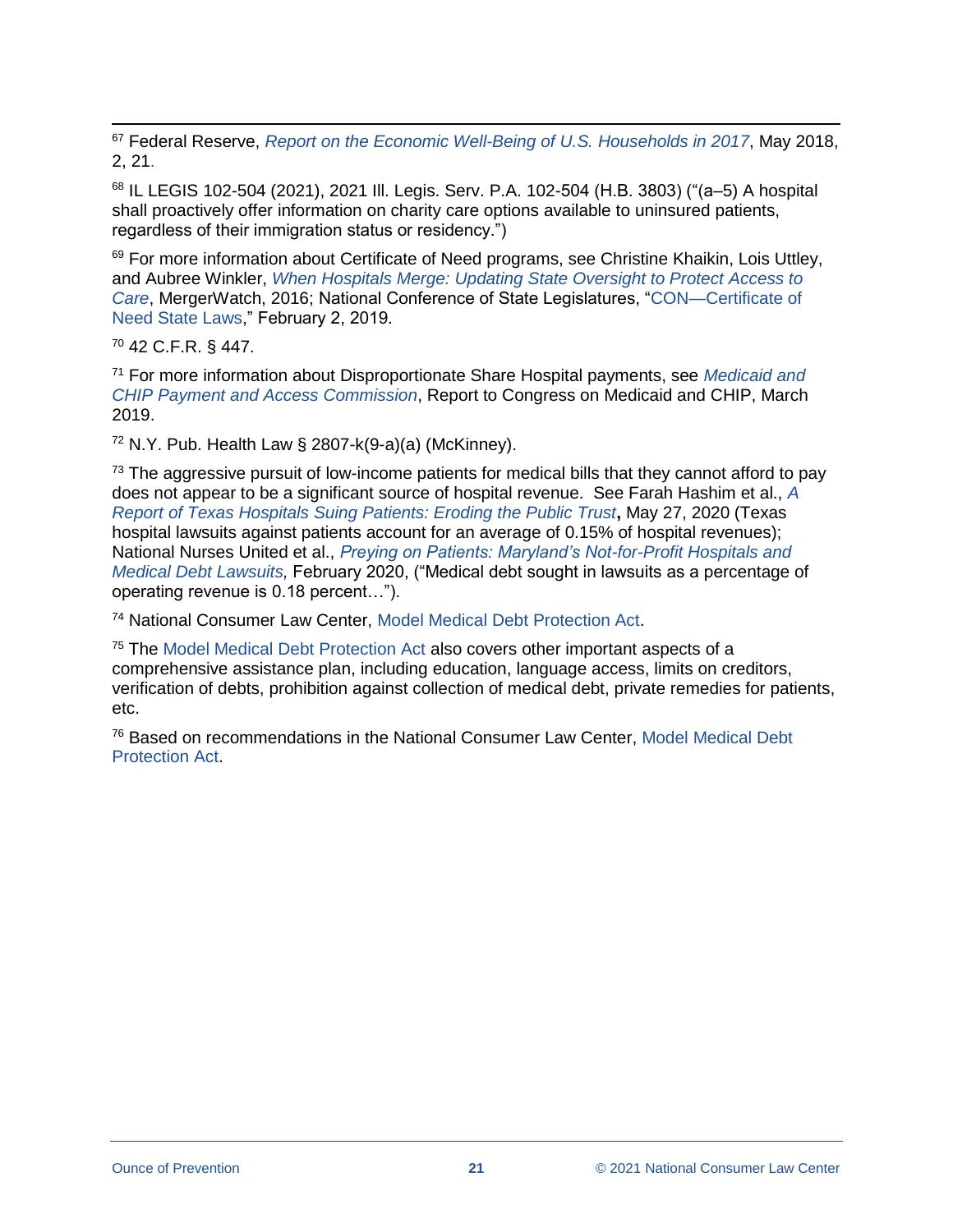### <span id="page-21-0"></span>**APPENDIX A: STATES WITH BROAD FINANCIAL ASSISTANCE RULES FOR NONPROFIT AND FOR-PROFIT HOSPITALS**

| <b>State</b>      | Who is<br>affected?                                                                                                                                                               | Who is eligible?                                                                                                                                                                                                                                                                                                                                                                                                                                                                                                                                                                                                                                 | How is it funded?                                                                                                                                                                                                                                                                                                                                                                                    | <b>Statutes</b>                                                                                                                                                                                               |
|-------------------|-----------------------------------------------------------------------------------------------------------------------------------------------------------------------------------|--------------------------------------------------------------------------------------------------------------------------------------------------------------------------------------------------------------------------------------------------------------------------------------------------------------------------------------------------------------------------------------------------------------------------------------------------------------------------------------------------------------------------------------------------------------------------------------------------------------------------------------------------|------------------------------------------------------------------------------------------------------------------------------------------------------------------------------------------------------------------------------------------------------------------------------------------------------------------------------------------------------------------------------------------------------|---------------------------------------------------------------------------------------------------------------------------------------------------------------------------------------------------------------|
| <b>California</b> | Free care<br>mandated for<br>general acute<br>hospitals as<br>requirement for<br>licensure                                                                                        | Free or reduced care for<br>uninsured patients who are<br>at or below 400% FPL (with the<br>ability to allow charity care for<br>those with higher incomes) or<br>underinsured patients with high<br>medical costs (which include<br>annual out-of-pocket costs at the<br>hospital that exceed the lesser of<br>10% of the patient's current<br>family income or family income<br>in the prior 12 months)<br>medical expenses exceed 10%<br>of income in prior<br>12 months)                                                                                                                                                                     | Hospitals. Small or rural<br>hospitals can set a lower<br>income-based discount<br>threshold as necessary to<br>"maintain their financial<br>and operational integrity"                                                                                                                                                                                                                              | Cal. Welf. & Inst.<br>Code §§ 16900 to<br>16996.2; Cal.<br>Health & Safety<br>Code<br>§§ 127400 to<br>127466; AB 1020                                                                                         |
| Colorado          | Colorado<br><b>Indigent Care</b><br>Program (CICP)<br>- All hospitals<br>(hospitals<br>decide whether<br>to participate)<br>Hospital<br>discounts<br>(current) - All<br>hospitals | CICP – people at or below 250<br>% FPL who can establish lawful<br>presence and are not eligible for<br>Medicaid or CHIP; qualified<br>patients pay an income-based<br>co-pay for selected hospital<br>services (participating hospitals<br>must provide CICP discounts for<br>emergency and urgent services;<br>other services may be<br>discounted depending on the<br>hospital)<br>Hospital discounts (until June<br>30, 2022) - Uninsured people at<br>or below 250% of the federal<br>poverty level receiving a service<br>not covered by CICP; qualified<br>patients are entitled to receive<br>the hospital's "lowest negotiated<br>rate" | CICP - State funds and<br>federal matching funds<br>(from Colorado's DSH<br>allotment)<br>Hospital discounts<br>(current) - no public<br>funding allocated; counts<br>as community benefit<br>investment for tax-exempt<br>hospitals<br>Hospital discounts<br>(beginning July 1, 2022) -<br>no public funding<br>allocated; counts as<br>community benefit<br>investment for tax-exempt<br>hospitals | $CICP - 25.5 - 3 - 101$ ,<br>C.R.S.<br>Hospital discounts<br>$(current) -$<br>25-3-112, C.R.S.<br>Hospital discounts<br>(beginning July 1,<br>$2022$ ) –<br>25.5-3-501, C.R.S.<br>et seq.<br>Bill # HB21-1198 |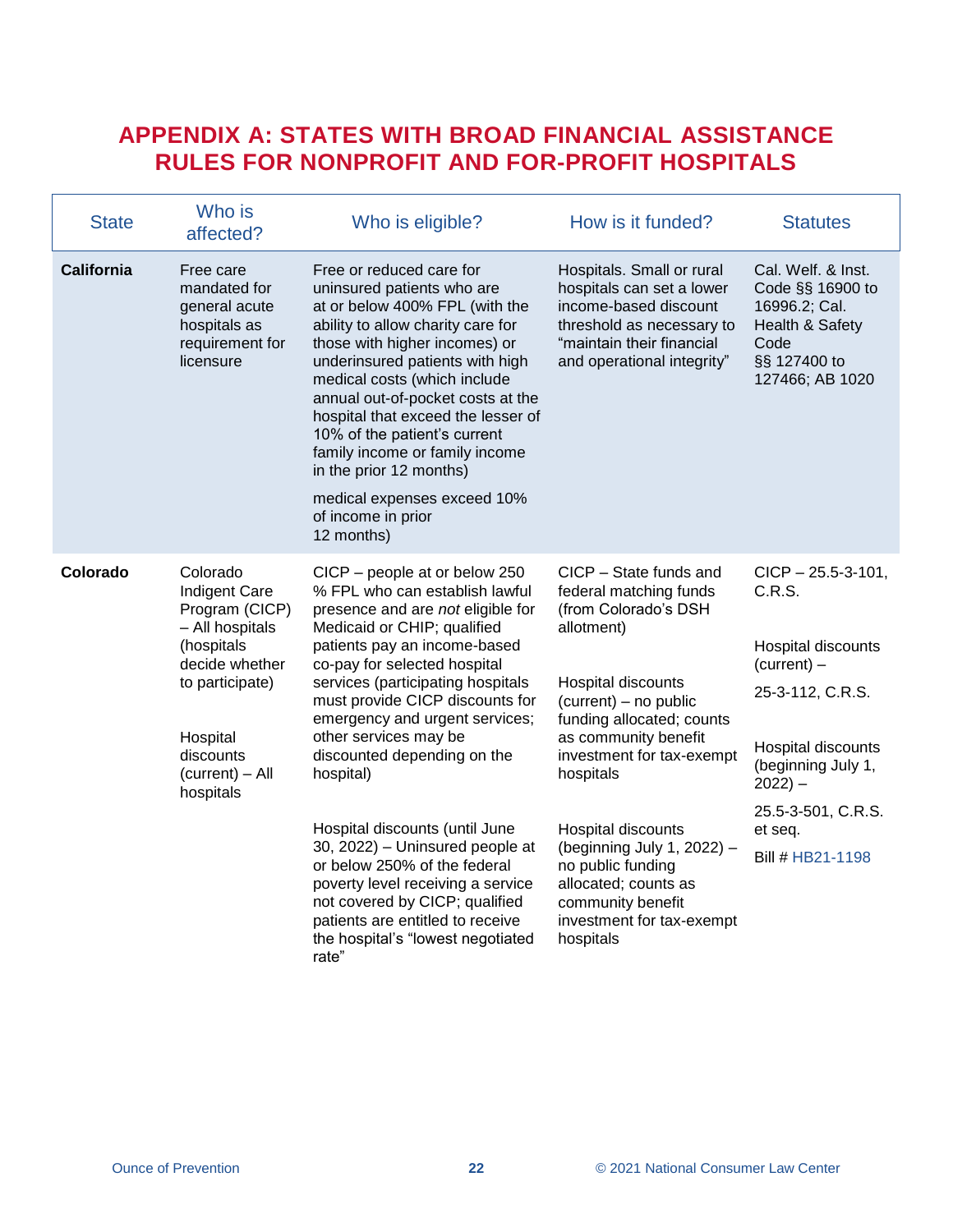# **Appendix A (Continued)**

| <b>State</b>        | Who is<br>affected?                                                                                                                                                                                            | Who is eligible?                                                                                                                                                                                                                                                                                                                                                                                                                                                                                                                                                                                                                                                                            | How is it funded?                                                                                                                                             | <b>Statutes</b>                                                                                                                   |
|---------------------|----------------------------------------------------------------------------------------------------------------------------------------------------------------------------------------------------------------|---------------------------------------------------------------------------------------------------------------------------------------------------------------------------------------------------------------------------------------------------------------------------------------------------------------------------------------------------------------------------------------------------------------------------------------------------------------------------------------------------------------------------------------------------------------------------------------------------------------------------------------------------------------------------------------------|---------------------------------------------------------------------------------------------------------------------------------------------------------------|-----------------------------------------------------------------------------------------------------------------------------------|
| Colorado<br>(cont.) | Hospital<br>discounts<br>(beginning on<br>July 1, 2022) -<br>All public and<br>private<br>hospitals, free<br>standing<br>emergency<br>rooms, and<br>providers that<br>provide care in<br>the above<br>settings | Hospital discounts (beginning on<br>July 1, 2022) $-$ All people at or<br>below 250% of the federal<br>poverty level receiving hospital<br>services not covered by CICP;<br>hospitals and FSEDs limited to<br>charging 4% of qualified<br>patient's income a month and<br>must consider patient's bill paid<br>in full after 36 payments;<br>providers billing separately from<br>the hospital limited to charging<br>2% of qualified patient's income<br>a month and must consider bill<br>paid in full after 36 months; if<br>qualified patient is uninsured, the<br>rate is capped by Colorado's<br>Medicaid agency at an amount<br>that approximates the rate paid<br>by public payers. |                                                                                                                                                               |                                                                                                                                   |
| <b>Connecticut</b>  | All hospitals with<br>bed funds                                                                                                                                                                                | The cost of care covered or<br>reduced for uninsured and<br>underinsured individuals who are<br>unable to pay. All hospitals<br>required to screen for eligibility<br>of assistance under the<br>hospital's charity care policy<br>and/or the hospital's "bed fund" -<br>private donations made to the<br>hospital. Hospitals may not<br>collect more than the cost of<br>providing services from certain<br>uninsured patients with a family<br>income of up to 250% Federal<br>Poverty Level (FPL)                                                                                                                                                                                        | Hospitals; private<br>donations                                                                                                                               | Conn. Gen. Stat.<br>§§ 19a-7d, 19a-<br>509b ("bed fund"),<br>19a-649,19a-673                                                      |
| <b>Illinois</b>     | All hospitals.                                                                                                                                                                                                 | <b>Hospital Uninsured Patient</b><br>Discount Act: Effective January<br>1, 2022, free care will be<br>available for uninsured patients<br>with income at or below 200%<br>FPL, after paying the first \$150.<br>Discount to uninsured patients<br>with income of up to 600% FPL,<br>after paying the first \$150 of<br>charges for any one inpatient<br>admission or outpatient<br>encounter.                                                                                                                                                                                                                                                                                               | Hospitals: state provides<br>tax exemption for eligible<br>nonprofit hospitals, and<br>property and sales tax<br>credits for eligible<br>for-profit hospitals | 210 III. Comp. Stat.<br>§§ 89/1 to 89/20;<br>IL LEGIS 102-581<br>(2021), 2021 III.<br>Legis. Serv. P.A.<br>102-581 (S.B.<br>1840) |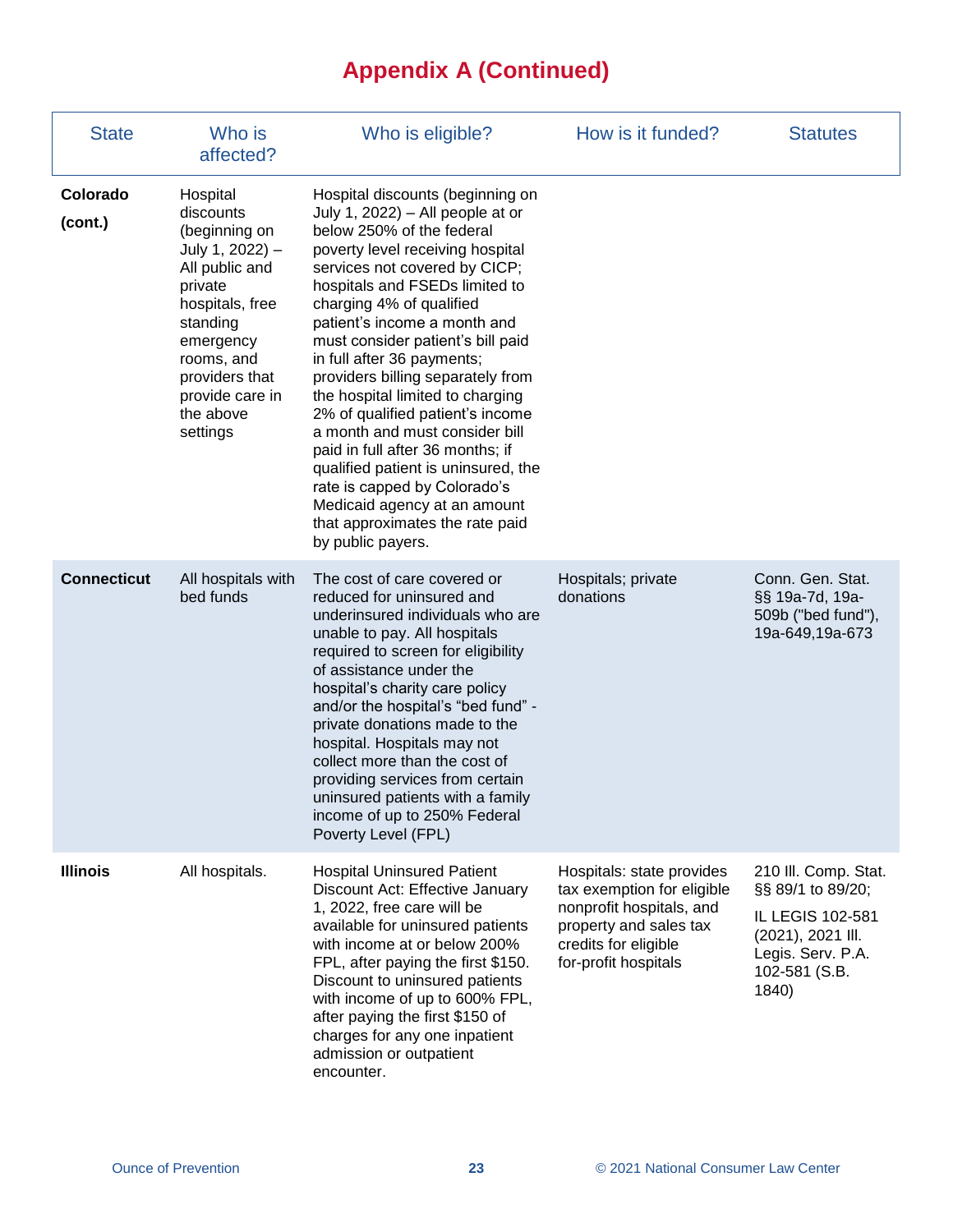# **Appendix A (Continued)**

| <b>State</b>      | Who is<br>affected?                                                                                | Who is eligible?                                                                                                                                                                                                                                                                                                                                                                                                                                                                                                                                                                                                                                      | How is it funded?                                                                                                                                                                                                                                                                                     | <b>Statutes</b>                                                                                     |
|-------------------|----------------------------------------------------------------------------------------------------|-------------------------------------------------------------------------------------------------------------------------------------------------------------------------------------------------------------------------------------------------------------------------------------------------------------------------------------------------------------------------------------------------------------------------------------------------------------------------------------------------------------------------------------------------------------------------------------------------------------------------------------------------------|-------------------------------------------------------------------------------------------------------------------------------------------------------------------------------------------------------------------------------------------------------------------------------------------------------|-----------------------------------------------------------------------------------------------------|
| <b>Maine</b>      | All hospitals                                                                                      | Free care for patients with<br>income up to 150% of FPL.                                                                                                                                                                                                                                                                                                                                                                                                                                                                                                                                                                                              | Hospitals                                                                                                                                                                                                                                                                                             | Me. Stat. tit. 22,<br>§ 1716; 10-144 Me.<br>Code R. ch. 150                                         |
| <b>Maryland</b>   | Each acute care<br>hospital and<br>each chronic<br>care hospital in<br>the state                   | Free care for households with<br>family income up to 200% of<br>FPL; reduced cost care with<br>family income above 200% FPL;<br>payment plans for uninsured<br>with income at 200-500% FPL;<br>beneficiaries or recipients of<br>certain social services programs<br>with means tests are<br>presumptively eligible.                                                                                                                                                                                                                                                                                                                                  | State has rate-setting<br>system. Hospitals pay an<br>assessed fee to state for<br>uncompensated care of<br>up to 1.25 % of their total<br>gross operating revenue<br>and put into Hospital<br><b>Uncompensated Care</b><br>Fund used exclusively to<br>finance the delivery of<br>uncompensated care | Md. Code Ann.,<br>Health-Gen.<br>§§ 19-201 to 19-<br>227; Md. Code<br>Regs.<br>tit. 10, subtitle 37 |
| <b>New Jersey</b> | Acute care<br>hospitals                                                                            | Income at or below 200% of<br>FPL, or if between 200 and<br>300% FPL and medical<br>expenses exceed 30% of annual<br>gross income and individual<br>assets do not exceed \$7,500<br>and family's assets do not<br>exceed \$15,000. Uninsured<br>patients with family incomes less<br>than 500% FPL cannot be<br>charged more than 15% above<br>the Medicare payment rate                                                                                                                                                                                                                                                                              | Hospitals,<br>disproportionate share<br>hospitals are eligible for<br>reimbursement through<br>the Health Care Subsidy<br>Fund: consists of<br>revenues from various<br>taxes                                                                                                                         | N.J. Stat. Ann.<br>§§ 26:2H-18.58;<br>N.J. Admin. Code<br>§ 10:52-11.8, -<br>11.10                  |
| <b>New York</b>   | Nonprofit<br>hospitals,<br>all hospitals<br>seeking<br>reimbursement<br>from Indigent<br>Care Pool | Must provide charity care through<br>state law community service plan<br>requirements. All hospitals are<br>reimbursed for providing charity<br>care from the Hospital Indigent<br>Care Pool and must at least<br>provide discounts to residents with<br>incomes below 300% FPL. For<br>patients at 100% FPL or lower,<br>hospitals may charge only a<br>capped nominal amount. For<br>incomes between 100 and 250%<br>FPL, must provide sliding scale.<br>Cannot charge uninsured patients<br>whose income is under 300% FPL<br>more than what the hospitals<br>receive from Medicare, Medicaid,<br>or the highest volume payer for<br>that hospital | General hospital<br>assessments                                                                                                                                                                                                                                                                       | N.Y. Pub. Health<br>Law §§ 2803-l,<br>2805-а, 2807-с,<br>2807-k                                     |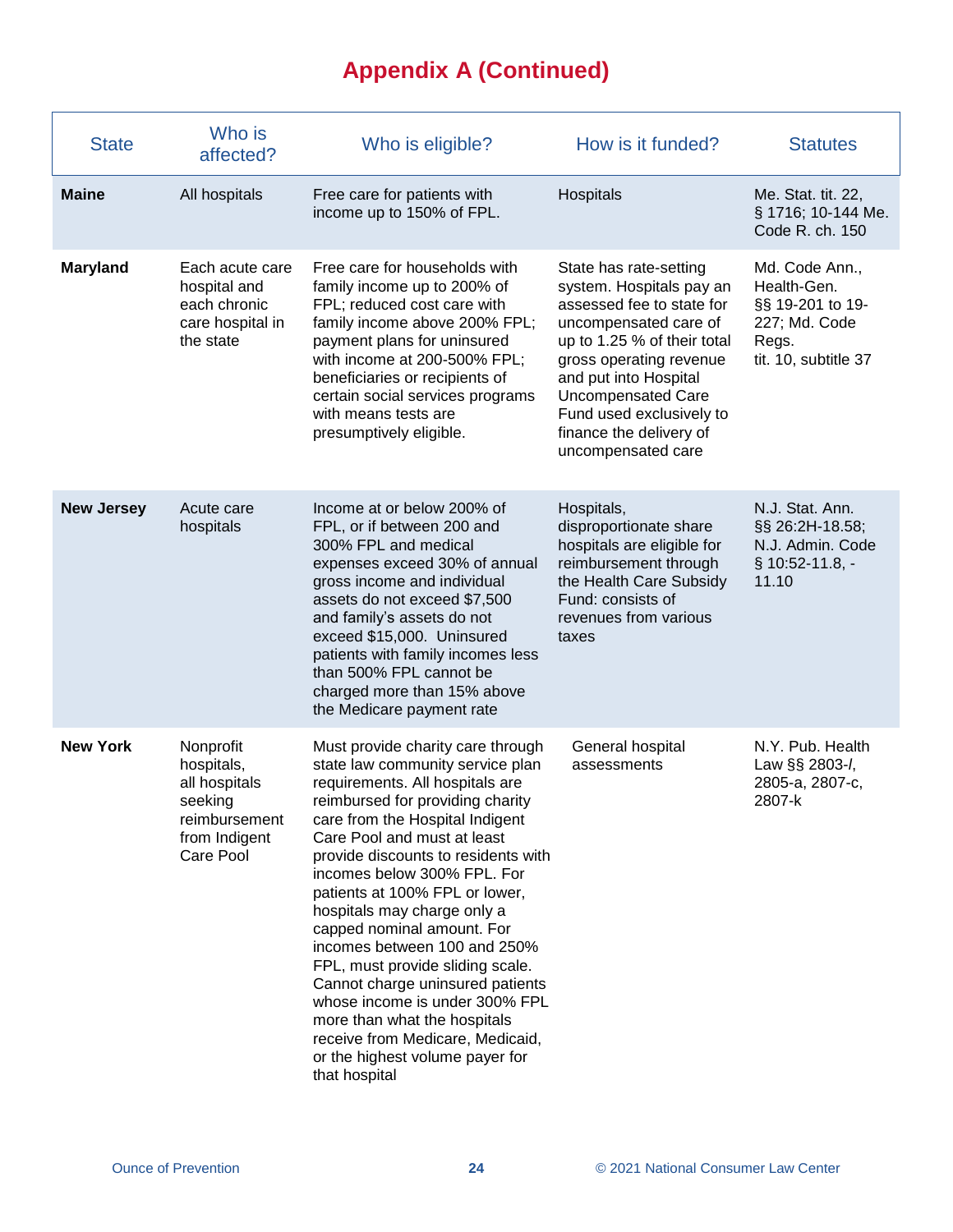# **Appendix A (Continued)**

| <b>State</b>  | Who is<br>affected?                                                                                                             | Who is eligible?                                                                                                                                                                                                               | How is it funded?                                                                                                                                                               | <b>Statutes</b>                                                                                  |
|---------------|---------------------------------------------------------------------------------------------------------------------------------|--------------------------------------------------------------------------------------------------------------------------------------------------------------------------------------------------------------------------------|---------------------------------------------------------------------------------------------------------------------------------------------------------------------------------|--------------------------------------------------------------------------------------------------|
| <b>Nevada</b> | Hospitals with at<br>least 100 beds<br>and that are<br>located in a<br>county that has<br>at least two<br>licensed<br>hospitals | Free care for indigent patients:<br>uninsured, ineligible for public<br>assistance, income of \$438/<br>month for a single person, \$588/<br>month for two people, or \$588<br>plus \$150 for each additional<br>family member | Hospitals: 0.6% of net<br>revenue in free care to<br>indigent patients each<br>year then reimbursed by<br>the county for additional<br>care it provides to<br>indigent patients | Nev. Rev. Stat.<br>§§ 439B.260 to<br>439B.340                                                    |
| Rhode Island  | All hospitals -<br>requirement for<br>licensing                                                                                 | Patients with incomes of up to<br>200% FPL- free care; some<br>hospitals have asset test;<br>patients with incomes between<br>200% and 300% FPL- discount<br>care                                                              | Hospitals                                                                                                                                                                       | R.I. Gen. Laws<br>$\S$ 23-17-43                                                                  |
| Washington    | All hospitals                                                                                                                   | Family income less than or<br>equal to 100% FPL and not<br>covered by insurance                                                                                                                                                | Hospitals                                                                                                                                                                       | Wash, Rev. Code<br>$\S$ 70.170.060(5).<br>Wash. Admin.<br>Code §§ 246-453-<br>001 to 246-453-090 |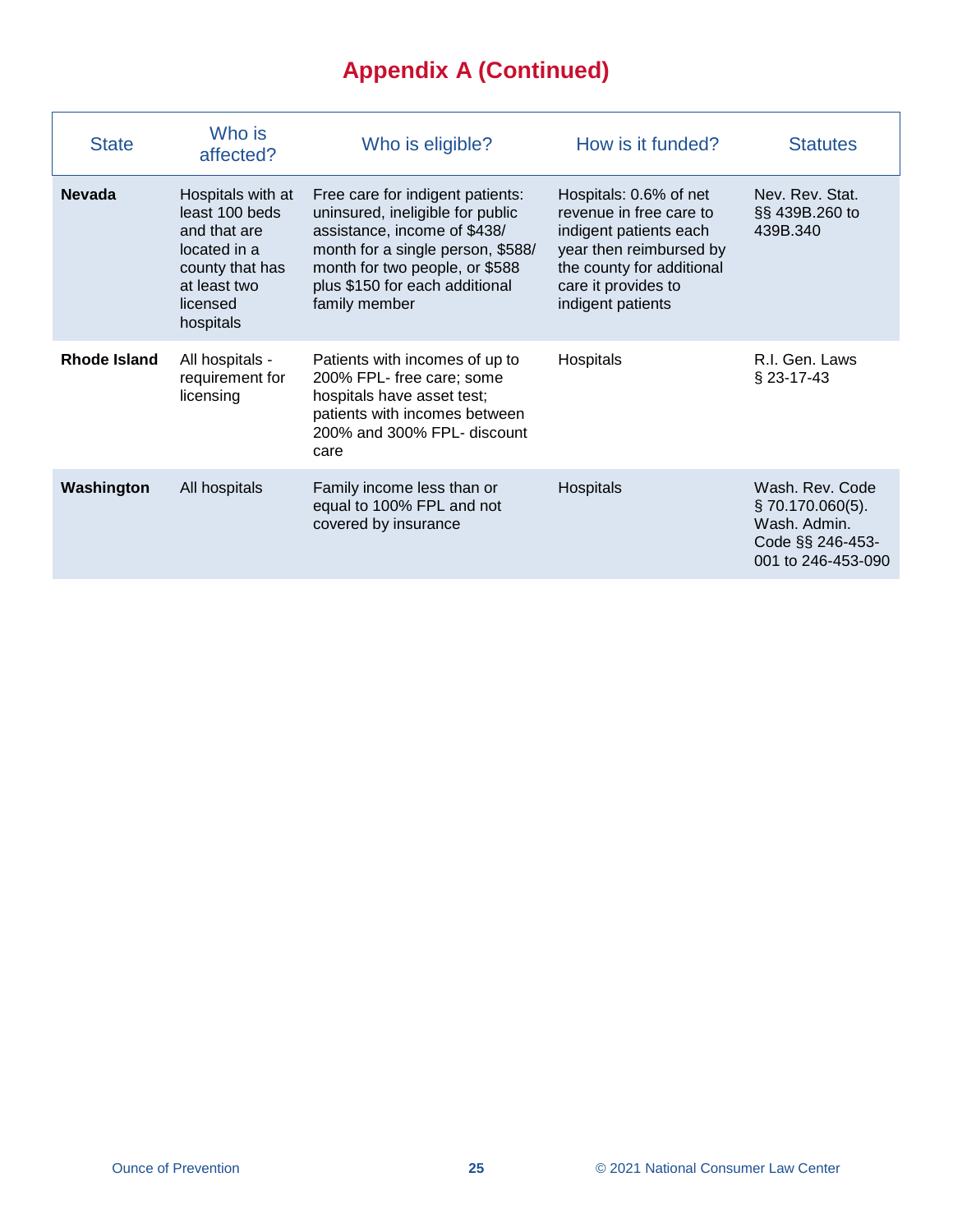### <span id="page-25-0"></span>**APPENDIX B: STATES THAT MANDATE FINANCIAL ASSISTANCE FOR NONPROFIT AND PUBLICLY FUNDED HOSPITALS**

| <b>State</b> | Who is<br>affected?                                           | Who is eligible?                                                                                                                                                                                                                                     | How<br>funded?                                     | <b>Statutes</b>                                                                                                                                                                                                     |
|--------------|---------------------------------------------------------------|------------------------------------------------------------------------------------------------------------------------------------------------------------------------------------------------------------------------------------------------------|----------------------------------------------------|---------------------------------------------------------------------------------------------------------------------------------------------------------------------------------------------------------------------|
| Louisiana    | Designated<br>state-<br>sponsored<br>hospitals.               | Individual with family income at or below<br>200% of FPL and uninsured. If not<br>indigent but uninsured if expenses<br>exceed 20% of family income in last 12<br>months                                                                             | State:<br>Department of<br>Health and<br>Hospitals | Louisiana Revised<br>Statutes §§ 17:1519.4;<br>46.6; 46:2761;<br>Louisiana State<br>University Health Care<br><b>Services Division Policy</b><br>No. 2525-17<br>(https://www.lsuhospital<br>s.org/docs/2525-17.pdf) |
| Oregon       | Nonprofit<br>hospitals and<br>clinics                         | Full financial assistance to those<br>with household incomes of up to 200% of<br>Federal Poverty Level (FPL) and a<br>sliding scale up to 400% FPL                                                                                                   | Hospitals                                          | HB3076: signed by<br>Governor June 2019-<br>Effective Jan. 1, 2020;<br><b>Oregon General Laws</b><br>ch. 497                                                                                                        |
| <b>Texas</b> | Nonprofit<br>Hospitals- to<br>maintain<br>nonprofit<br>status | Nonprofit hospitals must provide charity<br>care and government-sponsored indigent<br>health care. Hospital can establish own<br>eligibility for charity care but has to be at<br>least: income no lower than 21% FPL<br>and no higher than 200% FPL | Hospitals,<br>Counties, State                      | Tex. Health & Safety<br>Code Ann. §<br>311.031(11); Tex.<br>Health & Safety Code<br>Ann. § 61.006(b);<br>61.023                                                                                                     |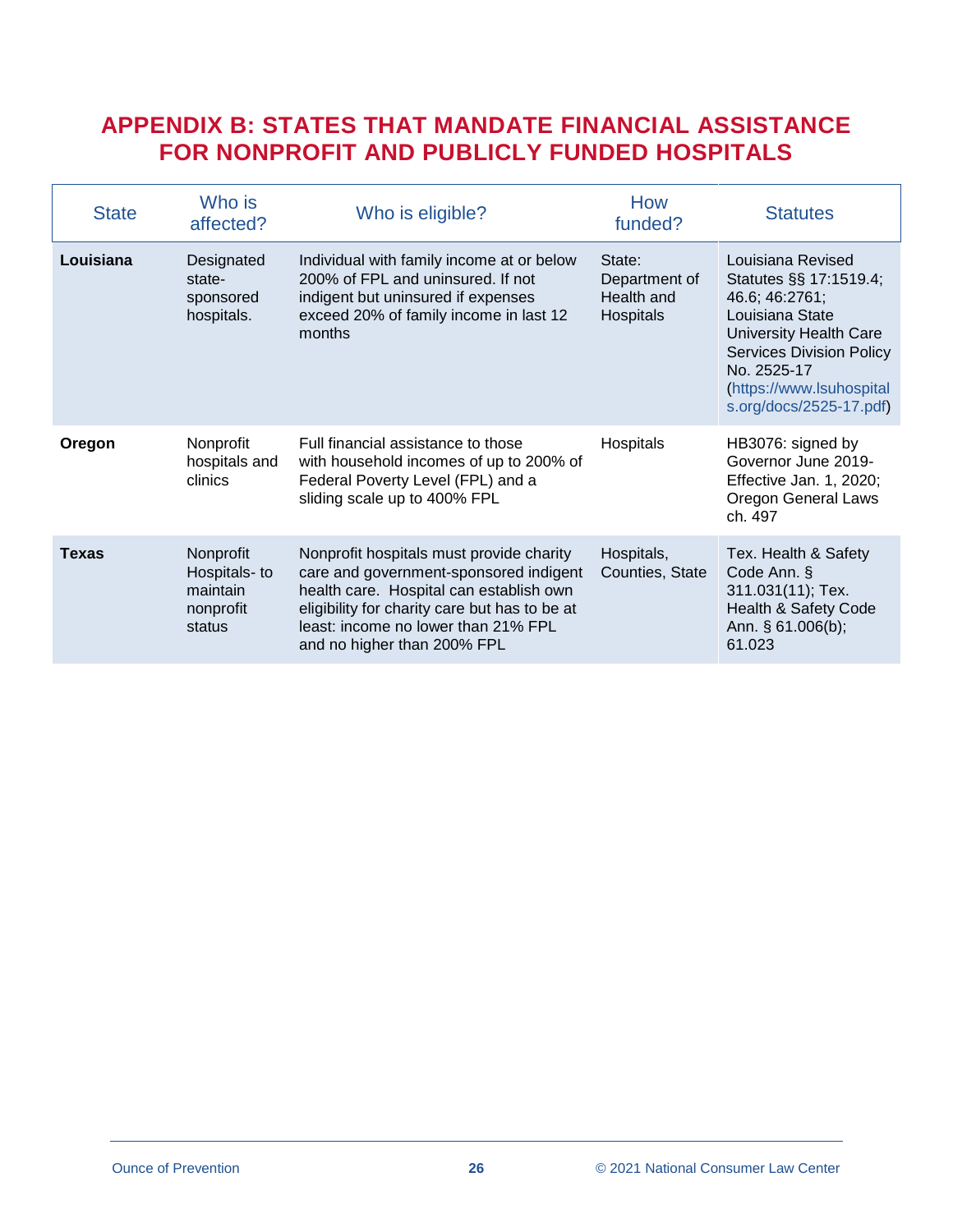### <span id="page-26-0"></span>**APPENDIX C: STATES THAT HAVE THEIR OWN PROGRAMS FOR ASSISTANCE**

<span id="page-26-1"></span>

| <b>State</b>          | Who is<br>affected?                                            | Who is eligible?                                                                                                                                                                                                                                                                                            | How funded?                                                                                                                                                                       | <b>Statutes</b>                                                                     |
|-----------------------|----------------------------------------------------------------|-------------------------------------------------------------------------------------------------------------------------------------------------------------------------------------------------------------------------------------------------------------------------------------------------------------|-----------------------------------------------------------------------------------------------------------------------------------------------------------------------------------|-------------------------------------------------------------------------------------|
| <b>Massachusetts</b>  | All acute care<br>hospitals and<br>community<br>health centers | Household income is at or below 150%<br>of Federal Poverty Level (FPL), full<br>coverage. Minimal deductible if 150%-<br>300% FPL. Must be MA resident,<br>either uninsured and underinsured and<br>medical hardship.                                                                                       | <b>Health Safety Net</b><br>Trust Fund through<br>hospital<br>assessments,<br>surcharges on<br>payments to<br>hospitals and<br>ambulatory surgical<br>centers, and state<br>funds | 101 CMR 613;<br>614, 118 Mass.<br>Gen. Laws<br>ch. 118E sec.<br>66-70               |
| <b>South Carolina</b> | All hospitals                                                  | If income does not exceed 200% FPL,<br>resident of SC, US citizen or LPR,<br>\$35k equity limit on home, \$6k equity<br>limit on other real and personal<br>property, and up to \$500 cash, then<br>can qualify for Medically Indigent<br>Assistance Program that pays for<br>services that Medicaid covers | State/Counties                                                                                                                                                                    | South Carolina<br>Code of<br><b>Regulations</b><br>Annotated 126-<br>500 to 126-570 |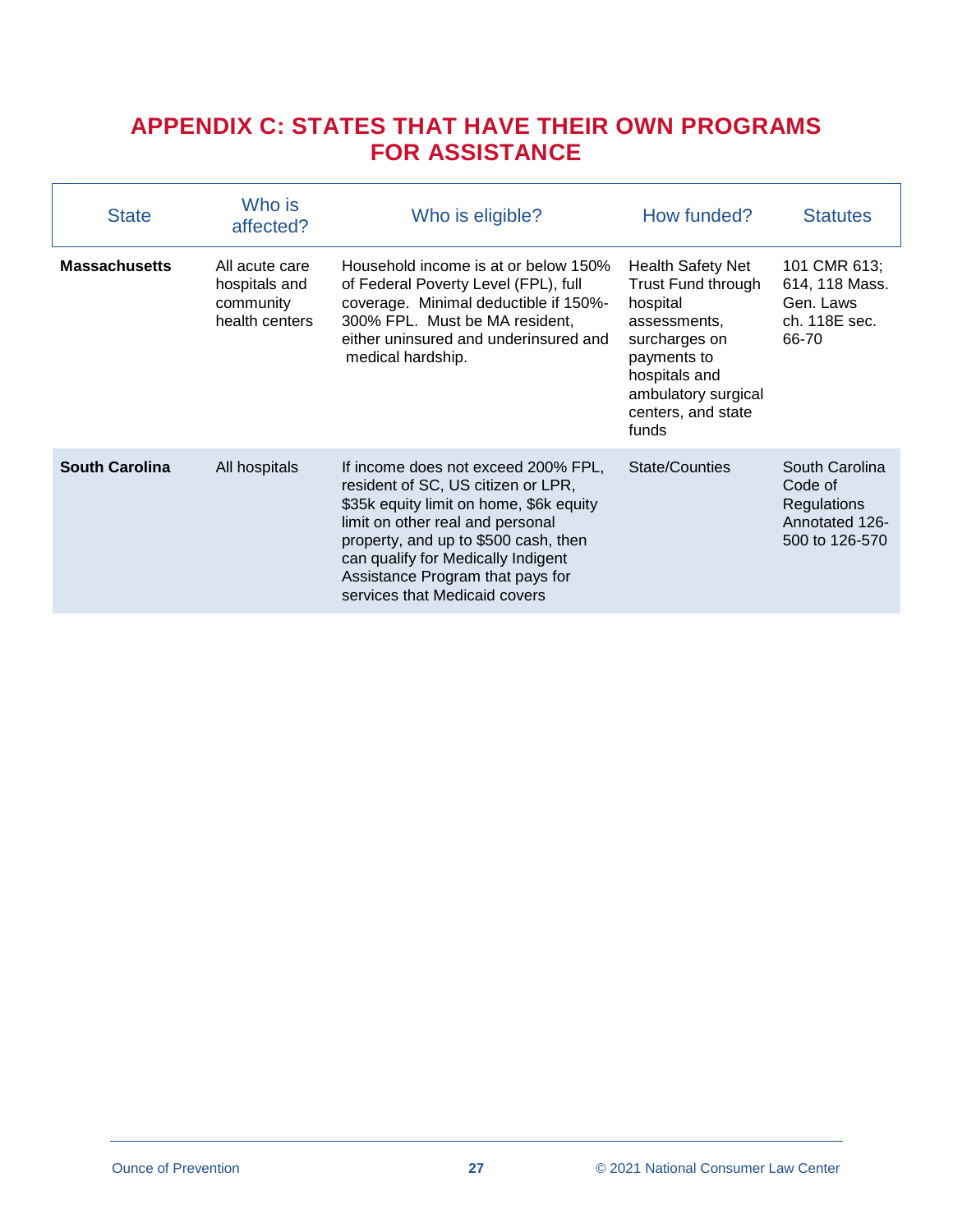### <span id="page-27-0"></span>**APPENDIX D: STATES THAT REQUIRE FINANCIAL ASSISTANCE FOR CERTIFICATE OF NEED**

| <b>State</b>                   | Who is<br>affected?                                                                                                                                                                                                                                                                                                                                                                                         | Who is eligible?                                                                                                                                                       | How funded?                                                                                                                                                                                                                                                                                                                      | <b>Statutes</b>                                                                                                                                                                                                                 |
|--------------------------------|-------------------------------------------------------------------------------------------------------------------------------------------------------------------------------------------------------------------------------------------------------------------------------------------------------------------------------------------------------------------------------------------------------------|------------------------------------------------------------------------------------------------------------------------------------------------------------------------|----------------------------------------------------------------------------------------------------------------------------------------------------------------------------------------------------------------------------------------------------------------------------------------------------------------------------------|---------------------------------------------------------------------------------------------------------------------------------------------------------------------------------------------------------------------------------|
| <b>Delaware</b>                | All health facilities<br>seeking Certificate<br>of Public Review<br>required for the<br>construction,<br>development or<br>other establishment<br>of a health-care<br>facility or the<br>acquisition of a<br>nonprofit health-care<br>facility; expenditure<br>of $$5.8$ mil.; or<br>change in bed<br>capacity by more<br>than 10 beds or 10%<br>of capacity'<br>acquisition of major<br>medical equipment. | Delaware residents with a<br>family income of up to<br>350% of FPL.                                                                                                    | Health care facilities                                                                                                                                                                                                                                                                                                           | Delaware Code<br>Title 16, §§ 9301<br>to 9312; Title 29,<br>§§ 7201 to 7204;<br><b>Delaware Health</b><br><b>Resources</b><br>Board, Certificate<br>of Public Review<br>Health<br><b>Resources</b><br>Management<br>Plan (2017) |
| <b>District of</b><br>Columbia | New institutional<br>health service or<br>health facility<br>seeking a Certificate<br>of Need that is<br>required for a capital<br>expenditure                                                                                                                                                                                                                                                              | Uninsured or underinsured<br>with family income that<br>does not exceed 200% of<br><b>Federal Poverty Level</b><br>(FPL) and unable to pay<br>for health care services | the health care facility<br>or health service shall<br>provide<br>uncompensated care in<br>an amount not less<br>than three percent (3%)<br>of the health care<br>facility's or health<br>service's annual<br>operating expenses,<br>less the amount of<br>reimbursements it<br>receives from state or<br>federal govt. programs | District of<br>Columbia Official<br>Code<br>§§ 44-401 to 44-<br>422; District of<br>Columbia<br>Municipal<br><b>Regulations Title</b><br>22,<br>§§ B4400 to<br>B4499                                                            |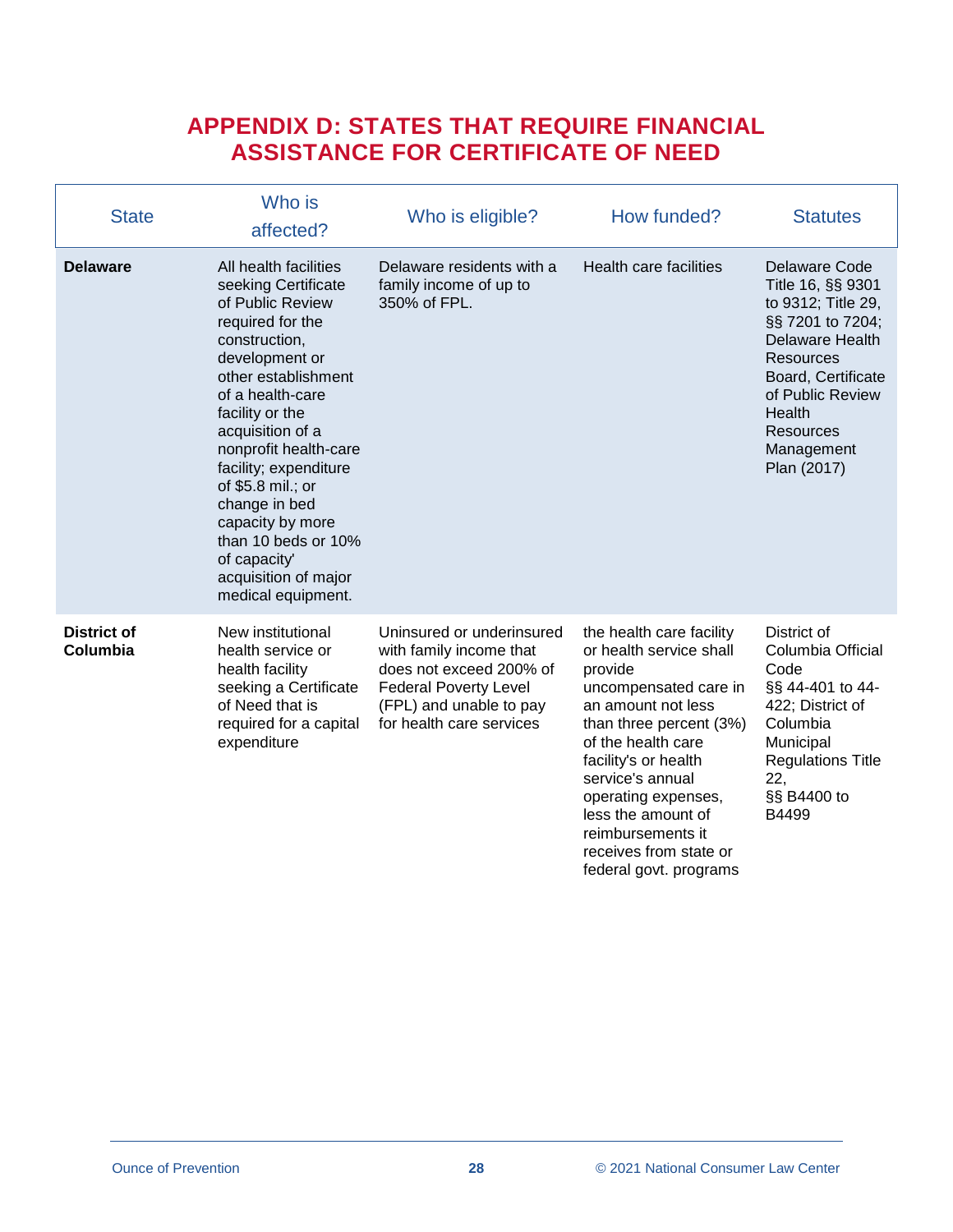# **Appendix D (Continued)**

| <b>State</b>          | Who is affected?                                         | Who is eligible?                                                                                                                                                                                                                                                           | How funded?                                                                 | <b>Statutes</b>                                                            |
|-----------------------|----------------------------------------------------------|----------------------------------------------------------------------------------------------------------------------------------------------------------------------------------------------------------------------------------------------------------------------------|-----------------------------------------------------------------------------|----------------------------------------------------------------------------|
| <b>North Carolina</b> | All hospitals seeking<br>Certificate of Need             | All hospitals must provide<br>services to meet "the<br>health-related needs of the<br>elderly and of members of<br>medically underserved<br>groups" to get a Certificate<br>of Need required to offer a"<br>new institutional health<br>service."                          | Counties oversee the<br>care of indigent<br>persons within their<br>borders | N.C. Gen. Stat.<br>§§131E-183(13);<br>153A-255                             |
| Virginia              | All hospitals seeking<br>a certificate of public<br>need | Must obtain "certificate of<br>public need" to build or<br>add new facility which<br>requires providing a level<br>of charity care to indigent<br>persons or accepting<br>patients requiring<br>specialized care; All VA<br>hospitals have their own<br>free care policies | Hospitals                                                                   | Va. Code Ann. §<br>32.1-102.2(C); 12<br>Va. Admin. Code<br>5-220-270(A)(i) |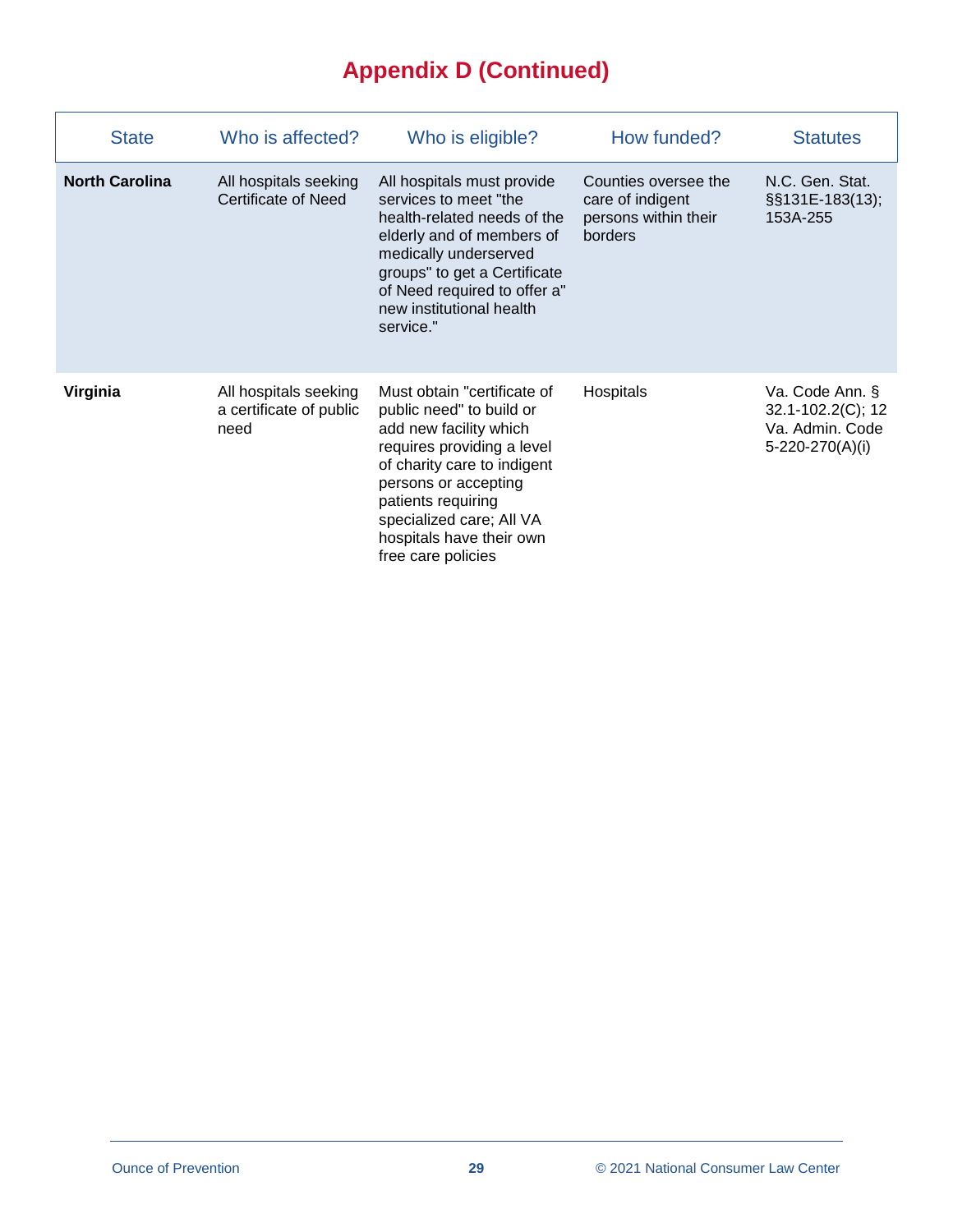### <span id="page-29-0"></span>**APPENDIX E: STATES THAT REQUIRE SPECIFIC FAP FOR REIMBURSEMENTS**

| <b>State</b>    | Who is<br>affected?                                                                                                                                                                                                                         | Who is eligible?                                                                                                                                                                                                   | How funded?                                                                                               | <b>Statutes</b>                                                                                                                                                                                                 |
|-----------------|---------------------------------------------------------------------------------------------------------------------------------------------------------------------------------------------------------------------------------------------|--------------------------------------------------------------------------------------------------------------------------------------------------------------------------------------------------------------------|-----------------------------------------------------------------------------------------------------------|-----------------------------------------------------------------------------------------------------------------------------------------------------------------------------------------------------------------|
| Georgia         | Free care<br>mandated for<br>"disproportionate<br>share hospitals"<br>(serves a<br>disproportionate<br>number of<br>low-income<br>patients with<br>special needs)<br>receiving state<br>reimbursement<br>from Indigent Care<br><b>Trust</b> | Hospital Care for the Indigent<br>Program, free care if income below<br>125% FPL, and discount care for<br>125% to 200% FPL                                                                                        | State and<br>counties; Indigent<br><b>Care Trust Fund</b>                                                 | Official Code of<br>Georgia<br>§§ 31-8-30 to 31-8-37;<br>31-8-1 to 31-8-11;31-<br>8-150 to 31-8-160;<br><b>Rules and Regulations</b><br>of the State of Georgia<br>§§ 111-3-6-<br>.03(4)(f)(10);<br>290-5-5-.01 |
| <b>Kansas</b>   | Certain major<br>hospitals                                                                                                                                                                                                                  | Assistance for residents of counties<br>having a population between 175,000<br>and 250,000 who are medically<br>indigent: unable to pay hospitalization<br>and uninsured- decided by county<br>commissioners board | Counties having a<br>population<br>between 175,000<br>and 250,000 may<br>tax levy for<br>hospital fund    | <b>Kansas Statutes</b><br>§§ 39-415<br>to 39-418                                                                                                                                                                |
| <b>Kentucky</b> | No mandated free<br>care                                                                                                                                                                                                                    | Assistance for residents of counties<br>having a population between 175,000<br>and 250,000 who are medically<br>indigent: unable to pay hospitalization<br>and uninsured- decided by county<br>commissioners board | Counties having a<br>population<br>between 175,000<br>and 250,000 may<br>tax levy for<br>hospital fund    | <b>Kansas Statutes</b><br>§§ 39-415<br>to 39-418.                                                                                                                                                               |
| <b>Missouri</b> | No mandated free<br>care                                                                                                                                                                                                                    | Hospitals are reimbursed generally<br>89% for the cost of care rendered to<br>uninsured patients. Can set own<br>policies. Must report charity care in<br>annual financial report                                  | State and<br>hospitals; there is<br>also a medically<br>indigent sales tax<br>authorized for St.<br>Louis | Mo. Code Regs. tit.<br>13,<br>§70-15.010(18)(B);<br>Mo. Ann. Stat. §<br>94.1000(1); Mo. Code<br>Regs. tit.19, § 10-<br>33.030                                                                                   |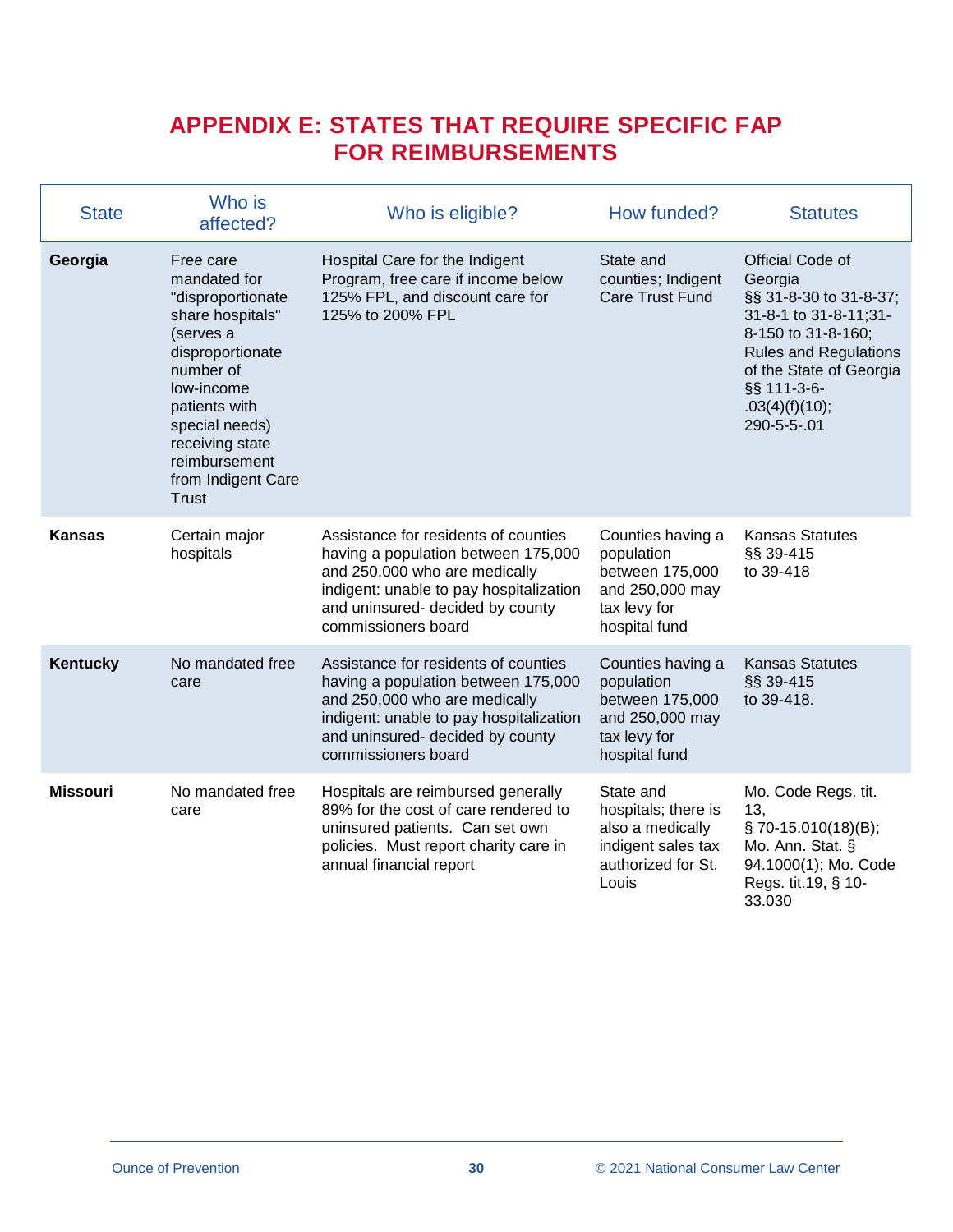# **Appendix E (Continued)**

| <b>State</b>      | Who is<br>affected?                                                                             | Who is eligible?                                                                                                                                                                                                                                                                                                                                                                                                                                    | How funded?                                                                                                                                                                | <b>Statutes</b>                                                                           |
|-------------------|-------------------------------------------------------------------------------------------------|-----------------------------------------------------------------------------------------------------------------------------------------------------------------------------------------------------------------------------------------------------------------------------------------------------------------------------------------------------------------------------------------------------------------------------------------------------|----------------------------------------------------------------------------------------------------------------------------------------------------------------------------|-------------------------------------------------------------------------------------------|
| <b>New Mexico</b> | All hospitals                                                                                   | Hospitals can apply for<br>reimbursement of charity care for<br>indigent patients: income is not more<br>than 50% greater than the per capita<br>personal income for New Mexico;<br>non-federal health care facilities are<br>required to report detailed information<br>and data regarding charity care<br>policies and utilization.<br>Financial assistance shall be<br>provided to qualifying patients<br>regardless of immigration status.      | Counties through<br><b>Health Care</b><br><b>Assistance Funds:</b><br>hospitals can<br>apply to be<br>reimbursed for<br>hospital care<br>rendered to<br>indigent patients. | <b>New Mexico Statutes</b><br>$\S$ 27-5-1 -<br>$27 - 5 - 18$                              |
| <b>New York</b>   | Nonprofit hospitals,<br>all hospitals<br>seeking<br>reimbursement<br>from Indigent Care<br>Pool | Must provide charity care through<br>state law community service plan<br>requirements. All hospitals are<br>reimbursed for providing charity care<br>from the Hospital Indigent Care Pool<br>and must at least provide discounts<br>to residents with incomes below<br>300% FPL. For patients at 100% FPL<br>or lower, hospitals may charge only a<br>capped nominal amount. For incomes<br>between 100 and 300% FPL, must<br>provide sliding scale | General hospital<br>assessments                                                                                                                                            | N.Y. Pub. Health<br>§§ 2807-c and 2807-k;<br>N.Y. Pub. Health Law<br>§§ 2803-I and 2805-a |
| Ohio              | All hospitals that<br>receive Hospital<br>Care Assurance<br>Program funds                       | Must provide free, basic, medically<br>necessary care to eligible individuals<br>with income at or below the Federal<br>Poverty Level (FPL) to receive partial<br>reimbursement from Hospital Care<br>Assurance Program-HCAP                                                                                                                                                                                                                        | State and<br>federal funds,<br>and hospitals<br>(through HCAP<br>fee)                                                                                                      | <b>Ohio Administrative</b><br>Code 5160-2-07.17;<br><b>Ohio Revised Code</b><br>5168.14   |
| Oklahoma          | All hospitals                                                                                   | Indigent Health Care Act:<br>reimbursement for hospitals providing<br>medically necessary services to the<br>"medically indigent;" income is at or<br>below 100% of FPL and lacks<br>resources to pay for needed care;<br>uninsured; and the individual has not<br>assigned or transferred property to<br>qualify for program within past two<br>years                                                                                              | State and<br>federal funds                                                                                                                                                 | Oklahoma Statutes 56<br>§§ 57-66                                                          |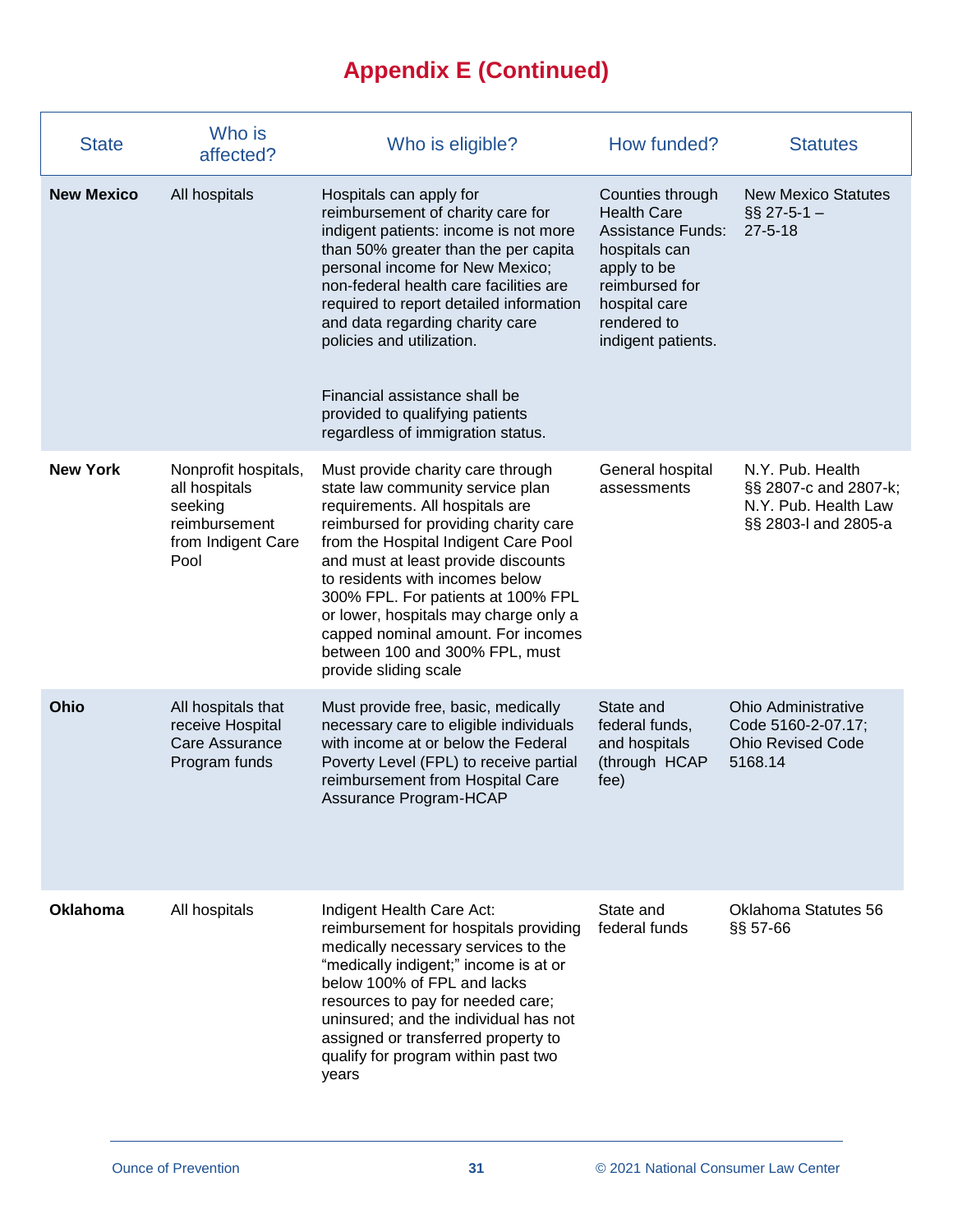# **Appendix E (Continued)**

| <b>State</b> | Who is<br>affected?      | Who is eligible?                                                                                                                                                                                                                                                                                                                                                                        | How funded?                                                                                                 | <b>Statutes</b>                                                        |
|--------------|--------------------------|-----------------------------------------------------------------------------------------------------------------------------------------------------------------------------------------------------------------------------------------------------------------------------------------------------------------------------------------------------------------------------------------|-------------------------------------------------------------------------------------------------------------|------------------------------------------------------------------------|
| Pennsylvania | No mandated free<br>care | Uncompensated Care Program-<br>partially reimburses participating<br>hospitals for the uncompensated care<br>they provide to "patients financially<br>unable or unwilling to pay for<br>services"                                                                                                                                                                                       | State (Tobacco<br>Settlement)                                                                               | Pennsylvania Statutes<br>Title 35 P.S. §§449.3;<br>5701.1101-1108.     |
| Tennessee    | No mandated free<br>care | Charity care may be available for<br>medically indigent: income is at or<br>below 100% of Federal Poverty Level<br>(FPL), no resources to pay; all<br>hospitals must limit billing to<br>uninsured patients to 175% of cost of<br>services (Note: no private right of<br>action, Fowler v. Morristown-<br>Hamblen Hosp. Ass'n, 2019 WL<br>2571081 (Tenn. Ct. App. June 24,<br>$2019$ ). | Disproportionate<br>share hospitals<br>may get<br>reimbursed<br>through the<br>Indigent Health<br>Care Fund | Tennessee Code<br>Annotated<br>§§ 68-11-262; 68-11-<br>1101-68-11-1104 |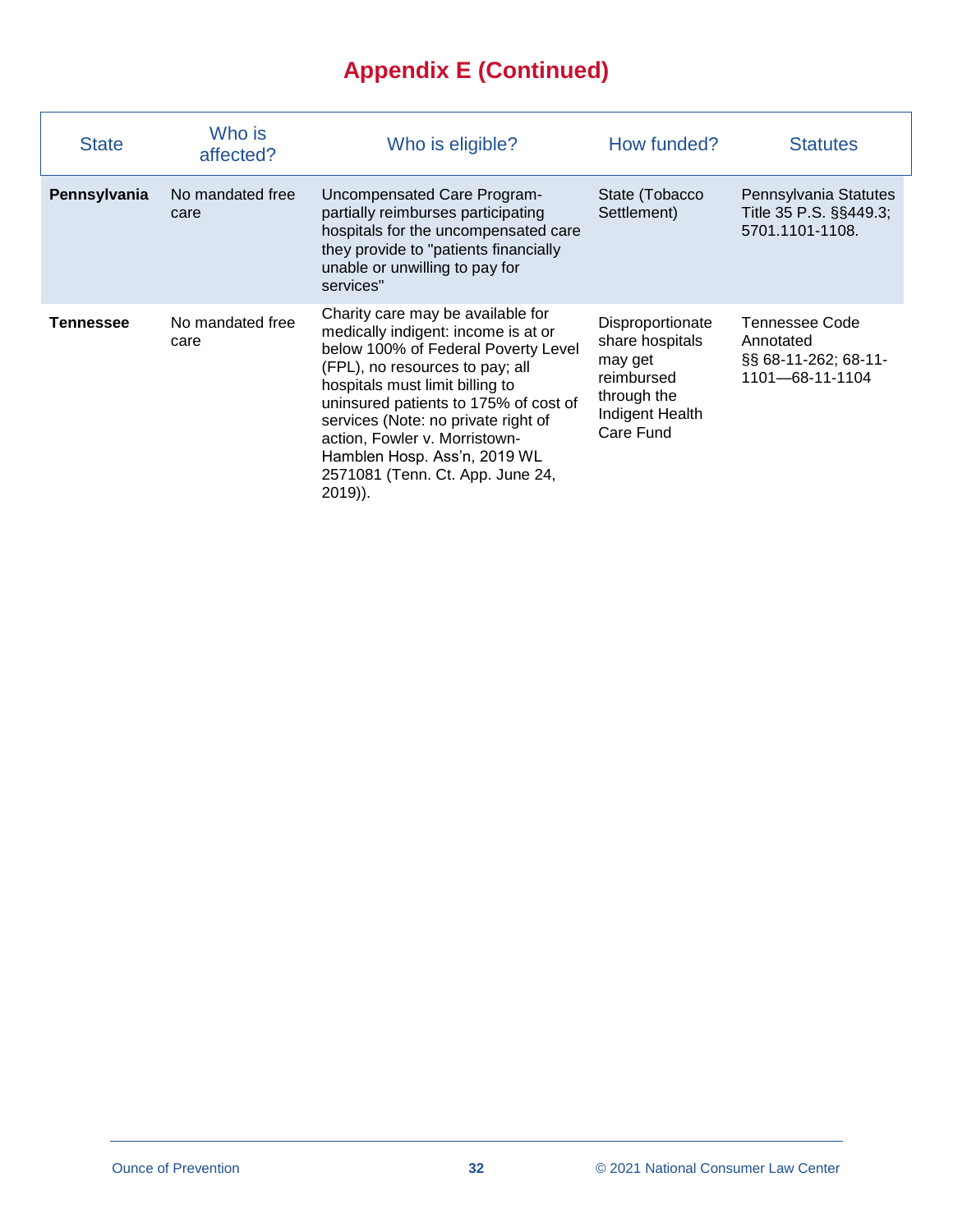### <span id="page-32-0"></span>**APPENDIX F: NO MANDATE BUT FINANCIAL ASSISTANCE IN PRACTICE**

| <b>State</b>     | Who is<br>affected?                                              | Who is<br>eligible?                                                                                                                                                                                                                                                                                                                                                                                                                                                                                                                                                                      | How<br>funded?                                            | <b>Statutes</b>                                                                                                             |
|------------------|------------------------------------------------------------------|------------------------------------------------------------------------------------------------------------------------------------------------------------------------------------------------------------------------------------------------------------------------------------------------------------------------------------------------------------------------------------------------------------------------------------------------------------------------------------------------------------------------------------------------------------------------------------------|-----------------------------------------------------------|-----------------------------------------------------------------------------------------------------------------------------|
| <b>Arkansas</b>  | Community health<br>centers                                      | Assistance for medically indigent:<br>"unable to pay part or all of the cost<br>of necessary medical and hospital<br>services," Subsidized community<br>based health care services<br>including hospital care if patient is<br>uninsured between ages 18 and 65,<br>lives or works in the community<br>served by the program; ineligible for<br>government health assistance; has<br>income that does not exceed 200%<br>FPL; and meets other requirements<br>of Board of Directors of the health<br>center. Unsubsidized services are<br>available if between 200-300% of<br><b>FPL</b> | County in<br>which the<br>indigent<br>patient<br>resides. | Arkansas Code<br>§§ 6-64-501<br>to 6-64-509                                                                                 |
| <b>Minnesota</b> | Hospitals who reached<br>agreement with<br>Attorney General (AG) | But AG signed agreements with<br>most hospitals that can't charge<br>more for services than the hospital<br>would be reimbursed by non-<br>governmental insurer. Must have<br>household income $> $125,000$                                                                                                                                                                                                                                                                                                                                                                              | Hospitals                                                 | Ex. A: Agreement at<br>¶32, In the Matter of<br>Kittson Mem'l Hosp.<br>Ass'n, No. C1-05-<br>10586 (Minn. Dist.<br>Ct. 2017) |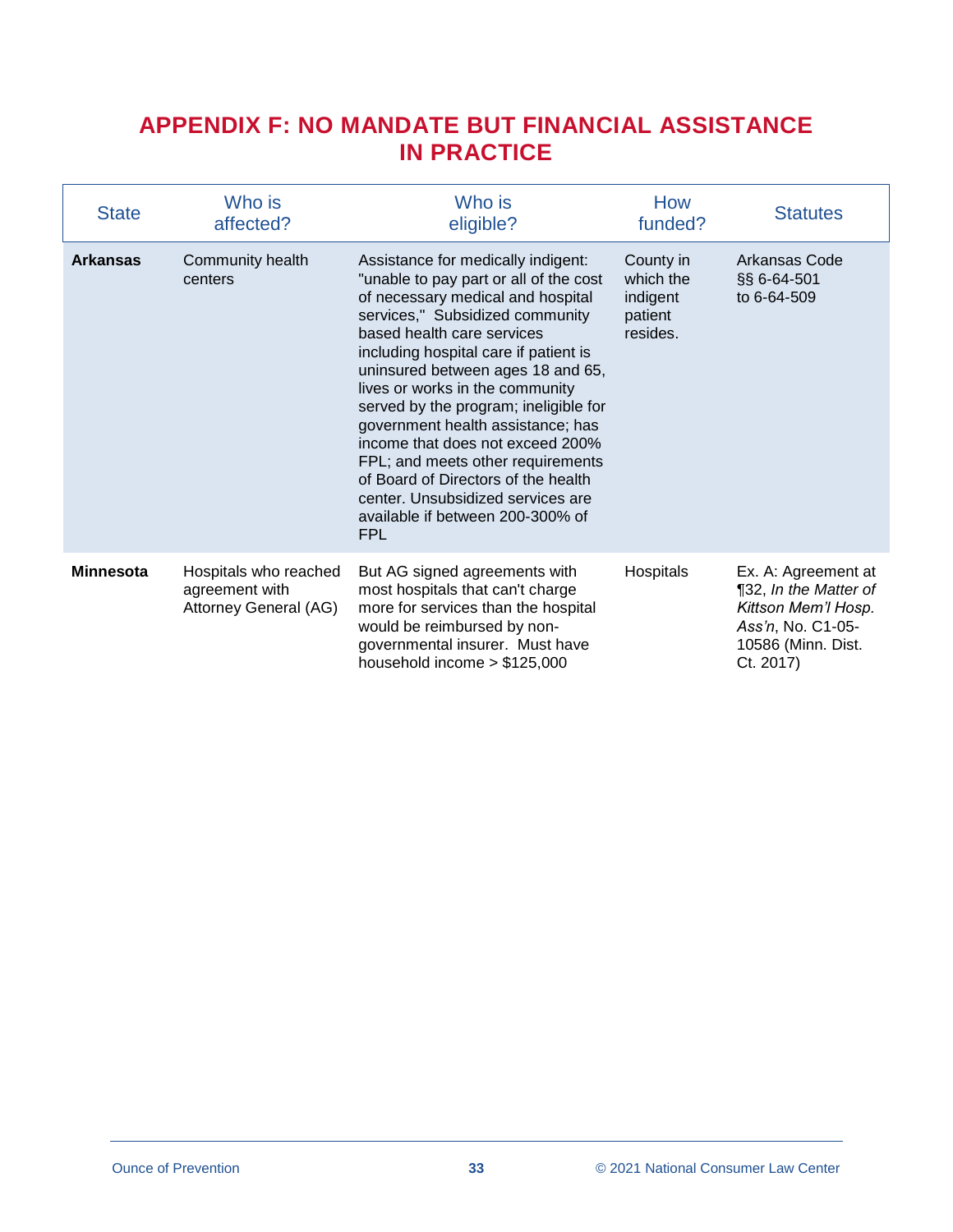### **APPENDIX G: STATES THAT PROVIDE SOME UNSPECIFIED ASSISTANCE**

<span id="page-33-0"></span>

| <b>State</b>       | Who is eligible?                                                                                                                                                                                                                                                                                                           | How funded?                                                                                                                             | <b>Statutes</b>                                                                                                 |
|--------------------|----------------------------------------------------------------------------------------------------------------------------------------------------------------------------------------------------------------------------------------------------------------------------------------------------------------------------|-----------------------------------------------------------------------------------------------------------------------------------------|-----------------------------------------------------------------------------------------------------------------|
| <b>Alabama</b>     | Limited assistance available through<br>Hospital Service Program for Indigents if a<br>resident of Alabama for more than1 year<br>who is "acutely ill or injured and can be<br>helped markedly by treatment in a hospital,<br>but who is unable to pay the cost of such<br>hospitalization"                                | County in which the indigent<br>patient resides                                                                                         | Alabama Code<br>§§ 22-21-210 to 22-<br>21-227; 22-21-290<br>to 22-21-297                                        |
| Alaska             | Limited relief for "a needy person (not<br>eligible for other aid) with a chronic or<br>acute medical condition;" or someone with<br>a "catastrophic illness" that results in<br>medical expenses of over \$1,000 during a<br>period not to exceed 12 months, after all<br>other sources of payment have been<br>exhausted | State; hospital must allow<br>3-year repayment plan for<br>remaining balance                                                            | Alaska Statutes<br>§§ 47.08.010 to<br>47.08.150;<br>47.25.195; 7 Alaska<br>Admin. Code §§<br>48.005-48.598      |
| Idaho              | Medically indigent patients: patients who<br>are unable to pay the cost of necessary<br>medical services over the next five years                                                                                                                                                                                          | Counties up to \$11,000 per<br>person, per year; State pays<br>rest under CAT Fund. Patient<br>must pay reasonable portion<br>over time | Idaho Code<br>§§ 31-3501 to 31-<br>3557                                                                         |
| Indiana            | Hospital Care for the Indigent Program:<br>assistance available if onset of severe<br>medical condition (in Indiana if<br>nonresident) with family income less than<br>75% of FPL                                                                                                                                          | <b>State</b>                                                                                                                            | Indiana Code<br>§§ 12-16-2.5 to 12-<br>16-16.5-3 (partially<br>repealed); 470<br>Indiana Admin. Code<br>$§$ 11. |
| <b>Michigan</b>    | Boards of trustees at public hospitals<br>determine if patient eligible for free care;<br>also over 40 free care clinics run by<br>volunteers in state for uninsured                                                                                                                                                       | County hospital fund                                                                                                                    | Michigan Compiled<br>Laws<br>§ 331.167                                                                          |
| <b>Mississippi</b> | Hospital boards of trustees may enact<br>rules necessary to protect patients and<br>charity funds and no hospital shall charge<br>payment to indigent patients                                                                                                                                                             | Hospitals                                                                                                                               | Miss. Code Ann.<br>§ 41-3-101; 41-7-21<br>& 35                                                                  |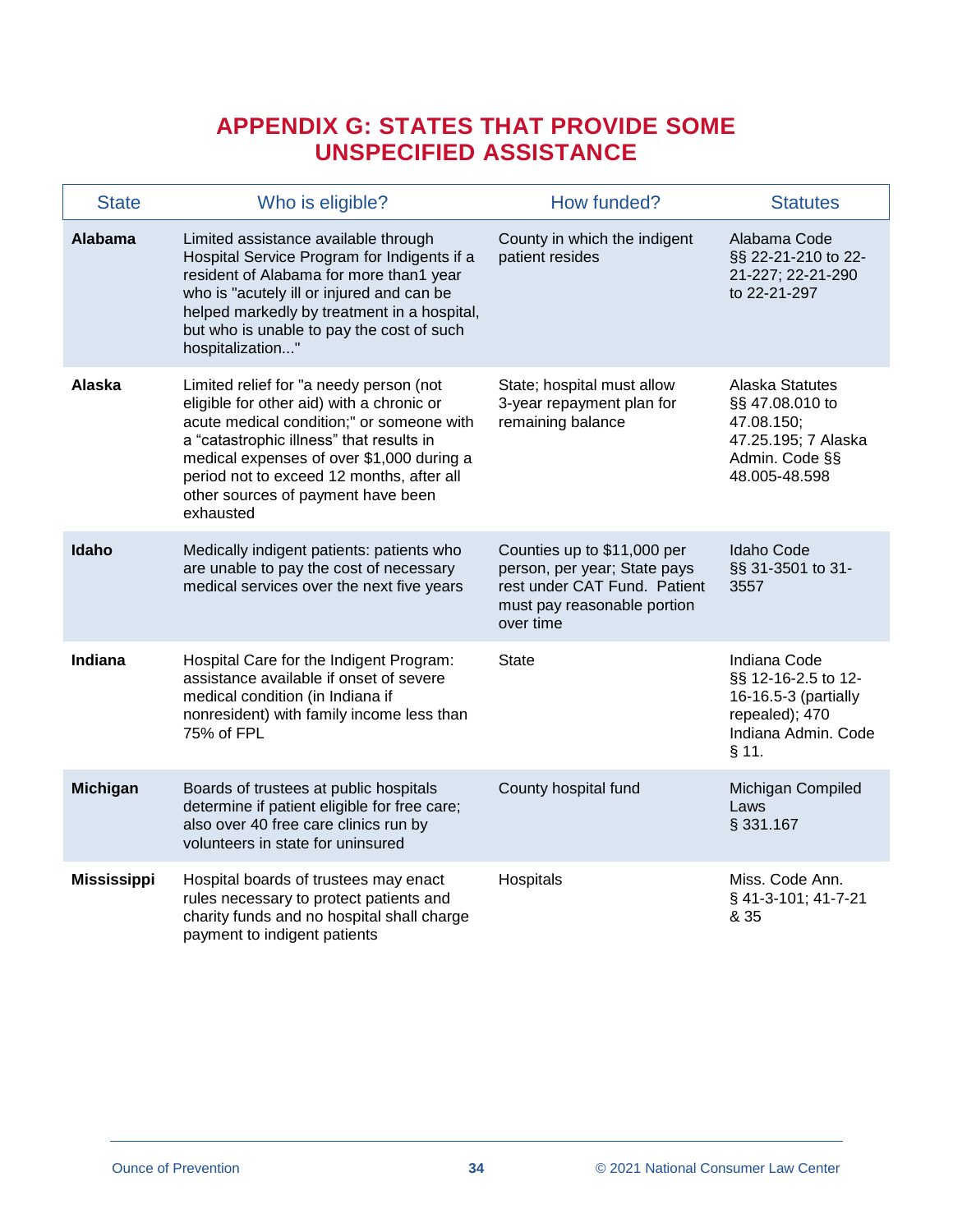# **Appendix G (Continued)**

| <b>State</b>                  | Who is eligible?                                                                                                                                                                                                                                                                                                                                                                     | How funded?                                                                                                                                                     | <b>Statutes</b>                                                                                              |  |
|-------------------------------|--------------------------------------------------------------------------------------------------------------------------------------------------------------------------------------------------------------------------------------------------------------------------------------------------------------------------------------------------------------------------------------|-----------------------------------------------------------------------------------------------------------------------------------------------------------------|--------------------------------------------------------------------------------------------------------------|--|
| <b>South</b><br><b>Dakota</b> | Medically necessary hospital services may<br>be available for Medically Indigent:<br>requires care; has no insurance that<br>covers cost of hospitalization; has no<br>ability to pay; is not indigent by design;<br>income falls under guidelines: calculate<br>housing cost and add to household income<br>at or below 175% FPL then multiply by 12<br>to determine ability to pay | Counties; can apply to<br><b>Catastrophic County Poor</b><br><b>Relief Fund for reimbursement</b><br>if spend over \$20,000 for an<br>individual over 12 months | South Dakota<br>Codified Laws § 28-<br>13-1 to § 28-13-44; §<br>28-13A-6.                                    |  |
| Utah                          | Eligibility requirements not mandated but<br>nonprofit hospitals must have a formalized<br>policy that guarantees free or reduced<br>charge services to indigent persons in<br>accordance with their ability to pay                                                                                                                                                                  | Hospitals                                                                                                                                                       | <b>Property Tax</b><br><b>Exemption Standards</b><br>of Practice, Standard<br>2, Appendix 2B,<br>Standard II |  |
| West<br>Virginia              | Nonprofit hospitals must develop charity<br>care plan if base state tax exemption on<br>"charitable use" of facilities                                                                                                                                                                                                                                                               | <b>Hospitals</b>                                                                                                                                                | W. Va. Code R. §<br>110-3-24                                                                                 |  |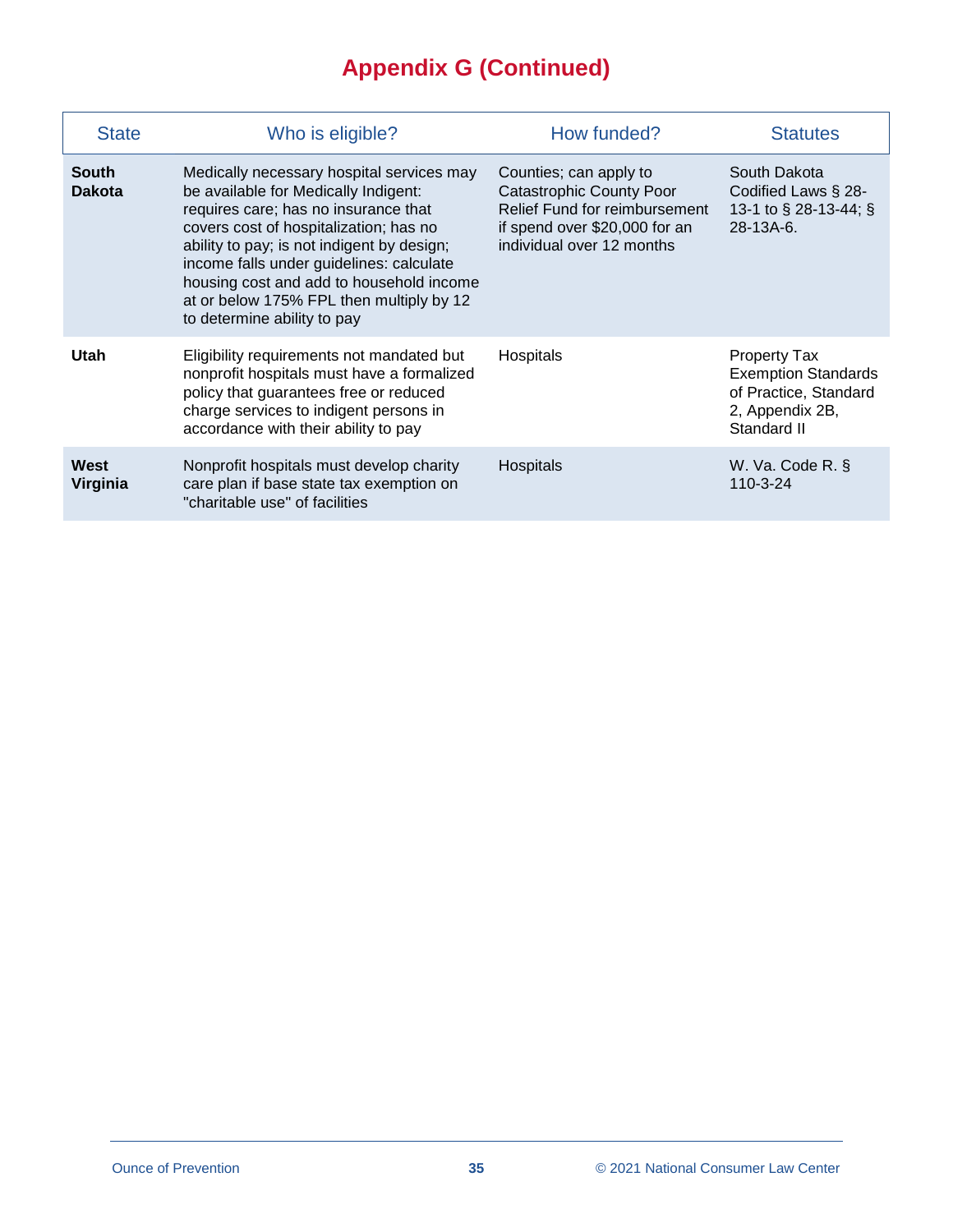### <span id="page-35-0"></span>**APPENDIX H: STATES THAT PROVIDE NO REQUIREMENTS FOR FREE CARE**

| <b>State</b>            | Who is<br>affected?                                                                            | Who is<br>eligible?                                                                                                                                                                                             | How<br>funded?                            | <b>Statutes</b>                                         |  |
|-------------------------|------------------------------------------------------------------------------------------------|-----------------------------------------------------------------------------------------------------------------------------------------------------------------------------------------------------------------|-------------------------------------------|---------------------------------------------------------|--|
| Hawaii                  | No free care<br>mandated except for<br>Hawaii State Hospital<br>(psychiatric services<br>only) | Patients in need of psychiatric care<br>only through Hawaii State Hospital                                                                                                                                      | <b>State</b>                              | Hawaii Admin, Rules<br>§§ 11-174-1 to 11-<br>174-8      |  |
| <b>Montana</b>          | No mandated free<br>care                                                                       | Counties may opt to establish their<br>own Indigent Assistance programs,<br>including programs that provide<br>health care, but they are not<br>required to do so.                                              | Counties,<br>through<br>property<br>taxes | Mont. Code. Ann. §<br>53-3-116                          |  |
| <b>New</b><br>Hampshire | No mandated free<br>care                                                                       | Reporting requirements only: every<br>5 years hospitals must report on<br>needs of community, must develop<br>and file with the NH Attorney<br>General plans to address<br>community health care needs          | Hospitals                                 | New Hampshire<br><b>Revised Statutes</b><br>$§7:32-c-j$ |  |
| <b>Vermont</b>          | No mandated free<br>care                                                                       |                                                                                                                                                                                                                 |                                           | No state law                                            |  |
| <b>Wisconsin</b>        | No mandated free<br>care                                                                       | All hospitals must have (and file)<br>annual "uncompensated health care<br>service plans" with total number of<br>patients receiving uncompensated<br>care but no set standards imposed                         | Hospitals                                 | Wis. Admin. Code<br>[HFS] §§120.03, 25                  |  |
| Wyoming                 | No mandated free<br>care                                                                       | Memorial hospitals must provide<br>free services if person lacks means<br>to pay but resident is deemed to<br>have means to pay if county of<br>residence has a functioning<br>department of public assistance. |                                           | <b>Wyoming Statutes</b><br>§§ 18-8-101 to 18-8-<br>109  |  |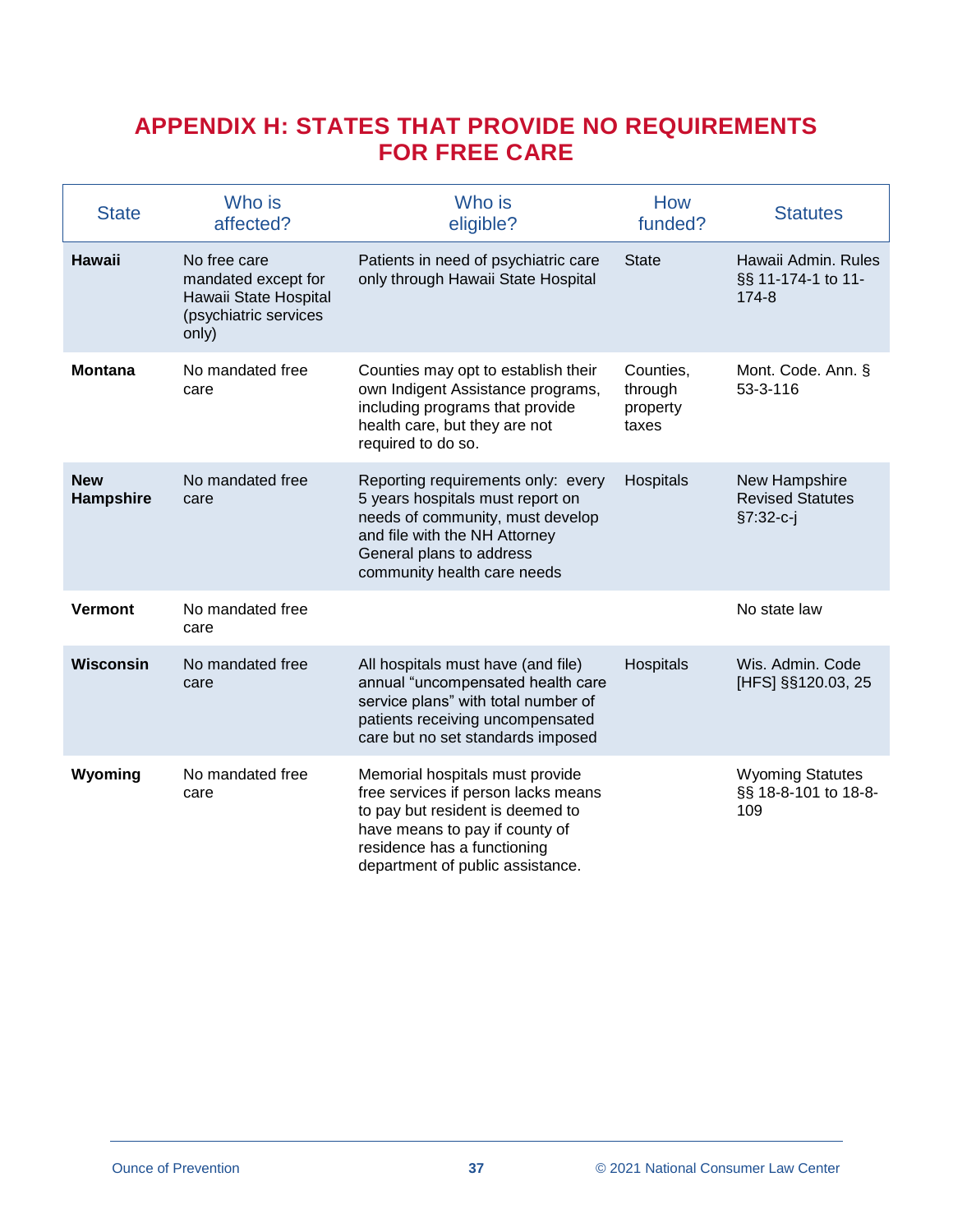### **APPENDIX I: FEDERAL POVERTY GUIDELINES (COVERAGE YEAR 2021)**

<span id="page-36-0"></span>

| # in<br><b>Household</b> | 100%<br><b>FPL</b> | 138%<br><b>FPL</b> | 150%<br><b>FPL</b> | 200%<br><b>FPL</b> | 250%<br><b>FPL</b> | 300%<br><b>FPL</b> | 400%<br><b>FPL</b> |
|--------------------------|--------------------|--------------------|--------------------|--------------------|--------------------|--------------------|--------------------|
| 1                        | \$12,760           | \$17,608           | \$19,140           | \$25,520           | \$31,900           | \$38,280           | \$51,040           |
| $\overline{2}$           | \$17,240           | \$23,791           | \$25,860           | \$34,480           | \$43,100           | \$51,720           | \$68,960           |
| 3                        | \$21,720           | \$29,973           | \$32,580           | \$43,440           | \$54,300           | \$65,160           | \$86,880           |
| $\overline{4}$           | \$26,200           | \$36,156           | \$39,300           | \$52,400           | \$65,500           | \$78,600           | \$104,800          |
| 5                        | \$30,680           | \$42,338           | \$46,020           | \$61,360           | \$76,007           | \$92,040           | \$122,720          |
| $6\phantom{1}6$          | \$35,160           | \$48,520           | \$52,740           | \$70,320           | \$87,900           | \$105,480          | \$140,640          |
| 7                        | \$39,640           | \$54,703           | \$59,460           | \$79,280           | \$99,100           | \$118,920          | \$158,560          |
| 8                        | \$44,120           | \$60,885           | \$66,180           | \$88,240           | \$110,300          | \$132,360          | \$176,480          |

\*For households with more than 8, add \$4,480 for each additional person.

*Source:* Health Reform: Beyond the Basics, [Yearly Guidelines and Thresholds,](http://www.healthreformbeyondthebasics.org/wp-content/uploads/2021/03/REFERENCE-GUIDE_Yearly-Guideline-and-Thresholds_CoverageYear2021-ARPA-3.pdf) March 2021